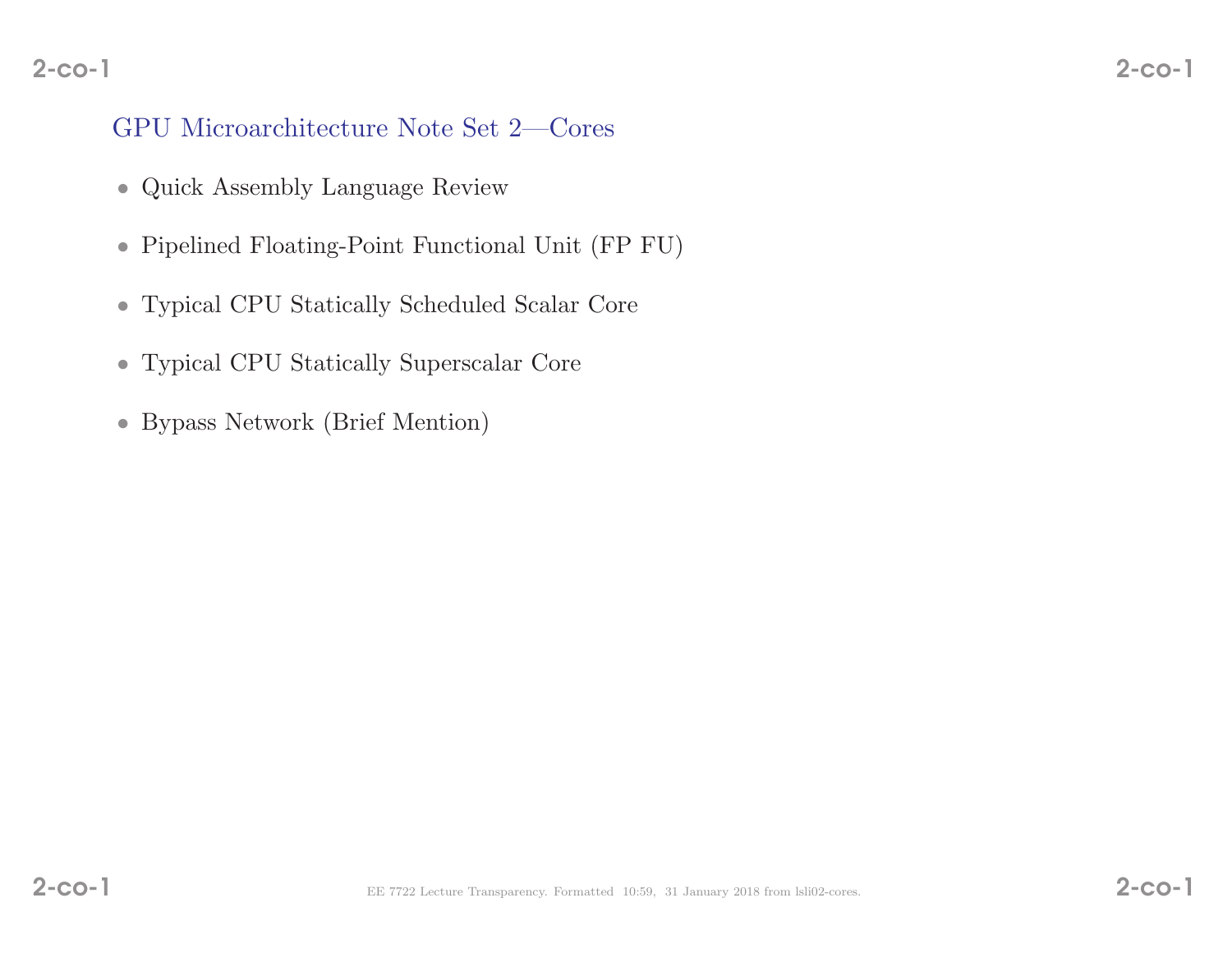# 2 Goals

# Goal: Maximize operation throughput of <sup>a</sup> chip.

# Approach:

We start with <sup>a</sup> target area (or number of gates) and power budget.

Chip will consist of multiple cores.

Find <sup>a</sup> core design that maximizes. . .  $\dots$  FLOPS per unit area  $\dots$ . . . or FLOPS per unit power.

Then fill chip.

Do this with a *target workload* in mind.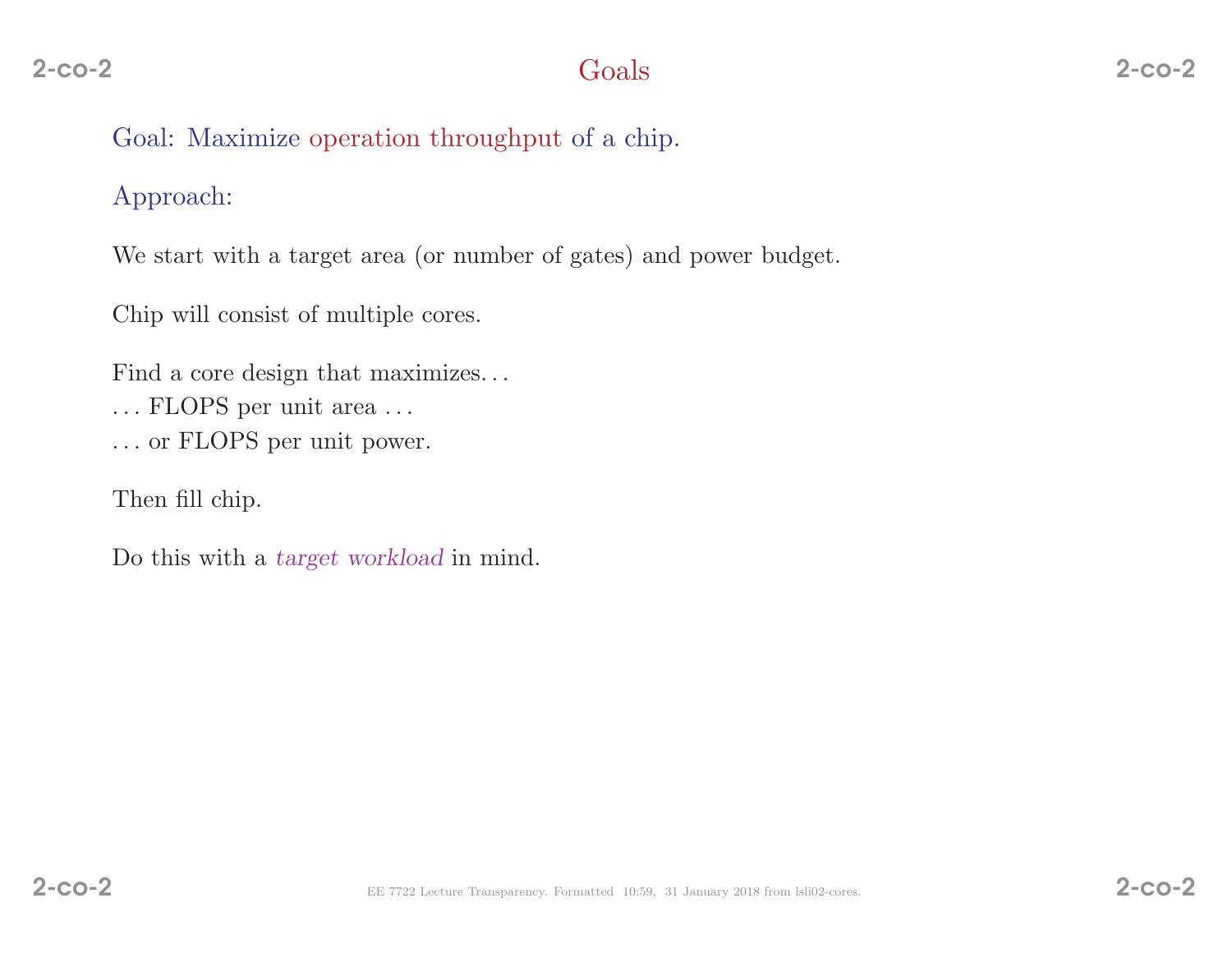Assembly Language Examples.

Arithmetic Instructions:

# Integer Instructions mul r1, r2, r3  $#$  r1 = r2  $*$  r3 add r4, r4, r1 #  $r4 = r4 + r1$ 

# Floating-Point Instructions mul.s f1, f2, f3 # f1 <sup>=</sup> f2 \* f3 add.s  $f4$ ,  $f4$ ,  $f1$  #  $f4 = f4 + f1$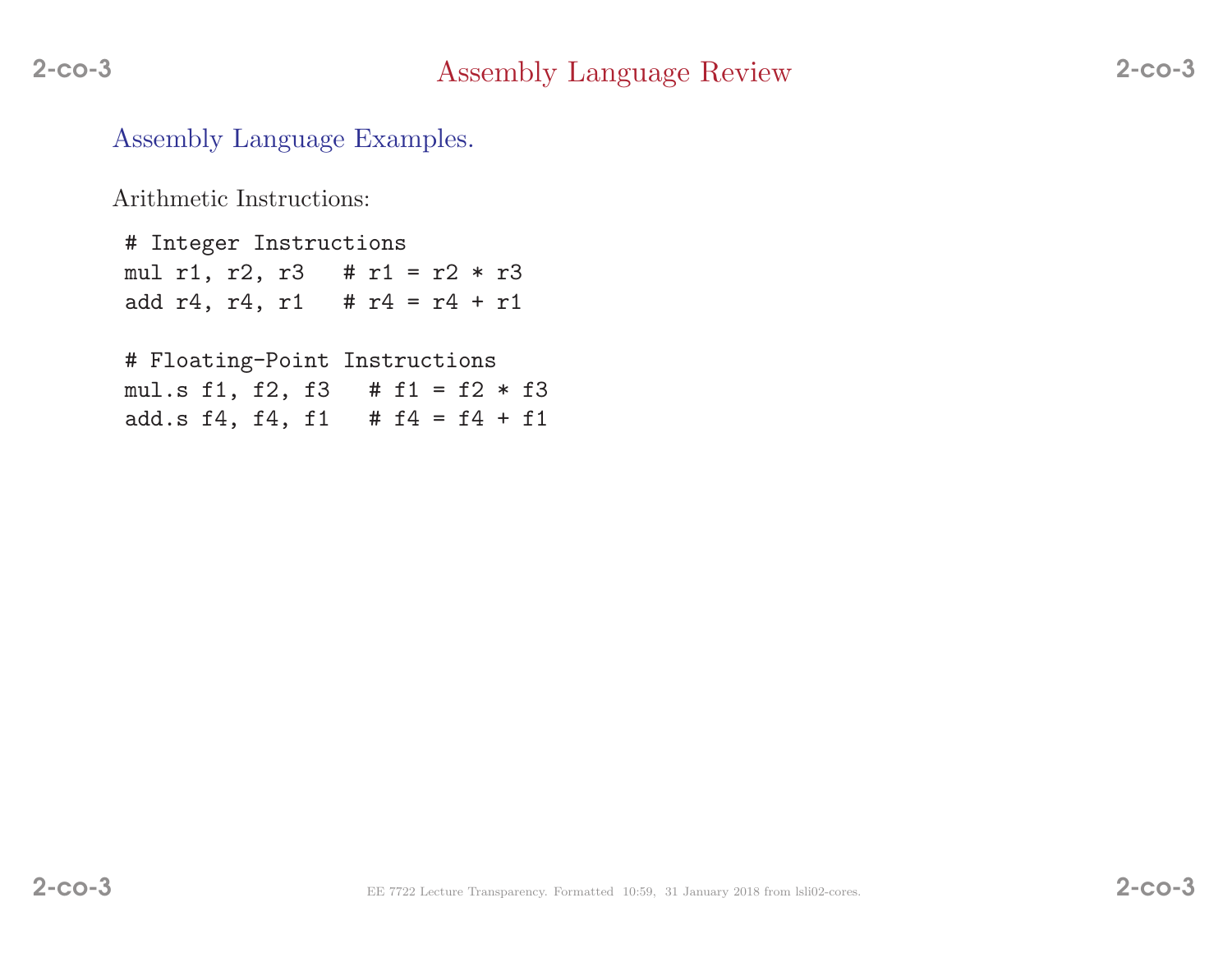Assembly Language Examples.

Loads and Stores

ld r1, [r20] # Load: r1 <sup>=</sup> Mem[r20]. Register r20 holds <sup>a</sup> memory addr. ld r2, [r20+4] # Load: r1 <sup>=</sup> Mem[r20+4]. Use of offset. add r3, r1, r2 st r3,  $[r22]$  # Store: Mem $[r22]$  = r3.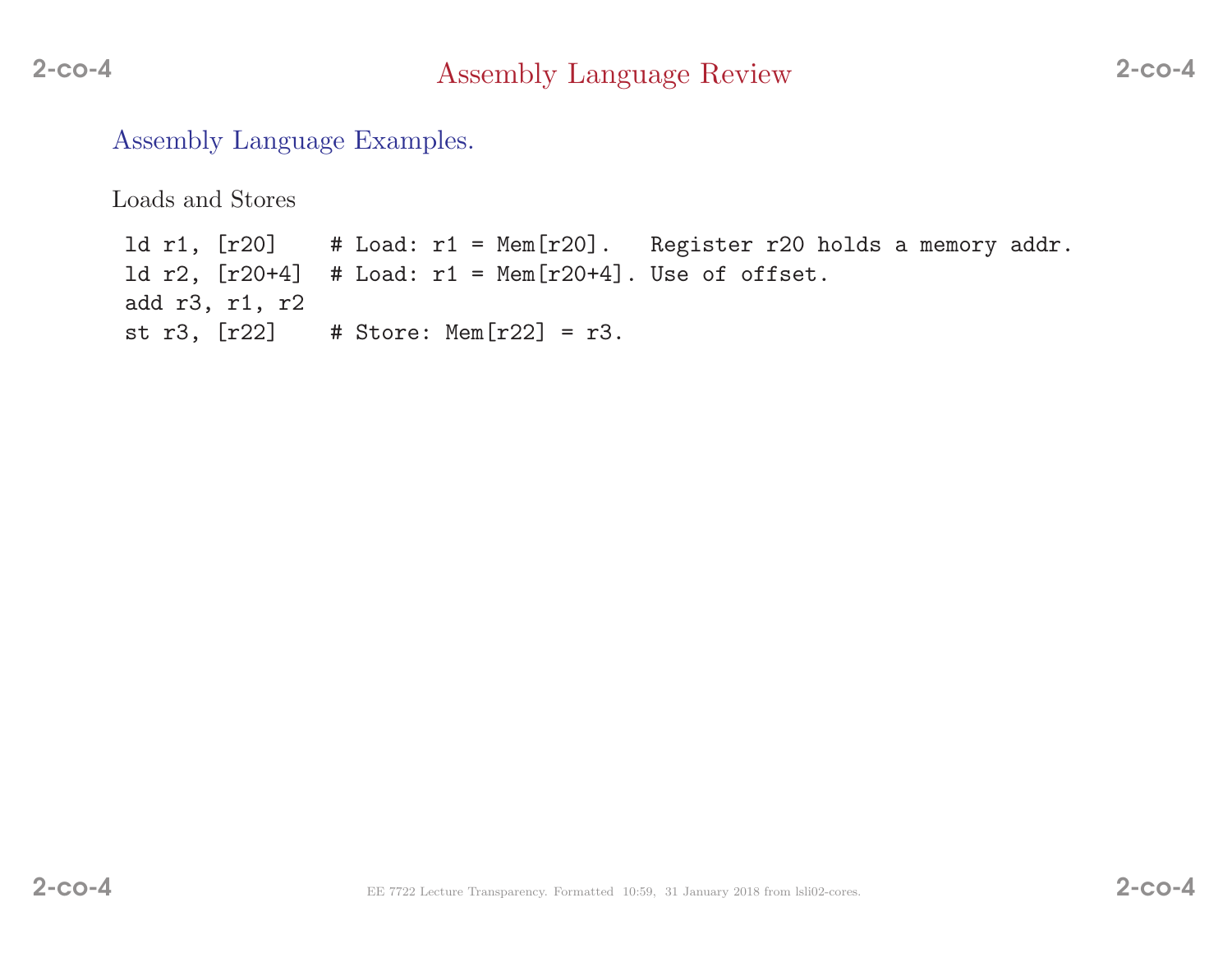# Pipelined Floating-Point Functional Unit

Performs floating-point arithmetic operations.

It has two inputs for source operands . . .  $\ldots$  and an output for the result.

Divided into stages.

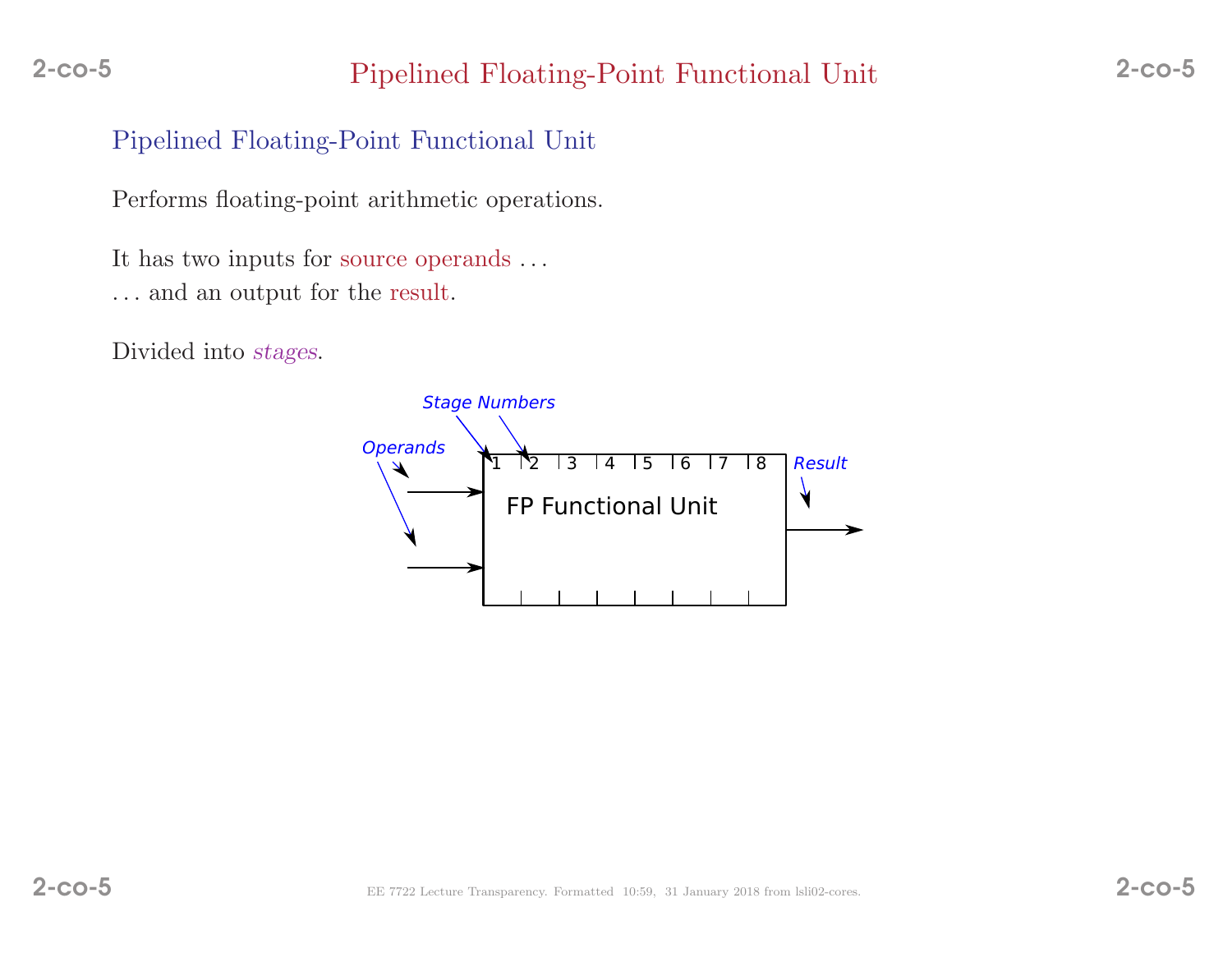# Pipelined Floating-Point Functional Unit 2-co-6

# Pipelined Operation

Operation performed in multiple steps . . . . . . each step performed by <sup>a</sup> stage.

Illustrated unit has eight stages.

An operations starts in stage 1...

. . . after <sup>1</sup> clock cycle it moves to stage <sup>2</sup>. . .

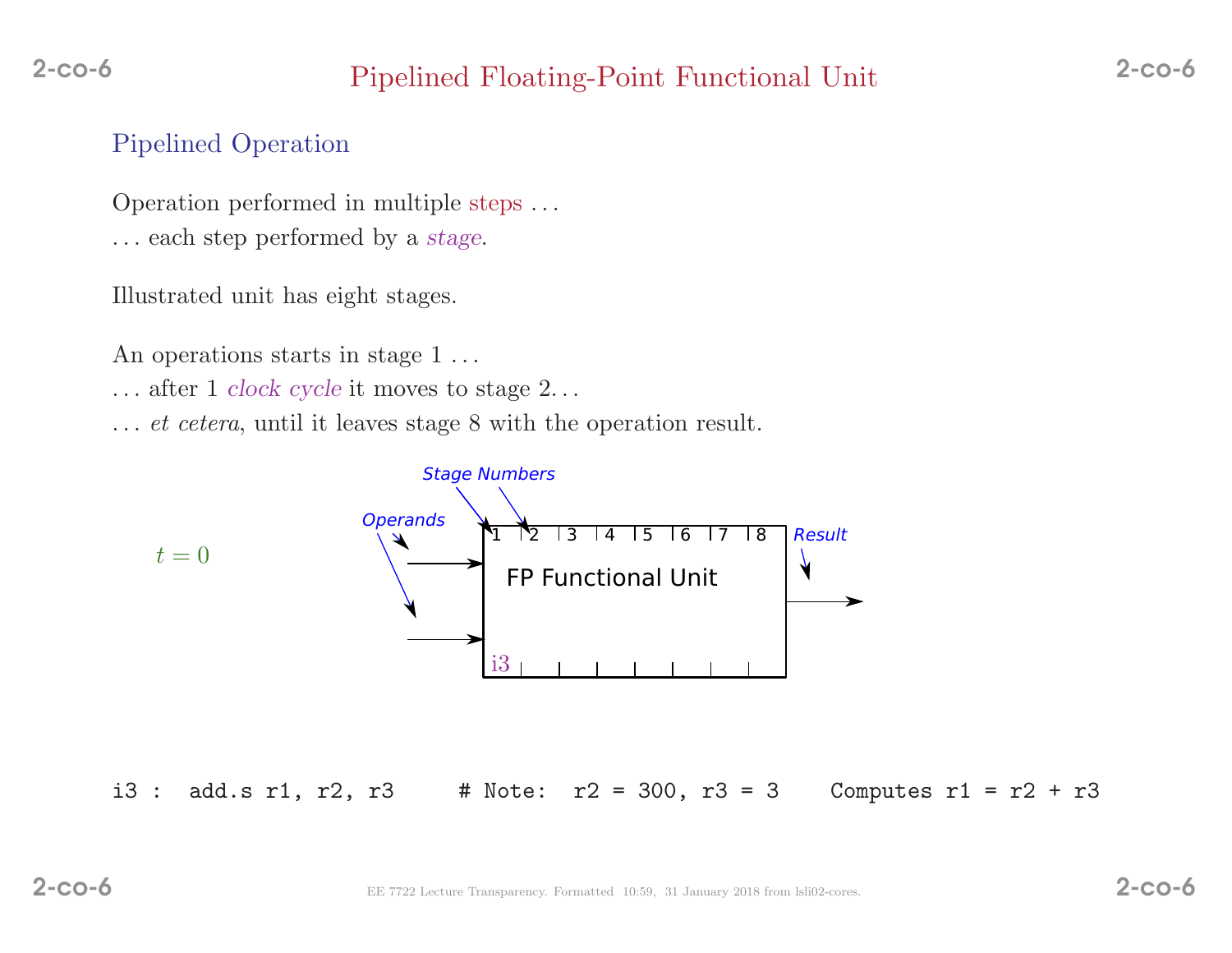# Pipelined Floating-Point Functional Unit 2-co-7

## Pipelined Operation

Operation performed in multiple steps . . . . . . each step performed by <sup>a</sup> stage.

Illustrated unit has eight stages.

An operations starts in stage 1...

. . . after <sup>1</sup> clock cycle it moves to stage <sup>2</sup>. . .

... *et cetera*, until it leaves stage 8 with the operation result.



i3 : add.s r1, r2, r3 # Note:  $r2 = 300$ ,  $r3 = 3$  Computes r1 =  $r2 + r3$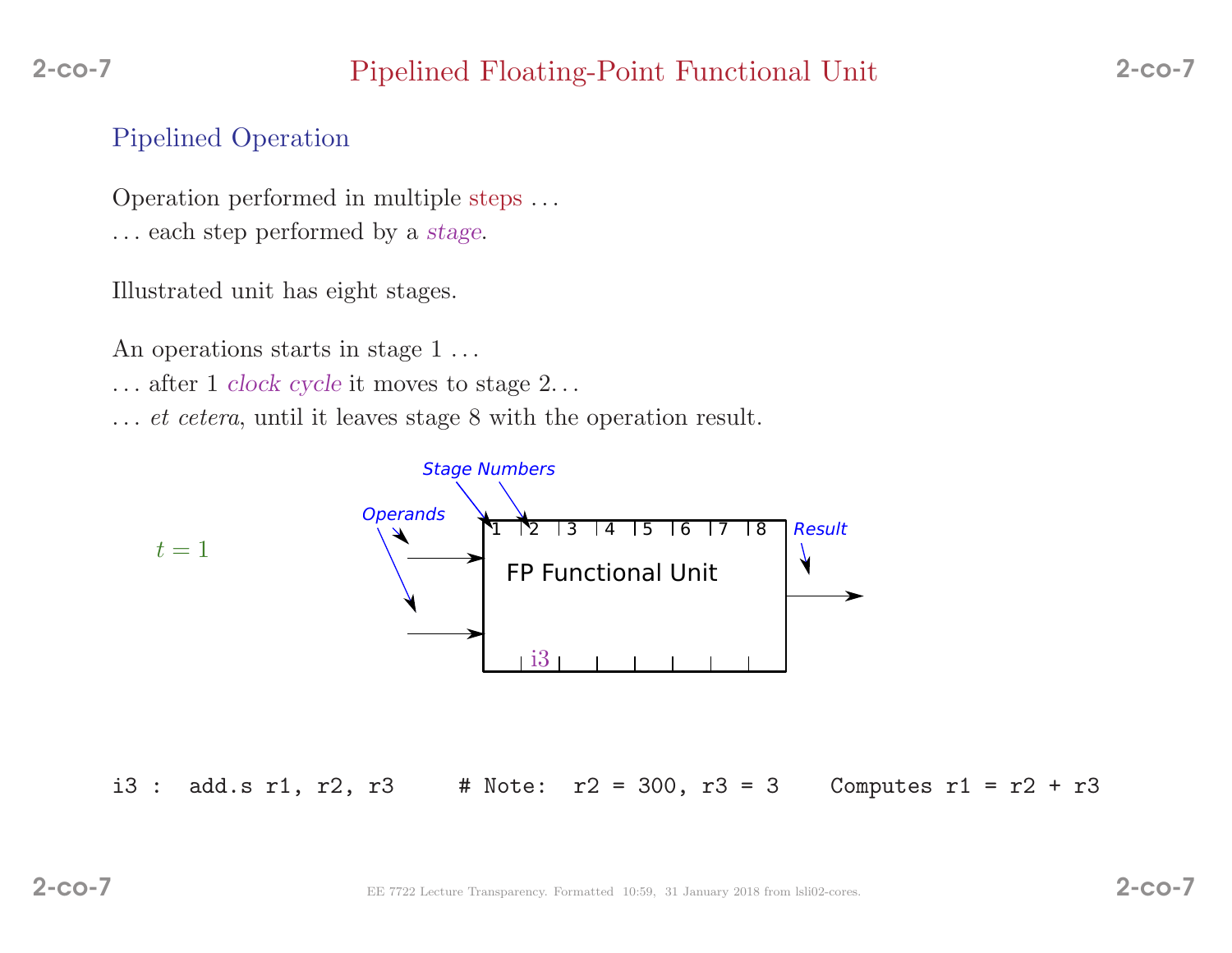# Pipelined Floating-Point Functional Unit 2-co-8

## Pipelined Operation

Operation performed in multiple steps . . . . . . each step performed by <sup>a</sup> stage.

Illustrated unit has eight stages.

An operations starts in stage 1...

. . . after <sup>1</sup> clock cycle it moves to stage <sup>2</sup>. . .

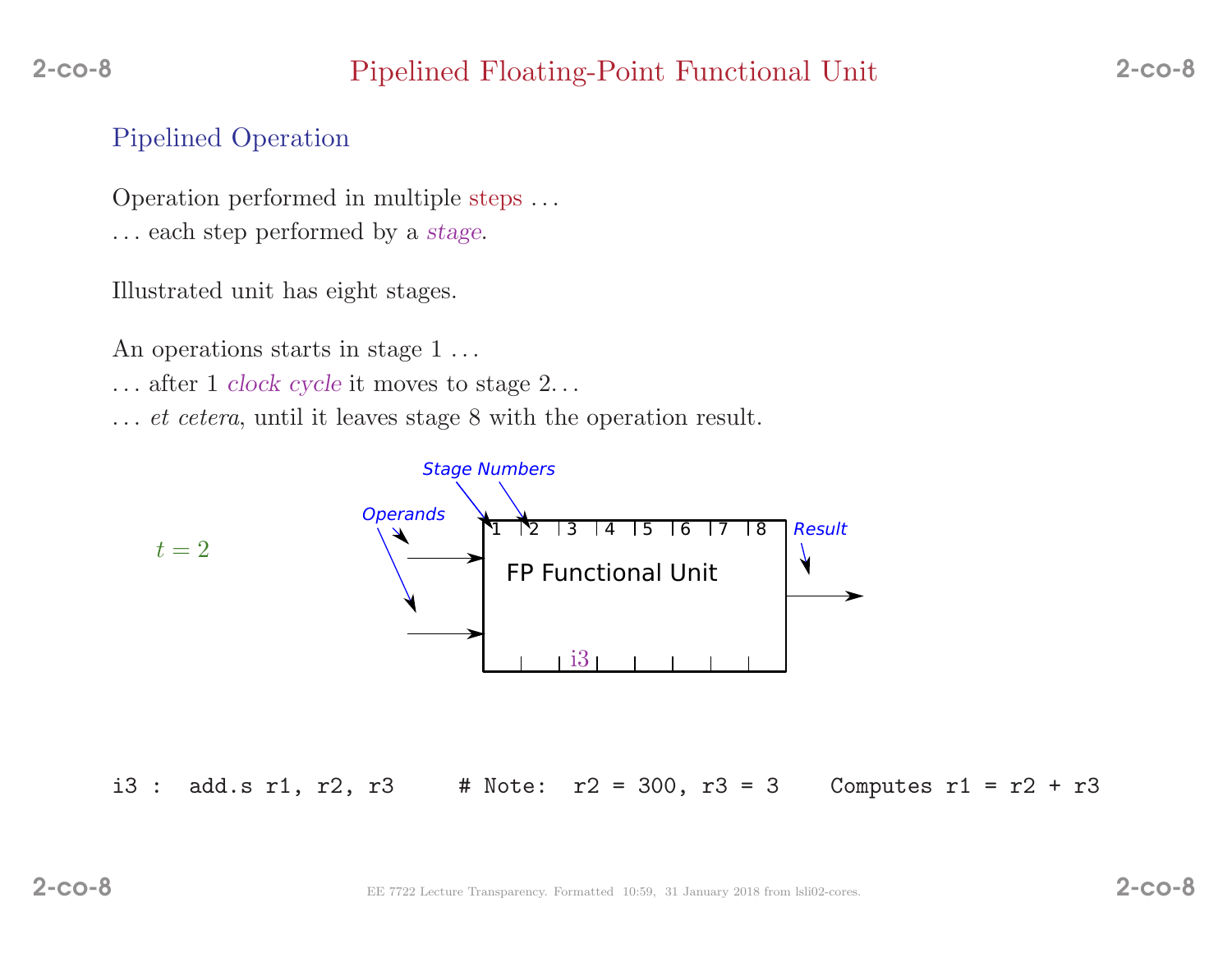# Pipelined Floating-Point Functional Unit 2-co-9

# Pipelined Operation

Operation performed in multiple steps . . . . . . each step performed by <sup>a</sup> stage.

Illustrated unit has eight stages.

An operations starts in stage 1...

. . . after <sup>1</sup> clock cycle it moves to stage <sup>2</sup>. . .

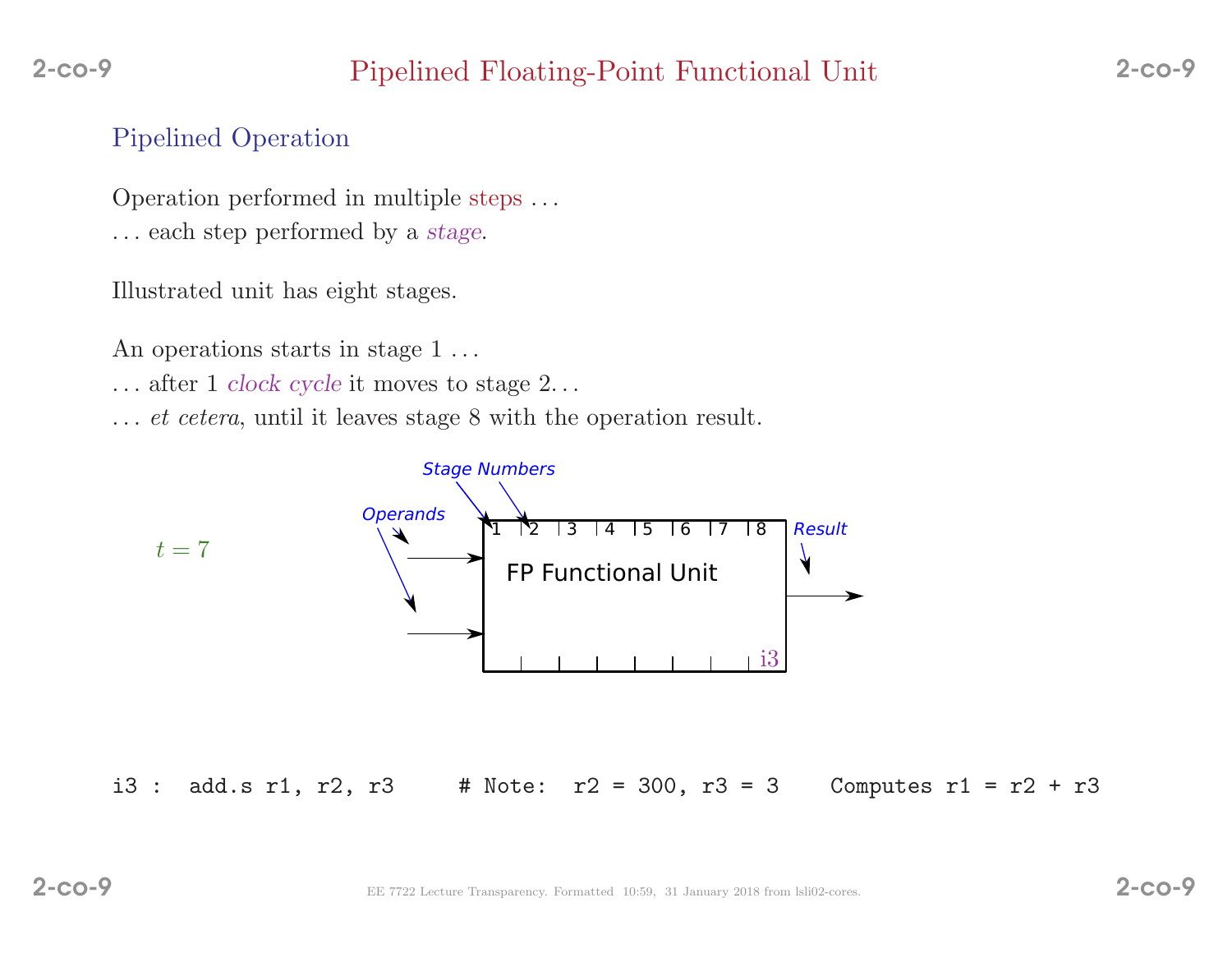# Pipelined Operation

Operation performed in multiple steps . . . . . . each step performed by <sup>a</sup> stage.

Illustrated unit has eight stages.

An operations starts in stage 1...

. . . after <sup>1</sup> clock cycle it moves to stage <sup>2</sup>. . .

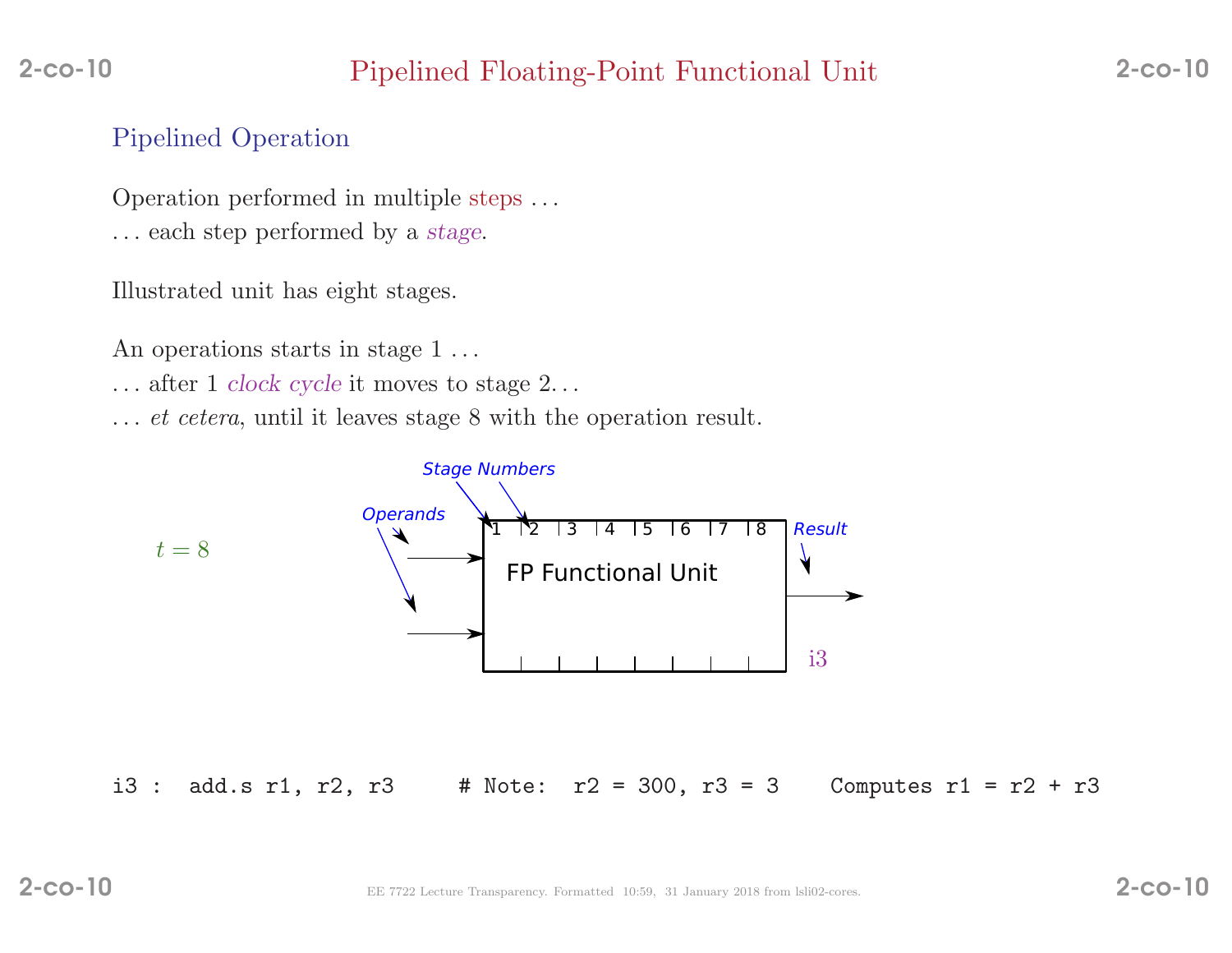# Pipelined Floating-Point Functional Unit 2-co-11

# Pipelined Operation

Note that operation took eight cycles to perform.

The *pipeline latency* of the FP unit is 8 cycles.

(Later we'll learn that the latency of <sup>a</sup> FP instruction may be longer.)

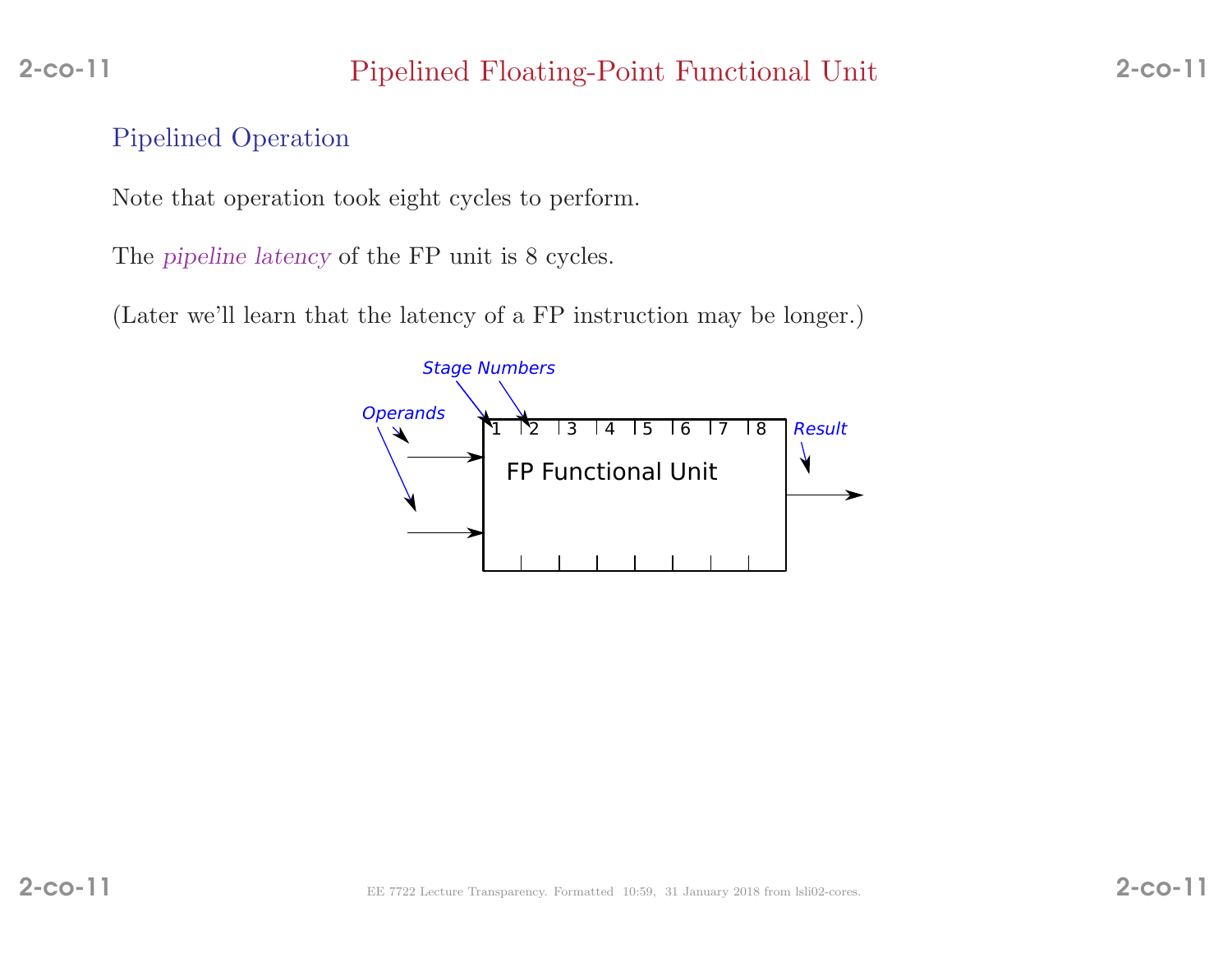# Pipelined Floating-Point Functional Unit 2-co-12

## Pipelined Operation

To fully utilize the <sup>p</sup>ipeline. . .

. . . we need to have all stages occupied.

The prior example didn't fully utilize <sup>p</sup>ipeline.

To fully utilize it we need an example with more instructions:

i3 : add.s r1, r2, r3 # Note:  $r2 = 300$ , r3 = 3 Computes r1 = r2 + r3 i4 : add.s  $r4$ ,  $r5$ ,  $r6$  # Note:  $r5 = 400$ ,  $r6 = 4$  Computes  $r4 = r5 + r6$ i5 : add.s r7, r8, r9 i6 : add.s r10, r11, r12 .. $i11:$ i11: add.s r25, r26, r27<br>i12: add.s r28, r29, r30 add.s r28, r29, r30 # Note: r29 = 1200, r30 = 12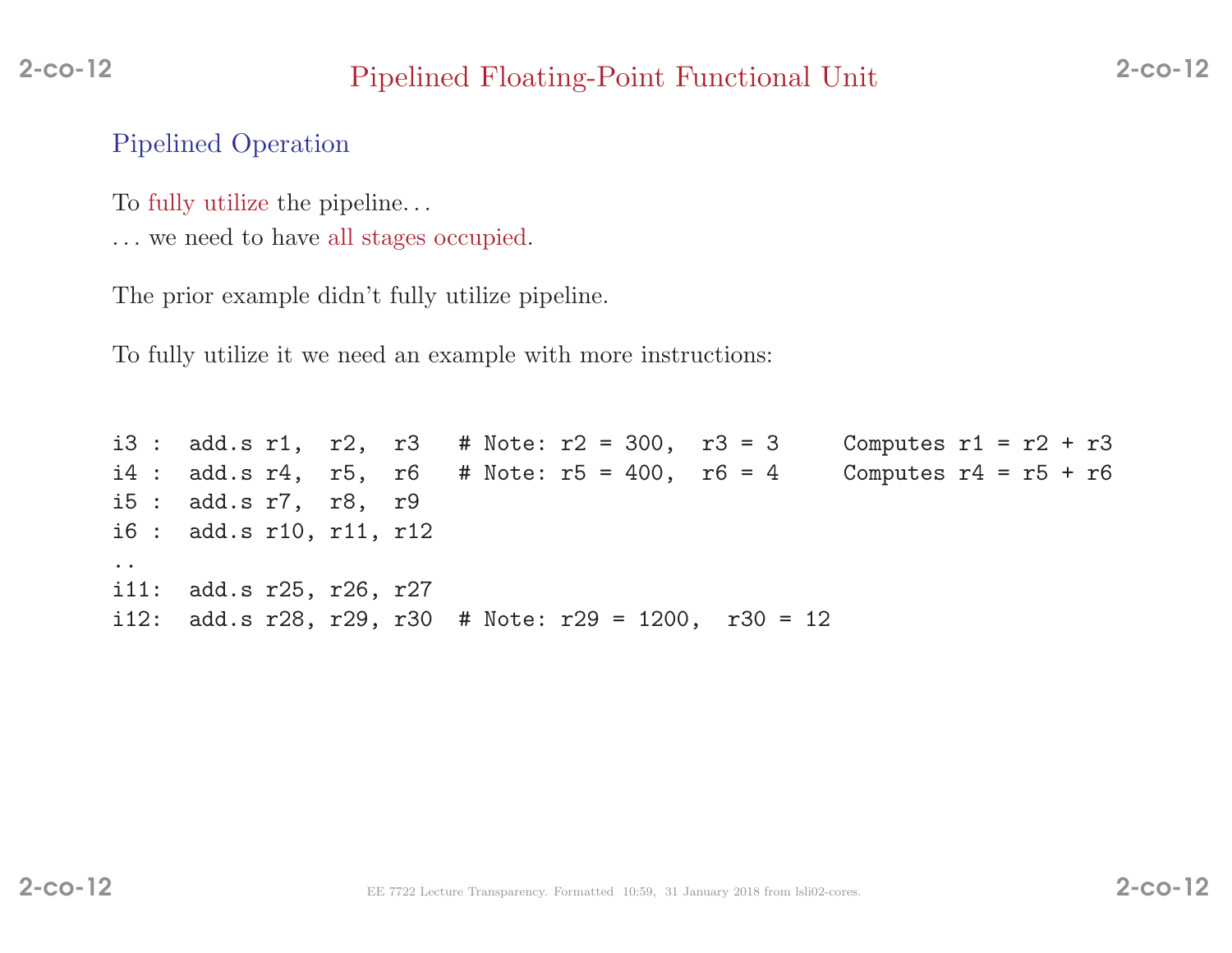### Pipelined Operation

FP Pipeline Being Fully Utilized

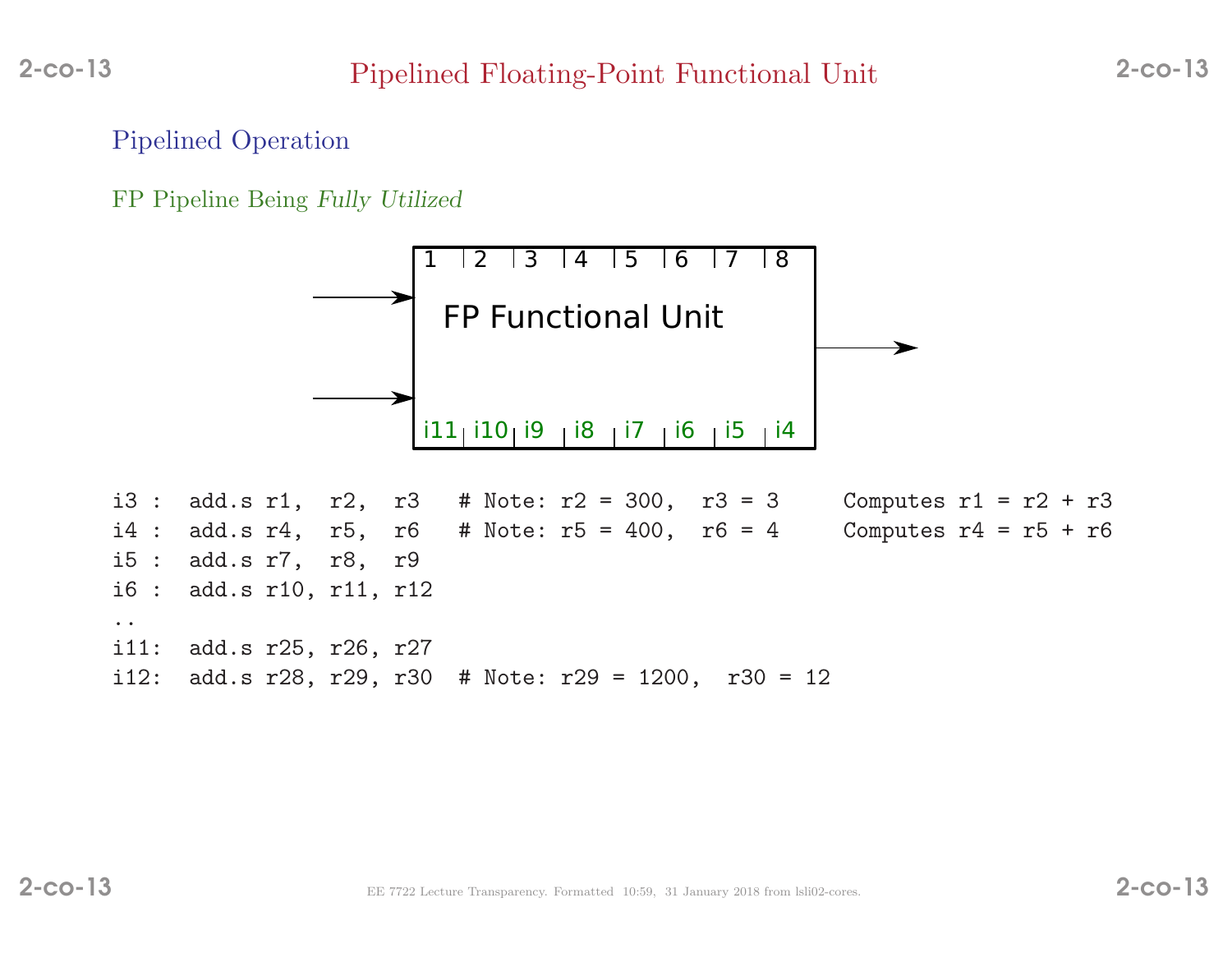### Pipelined Operation

FP Pipeline Being Fully Utilized

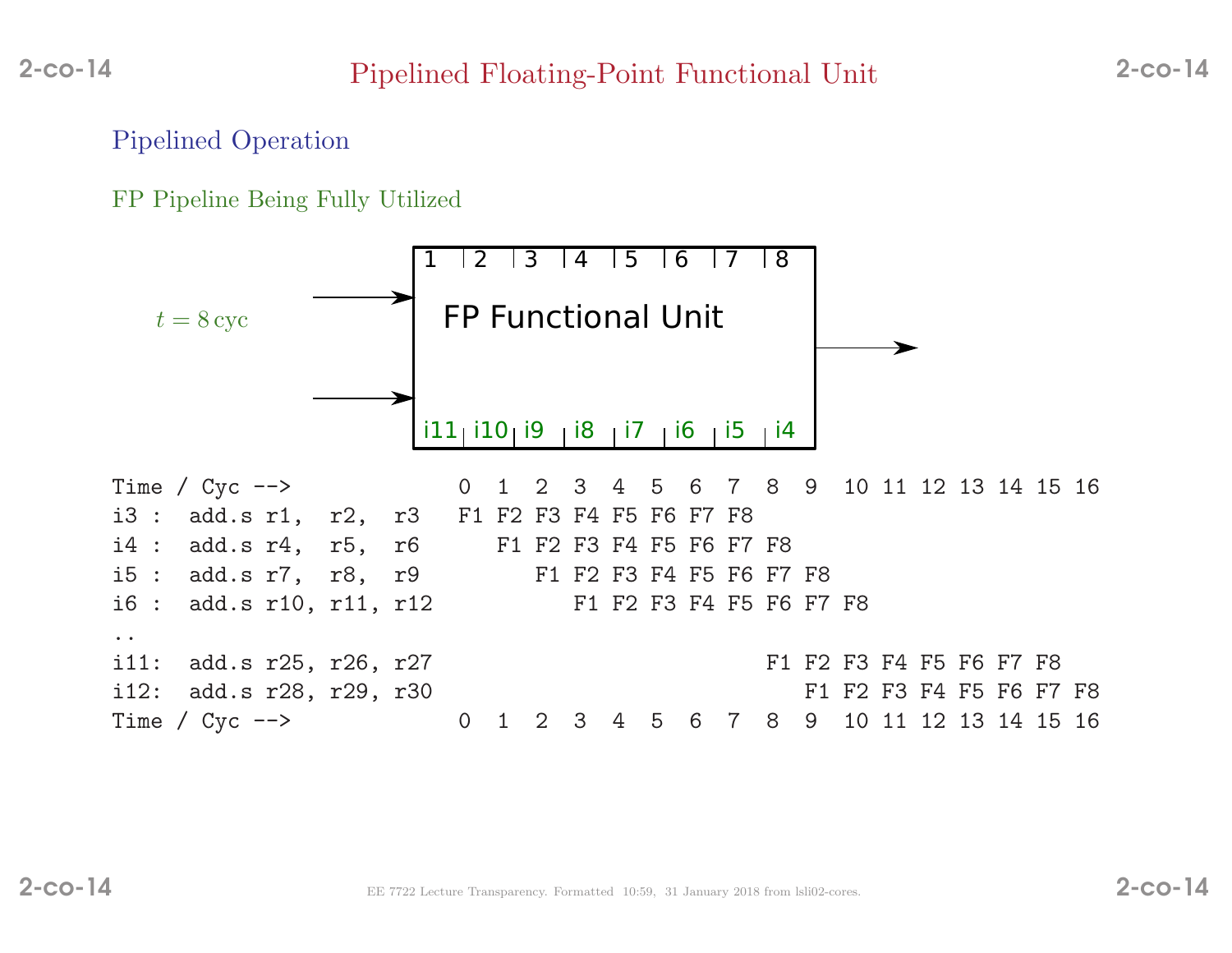# Pipelined Floating-Point Functional Unit 2-co-15

# Operation Bandwidth of Pipelined FP Unit

Notice that FP unit produced <sup>a</sup> result each clock cycle.

Its operation bandwidth is 1 FLOP per cycle or  $\phi$  FLOPS ...  $\dots$  where  $\phi$  is the clock frequency.

(If the clock were <sup>4</sup> MHz then the capability would be <sup>4</sup> MFLOPS.)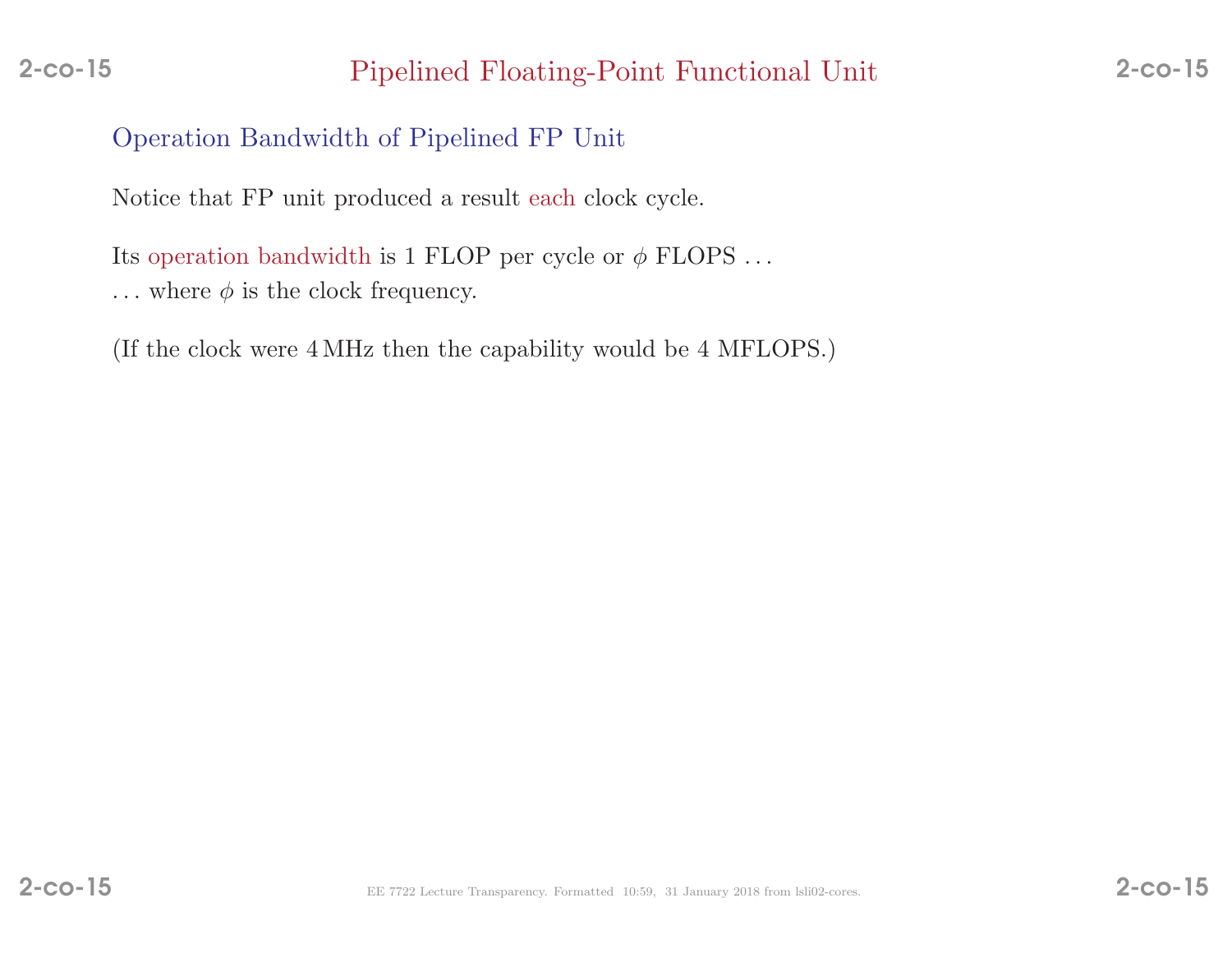# Pipelined Floating-Point Functional Unit 2-co-16

# Operation Bandwidth and Operation Throughput

Recall: *Bandwidth* is best that hardware can do...

... Throughput is what you get.

### Consider Two Possible Situations:



Assume that the patterns above persist over time.

The unit on the left is fully utilized.

Bandwidth is <sup>1</sup> FLOP per cycle, throughput is <sup>1</sup> FLOP per cycle.

The unit on the right is half utilized.

Bandwidth is <sup>1</sup> FLOP per cycle, throughput is 0.5 FLOP per cycle.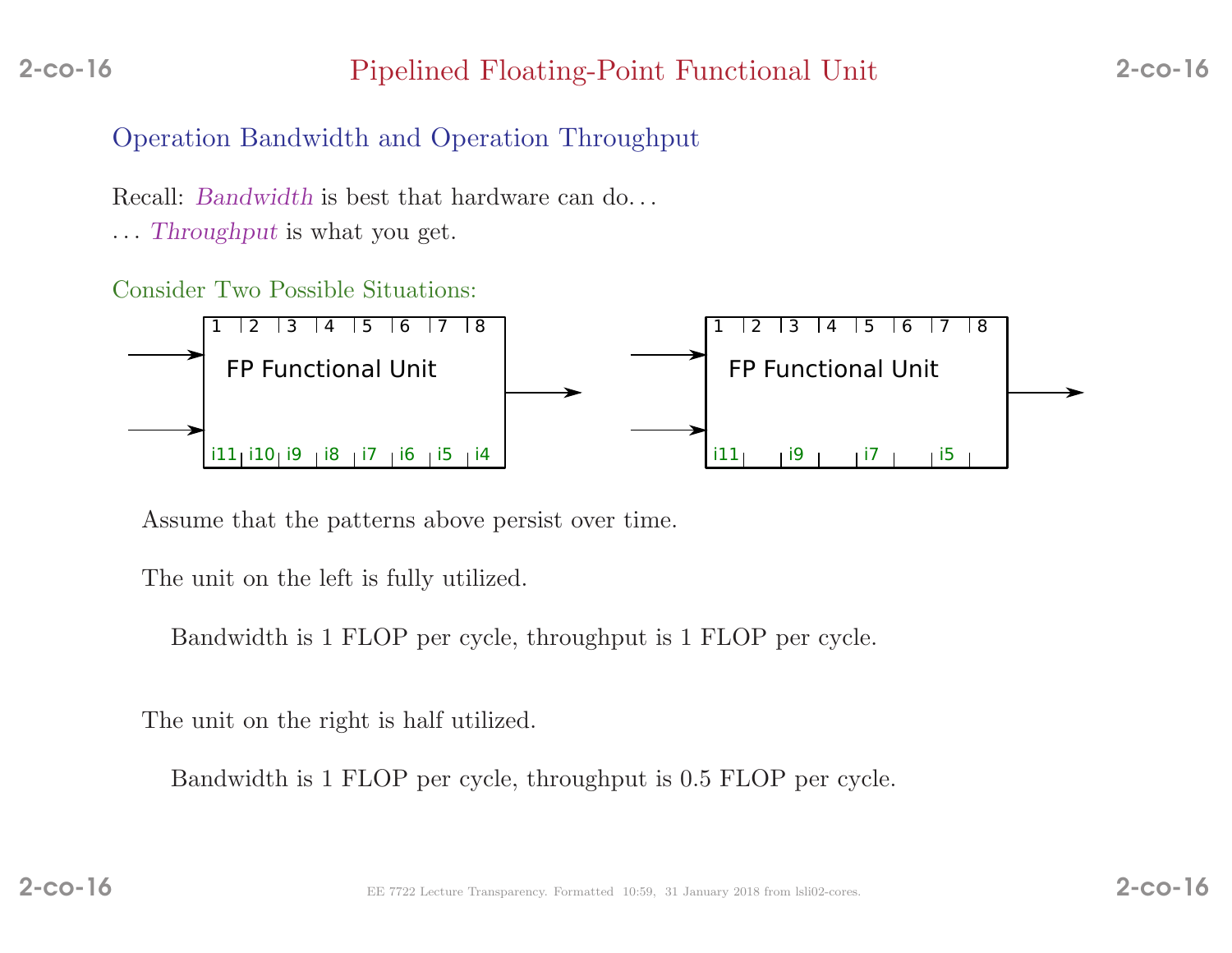Correspondence between <sup>p</sup>ipeline execution diagram (text) and illustration.

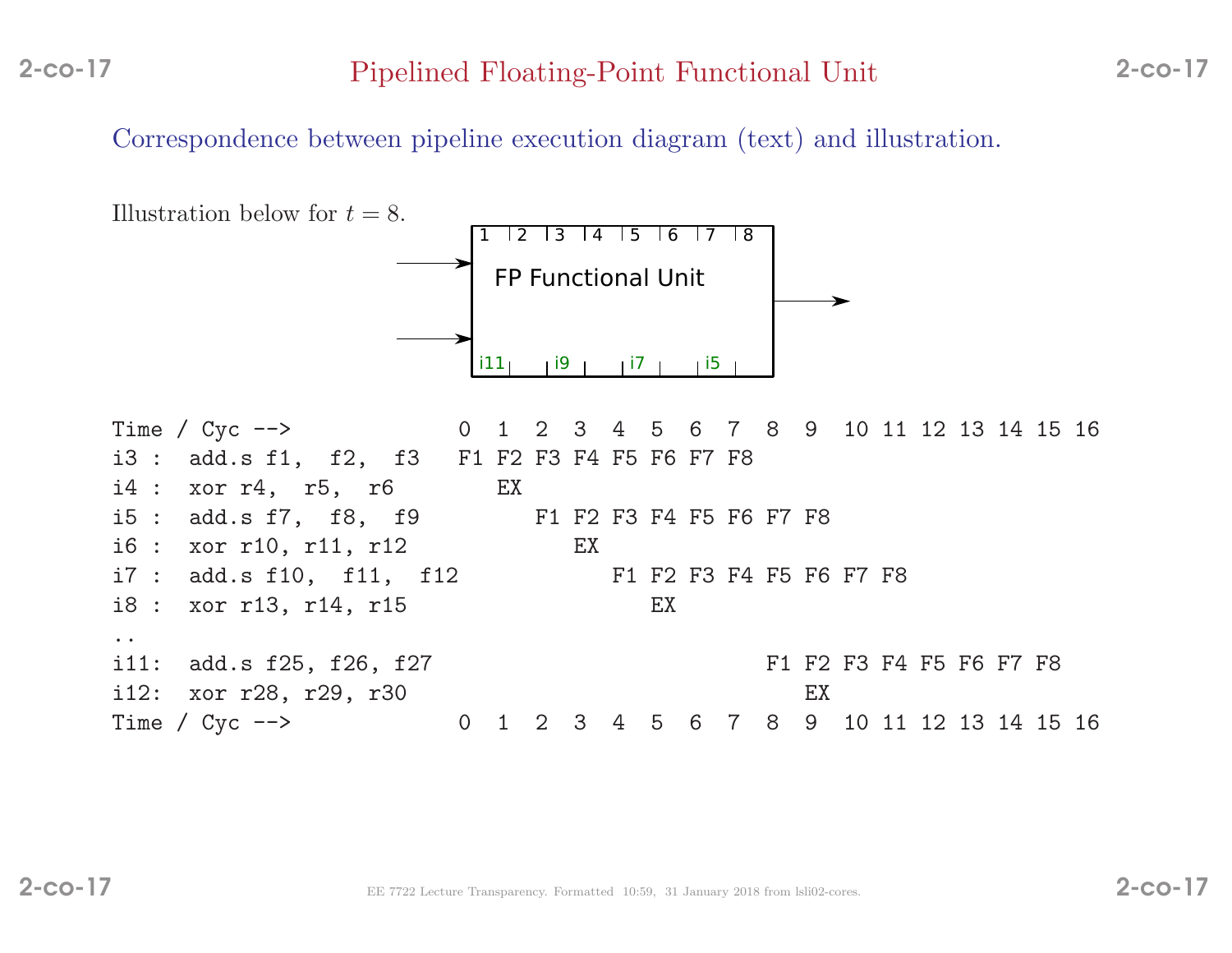# Pipelined Floating-Point Functional Unit 2-co-18

# Why FP Unit Might Not be Fully Utilized

- Not every instruction uses the FP unit.
- The operand of <sup>a</sup> FP instruction is not ready, so it must wait.
- The FP instruction itself is late to arrive.

As a result of these situations ...

. . . throughput will be less than capability.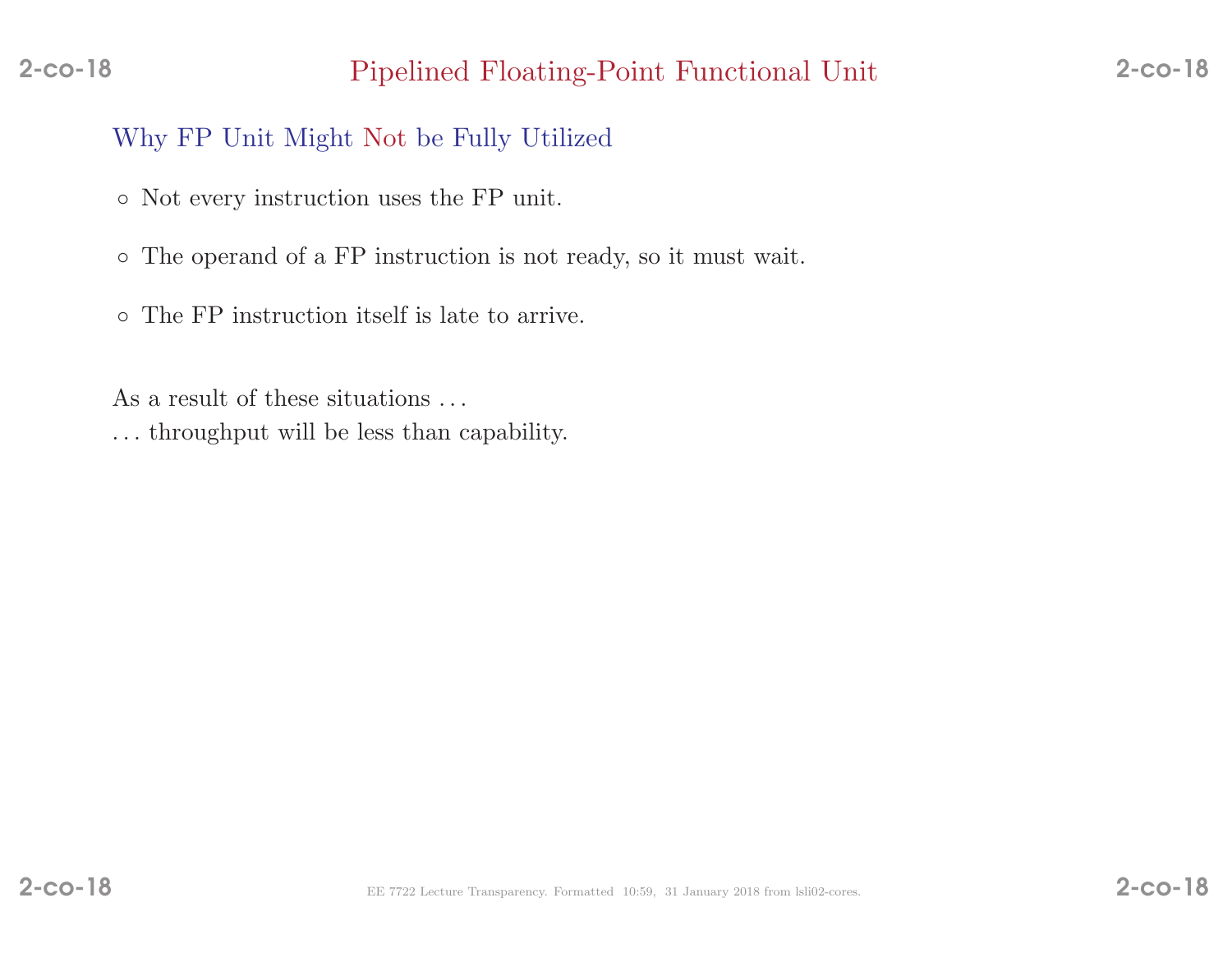Non-Full Utilization Due to Non-FP Instructions

The instructions with even numbers don't use FP unit.

Note: EX indicates the integer operation stage (just <sup>1</sup> stage needed).

If pattern persists, throughput is <sup>0</sup>.<sup>5</sup> FLOP per cycle.

Time / Cyc --> 0 1 2 3 4 5 6 7 8 9 10 11 12 13 14 15 16 i3 : add.s f1, f2, f3 F1 F2 F3 F4 F5 F6 F7 F8 i4 : xor r4, r5, r6 EX i5 : add.s f7, f8, f9<br>i6 : xor r10. r11. r12<br>EX<br>EX  $i6: xor r10, r11, r12$ ..i11: add.s f25, f26, f27 F1 F2 F3 F4 F5 F6 F7 F8 i12: xor r28, r29, r30 EX<br>Time / Cyc --> 0 1 2 3 4 5 6 7 8 9 0 1 2 3 4 5 6 7 8 9 10 11 12 13 14 15 16

Possible targets of blame:

◦ The programmer, for not being able to avoid xor instructions.

◦ The problem, which has lots of unavoidable xor instructions.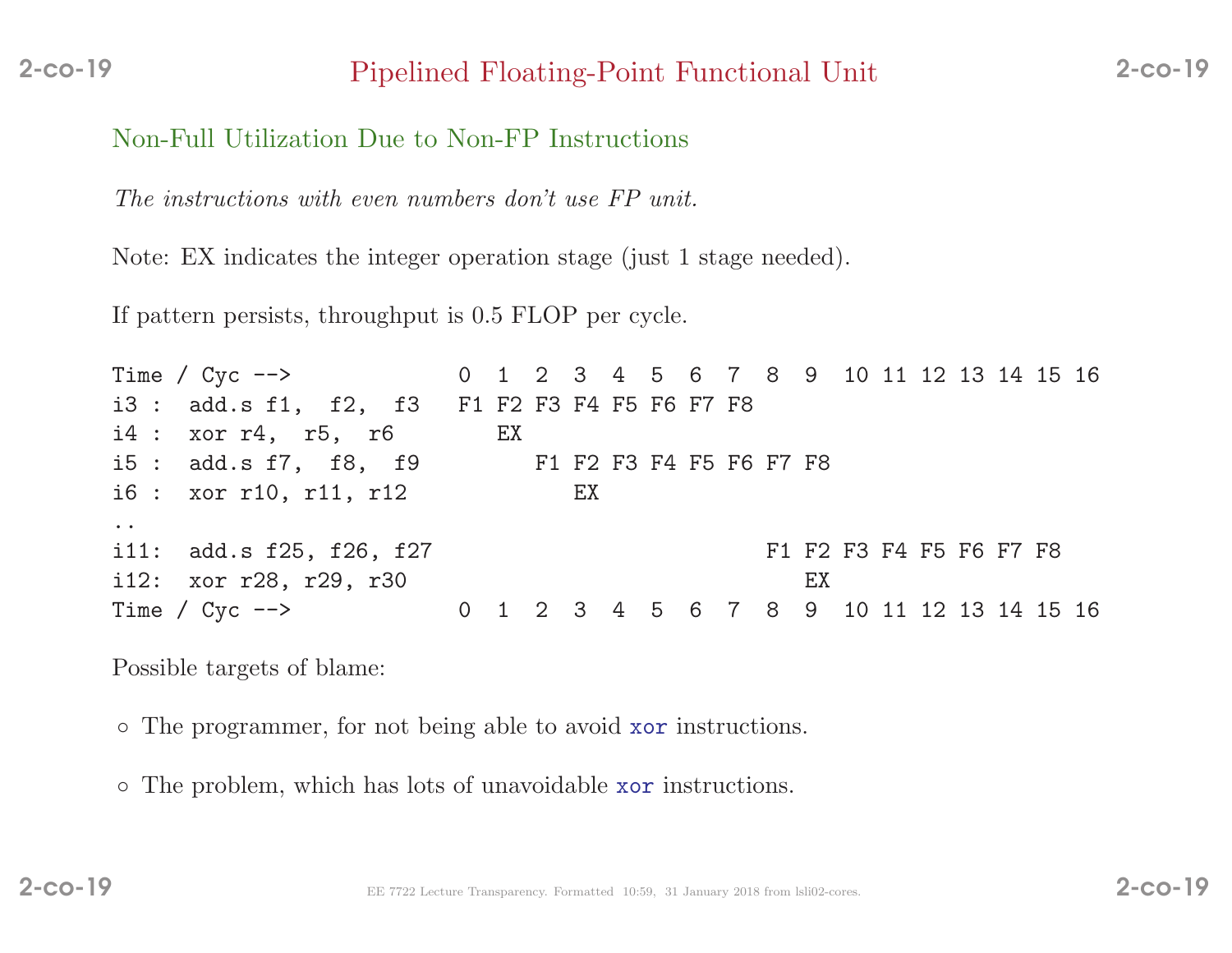# Pipelined Floating-Point Functional Unit 2-co-20

## Non-Full Utilization Due to "Late" Operands

For some reason,  $\mathbf{i}4$ 's operands arrive three cycles late.

We will be looking at situations that cause this later in the semester.

| Time / Cyc --> 0 1 2 3 4 5 6 7 8 9 10 11 12 13 14 15 16 |  |  |  |                         |                         |  |  |  |                         |  |  |
|---------------------------------------------------------|--|--|--|-------------------------|-------------------------|--|--|--|-------------------------|--|--|
| i3 : add.s f1, f2, f3 F1 F2 F3 F4 F5 F6 F7 F8           |  |  |  |                         |                         |  |  |  |                         |  |  |
| i4 : add.s f4, f5, f6                                   |  |  |  |                         | F1 F2 F3 F4 F5 F6 F7 F8 |  |  |  |                         |  |  |
| i5 : add.s f7, f8, f9                                   |  |  |  | F1 F2 F3 F4 F5 F6 F7 F8 |                         |  |  |  |                         |  |  |
| i6 : add.s f10, f11, f12                                |  |  |  |                         |                         |  |  |  | F1 F2 F3 F4 F5 F6 F7 F8 |  |  |
| Time / Cyc --> 0 1 2 3 4 5 6 7 8 9 10 11 12 13 14 15 16 |  |  |  |                         |                         |  |  |  |                         |  |  |

Possible targets of blame:

- The compiler, for not doing <sup>a</sup> better job scheduling instructions.
- The programmer, for sloppy coding that hindered compiler scheduling.
- The hardware, for not having enoug<sup>h</sup> registers to enable scheduling.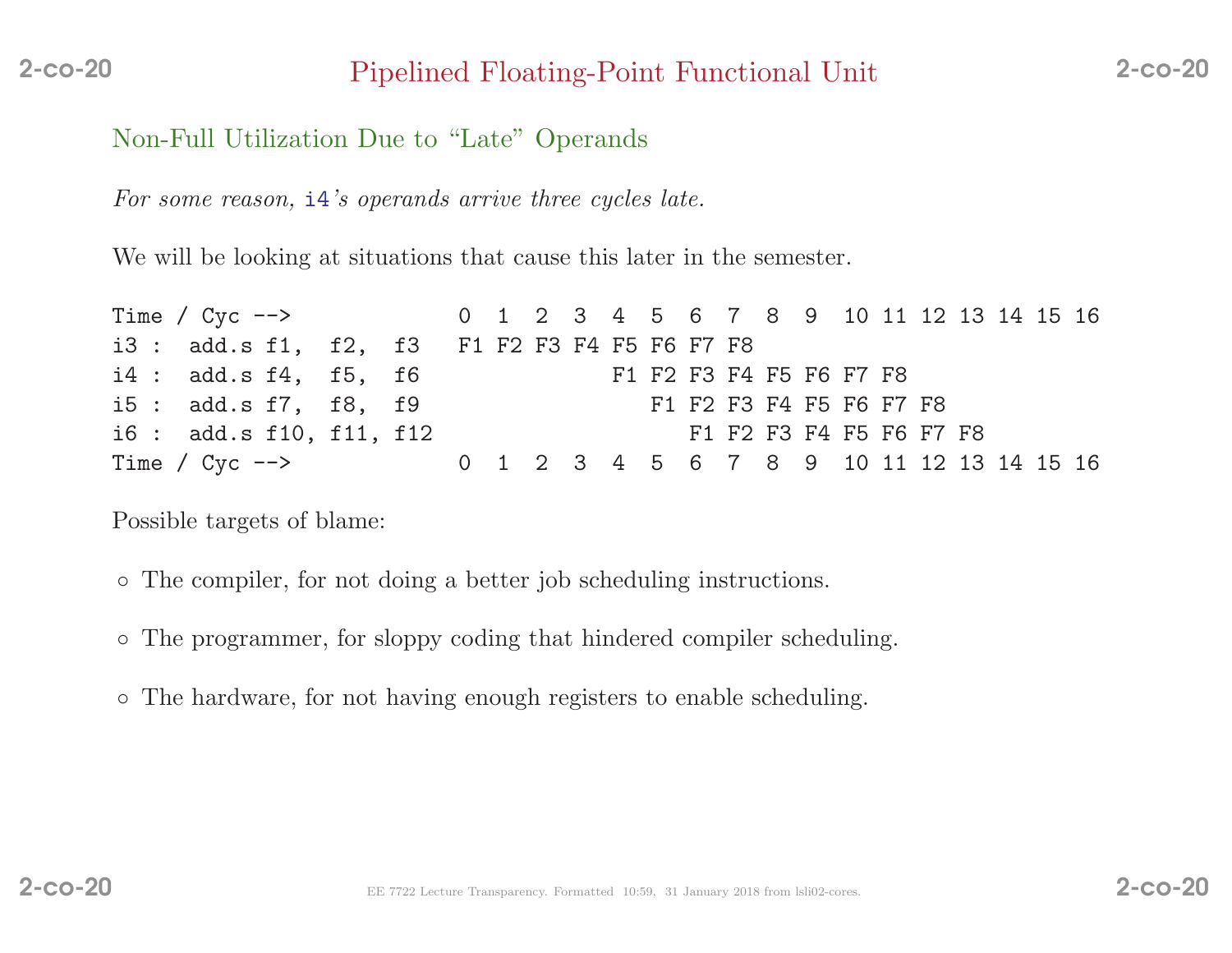Number of Stages, Clock Frequency, Power

One-Stage FP Unit

Let  $t_1$  denote the latency of the 1-stage unit.

The latency is determined by the *device technology* used ...

. . . and by the design of the floating-point unit.

The technology determines how fast transistors switch . . .

. . . which in turn is determined by time for electric charge to clear gate junctions.

Device technology is beyond the control of computer engineers.

The logic design of the FP unit determines the number of gates from input to output.

We will assume that this too is beyond our control.

Therefore for us  $t_1$  is a constant.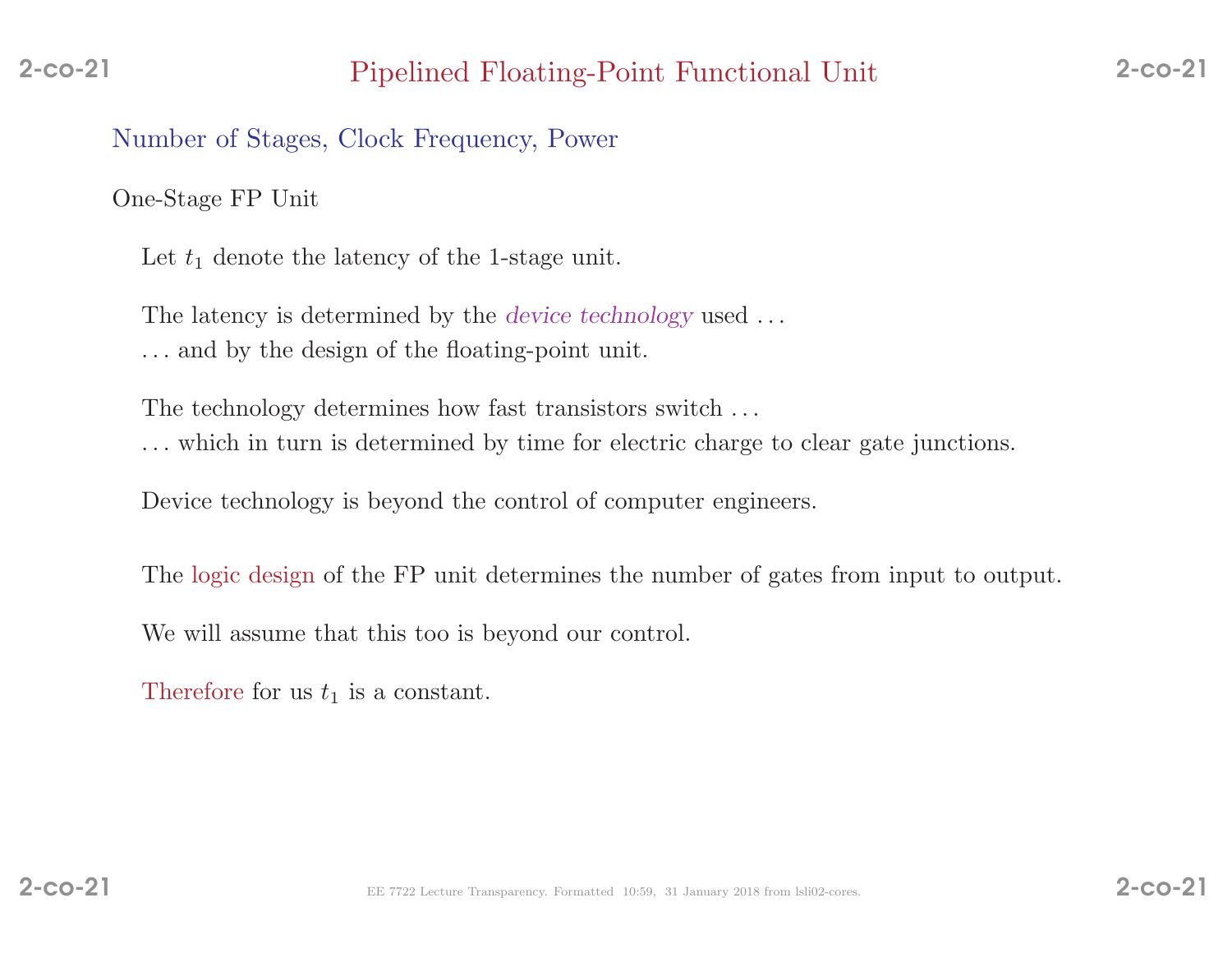Construction of <sup>n</sup>-Stage Pipelined Units

An additional component, called a *pipeline latch* is inserted between stages.

Let  $t_L$  denote the time needed for this latch.

The latency of an <sup>n</sup>-stage unit is then

$$
t_n = t_1 + (n-1)t_L
$$

and the clock frequency is

$$
\phi = \left(t_L + \frac{t_1}{n}\right)^{-1};
$$
 or when  $t_L \ll \frac{t_1}{n}, \phi \approx \frac{n}{t_1},$ 

assuming that the unit is split perfectly into  $n$  pieces.

This doesn't sound like an improvement, but keep paying attention.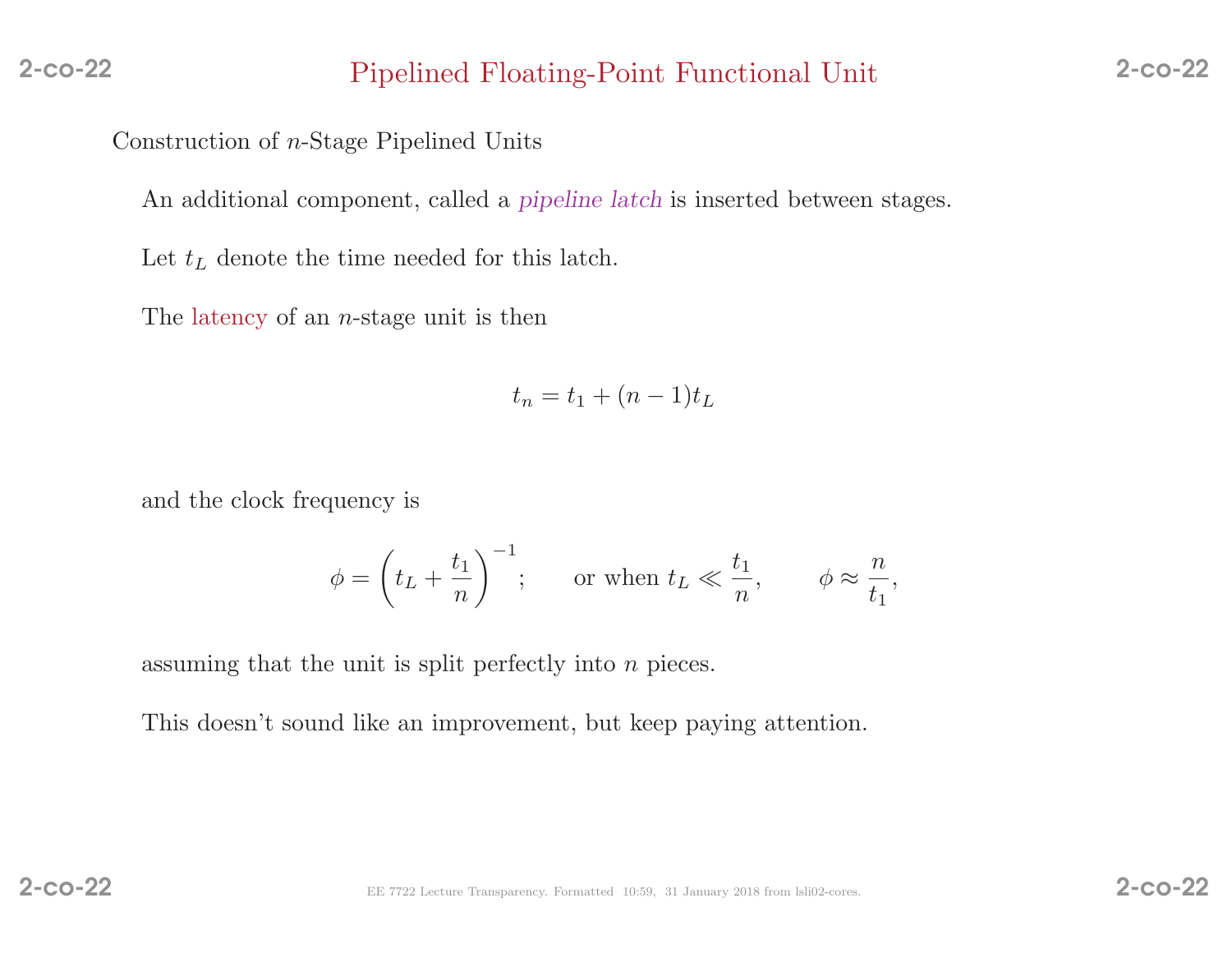### Pipelined Floating-Point Functional Unit 2-co-23

## Operation Bandwidth of <sup>n</sup>-Stage Units

The operation bandwidth of <sup>p</sup>ipelined units is the same as clock frequency.

Note that bandwidth of the 1-stage unit is  $1/t_1$  FLOPS.

For an *n*-stage device the operation bandwidth is:

$$
\phi = \frac{1}{t_1/n + t_L}.
$$

If  $t_L = 0$ , this reduces to  $n/t_1 \ldots$ 

 $\dots$  meaning we can make the capability as high as we want by choosing  $n \dots$ 

 $\dots$  and pretending that  $t_L = 0$  and the unit can be divided perfectly.

Note that by choosing  $n$  we are choosing the clock frequency.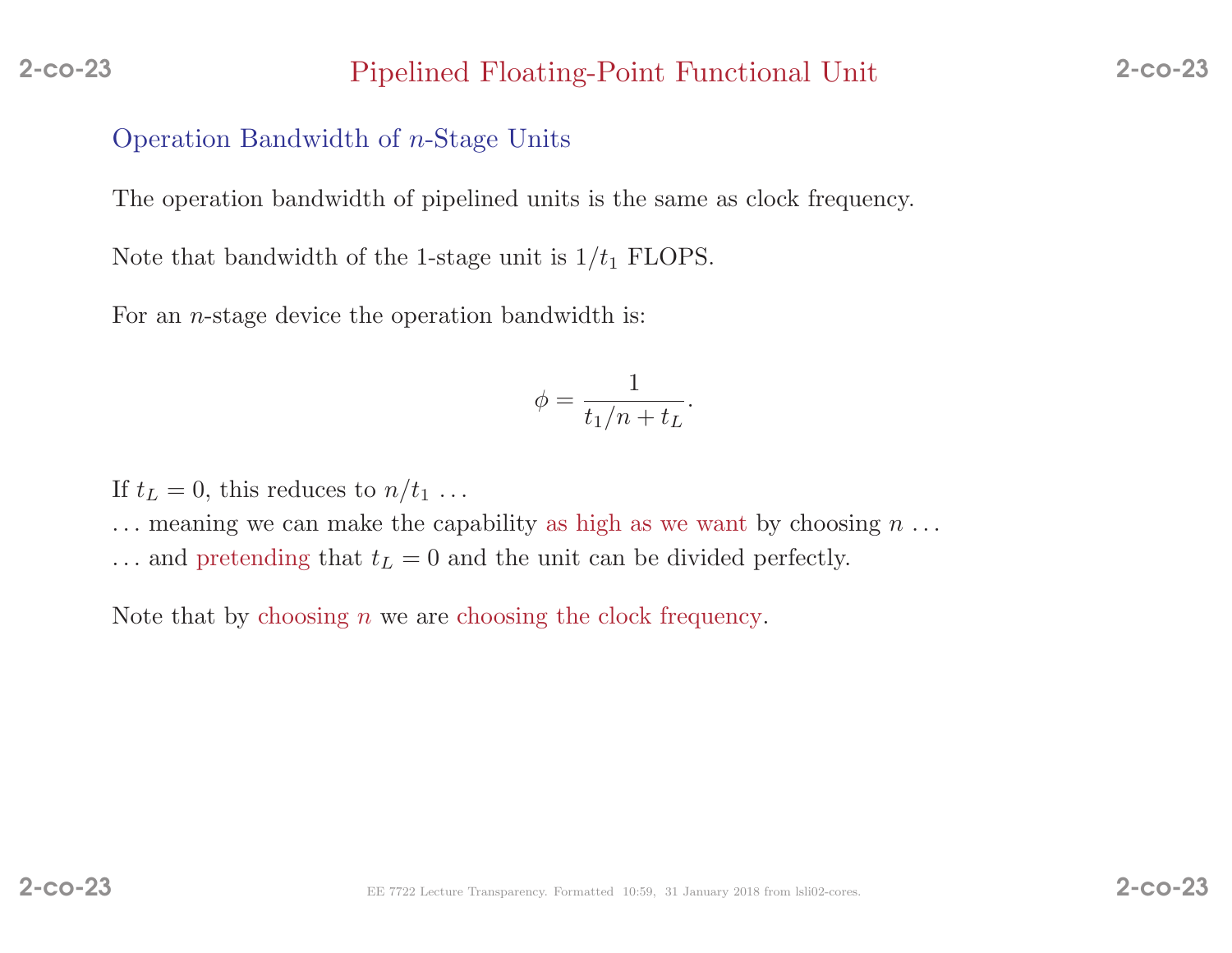Number of Stages, Clock Frequency, Power

Increasing number of stages increases:

- :-)The operation bandwidth (as discussed above).
- :-(The area (a cost measure) (for latches and circuit changes).
- :-(Power (which is proportional to clock frequency).

Factors that Limit Increase in  $n$ 

<sup>A</sup> few years ago: area and efficiency of splitting.

Now: power.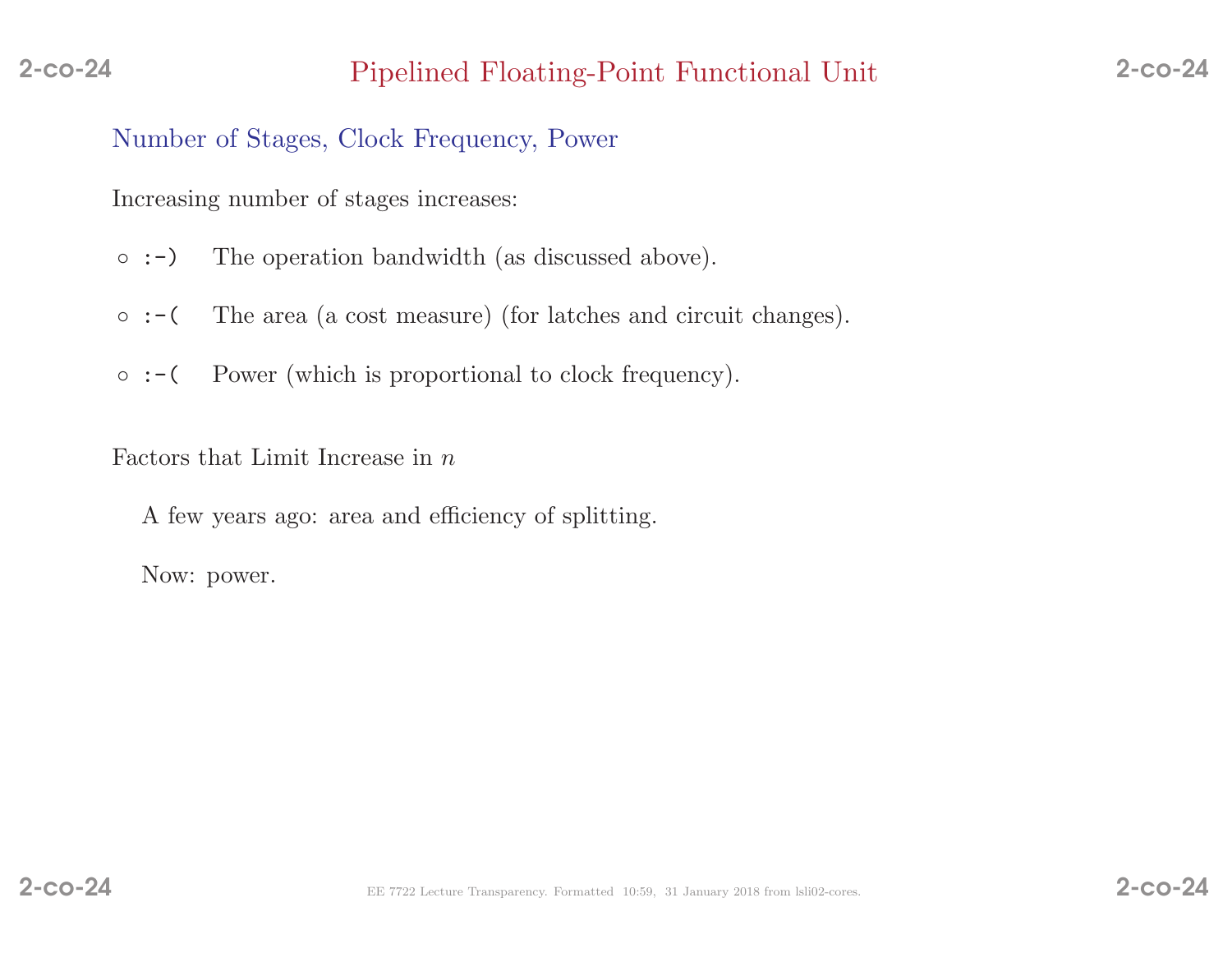# Pipelined FP Unit Summary

An *n*-stage unit takes *n* cycles to compute 1 operation  $\dots$  $\dots$  in other words it has an *n*-cycle latency.

An *n*-stage unit can compute an operation each cycle  $\dots$ . . . in other words it has an operation bandwidth of <sup>1</sup> FLOP per cycle.

Operation throughput is limited by external factors such as instruction mix.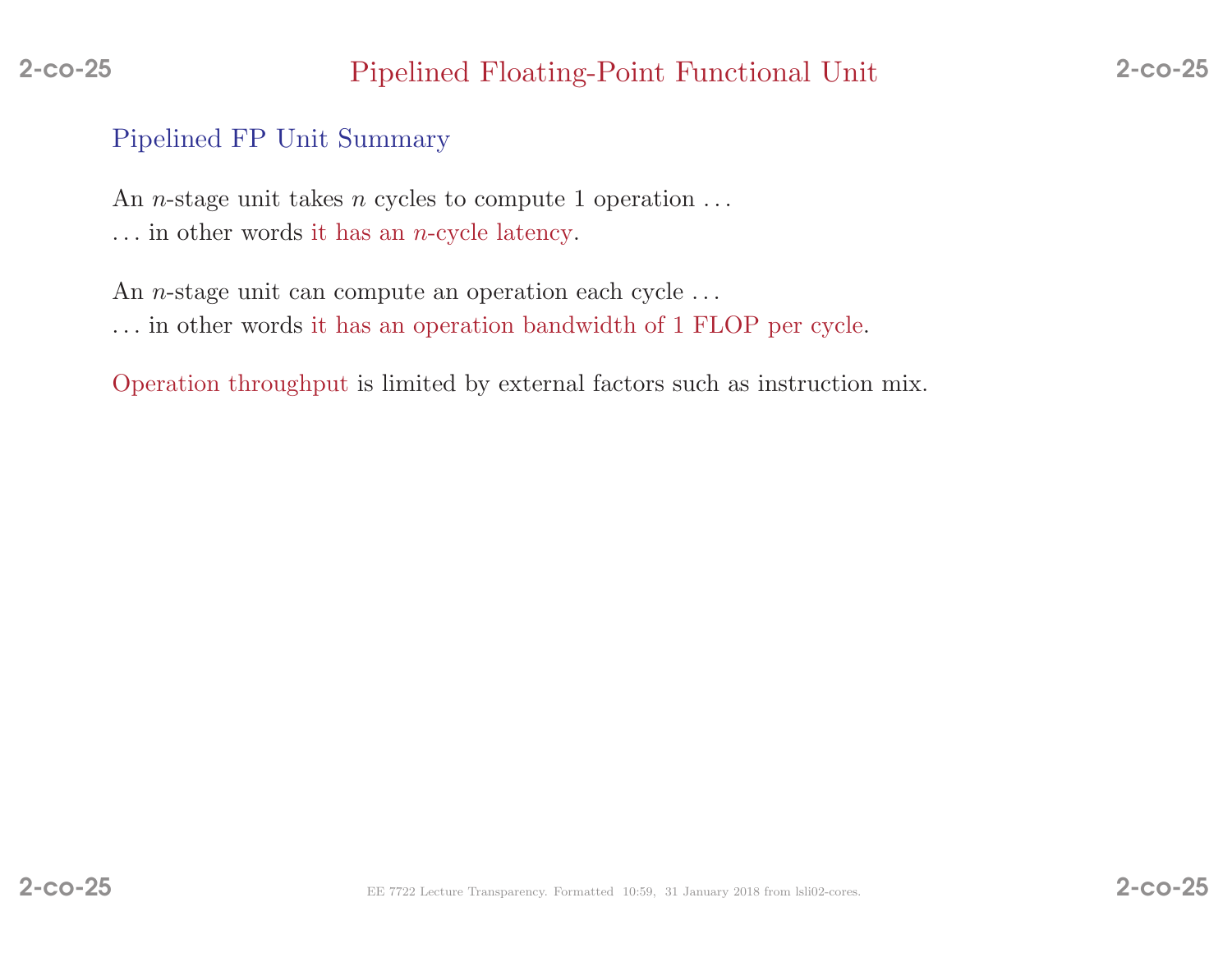

#### Components

- Front End Hardware for fetching, decoding, and issuing instructions.
- Register  $File A$  storage device for register values.
- FP Functional Unit
- Control Unit Hardware sending control signals to other components.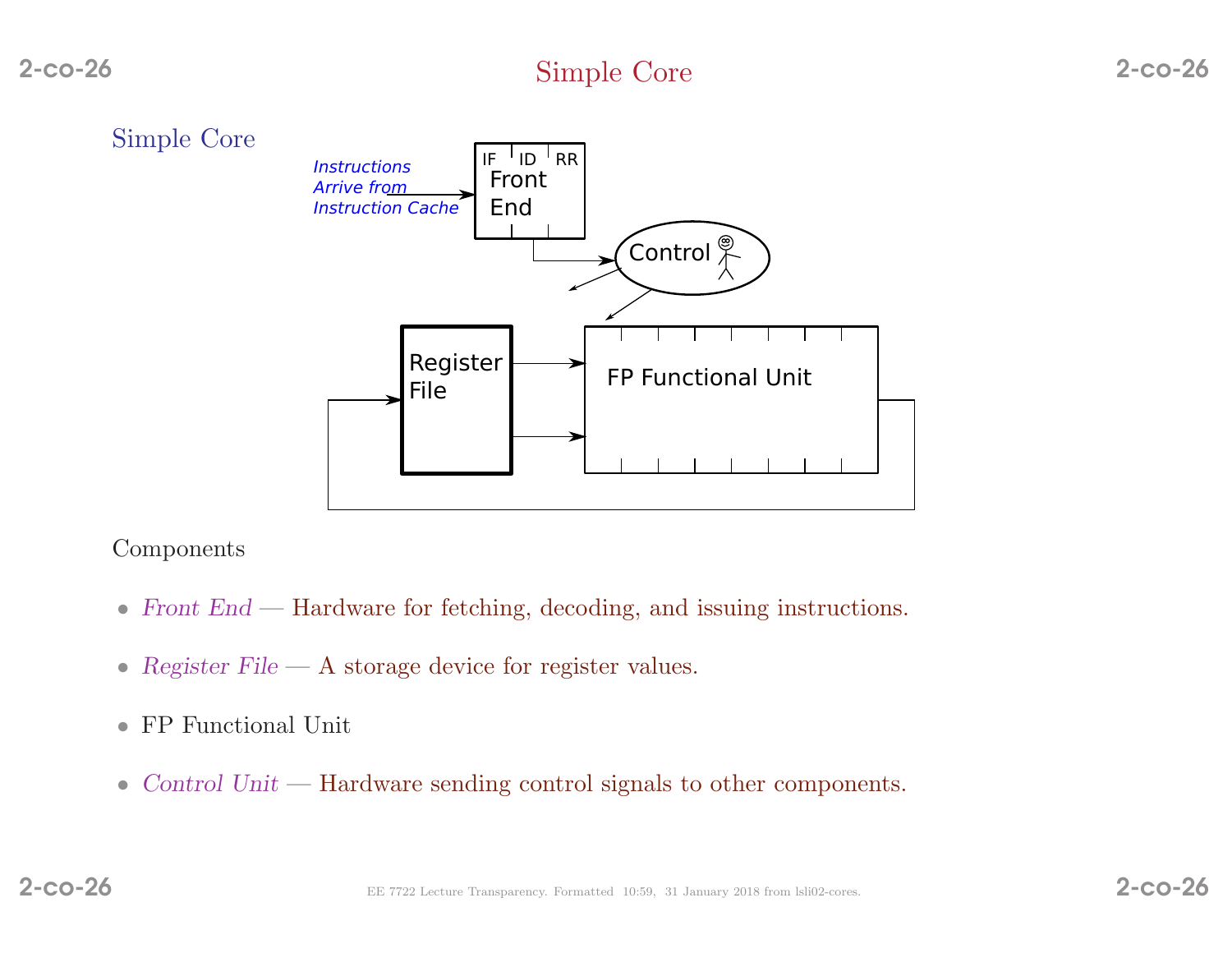

#### Front End

Pipelined, three stages shown.

Input is from instruction cache.

Stage labels: IF, Instruction Fetch; ID, Instruction Decode; RR, Register Read.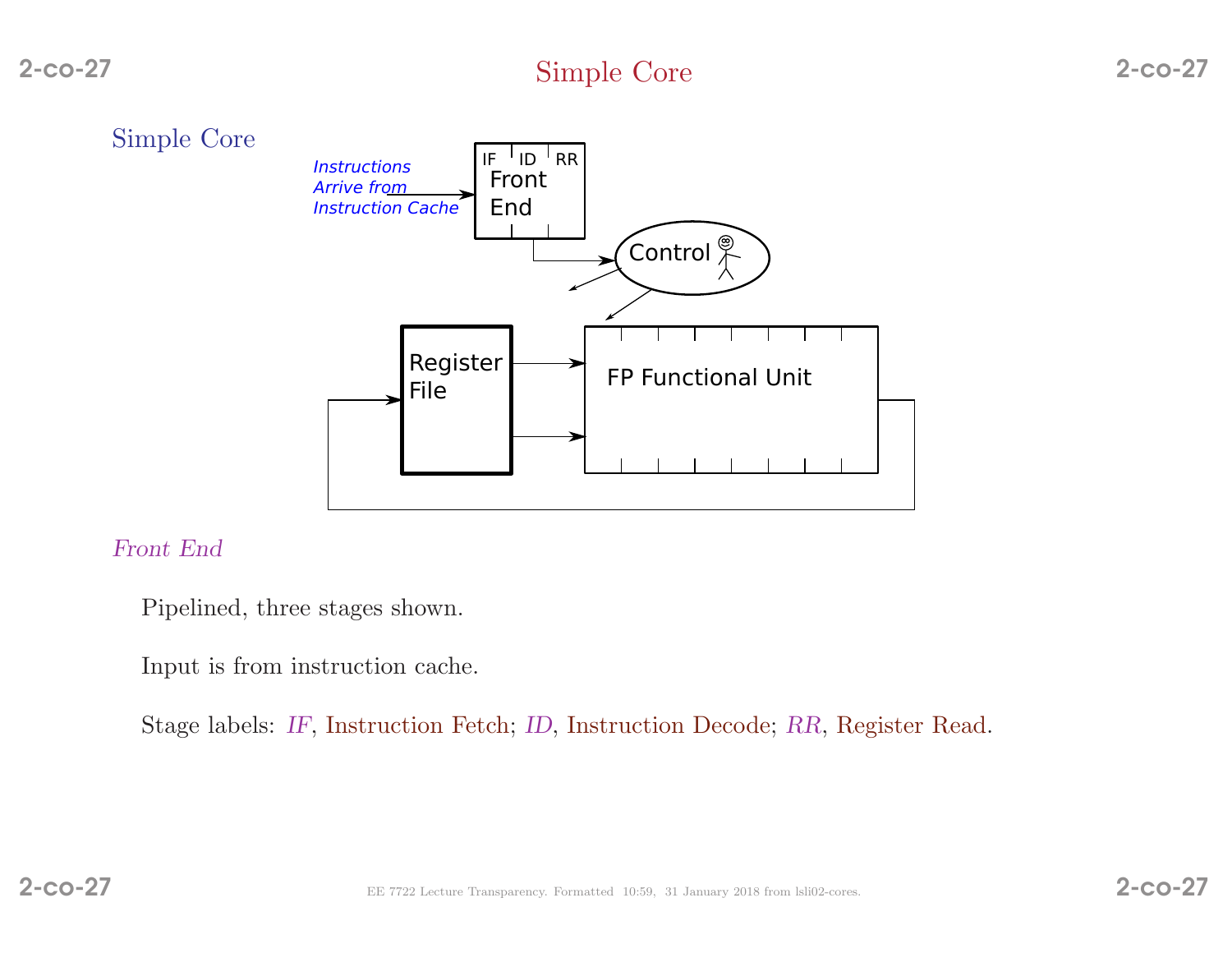

The front end usually determines instruction bandwidth of core.

A core is called *scalar* if the front end can fetch  $\leq 1$  insn per cycle.

A core is called *n*-way superscalar if the front end can fetch *n* insns per cycle.

The simple core we are discussing is scalar.

Internal details of front end not covered in this course.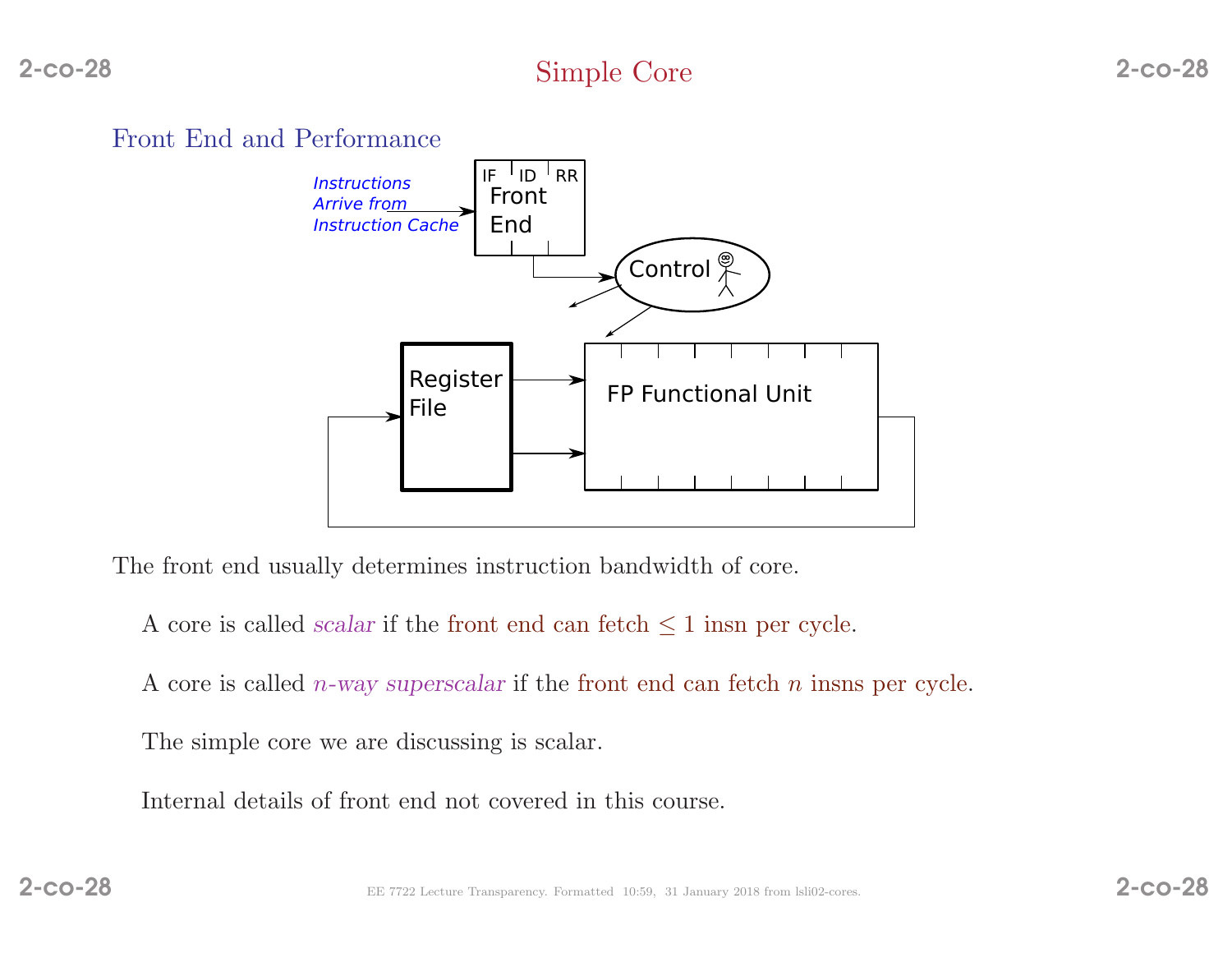

Control Logic Cost

For simple core, cost is very low.

For heavy-weight cores, cost is high.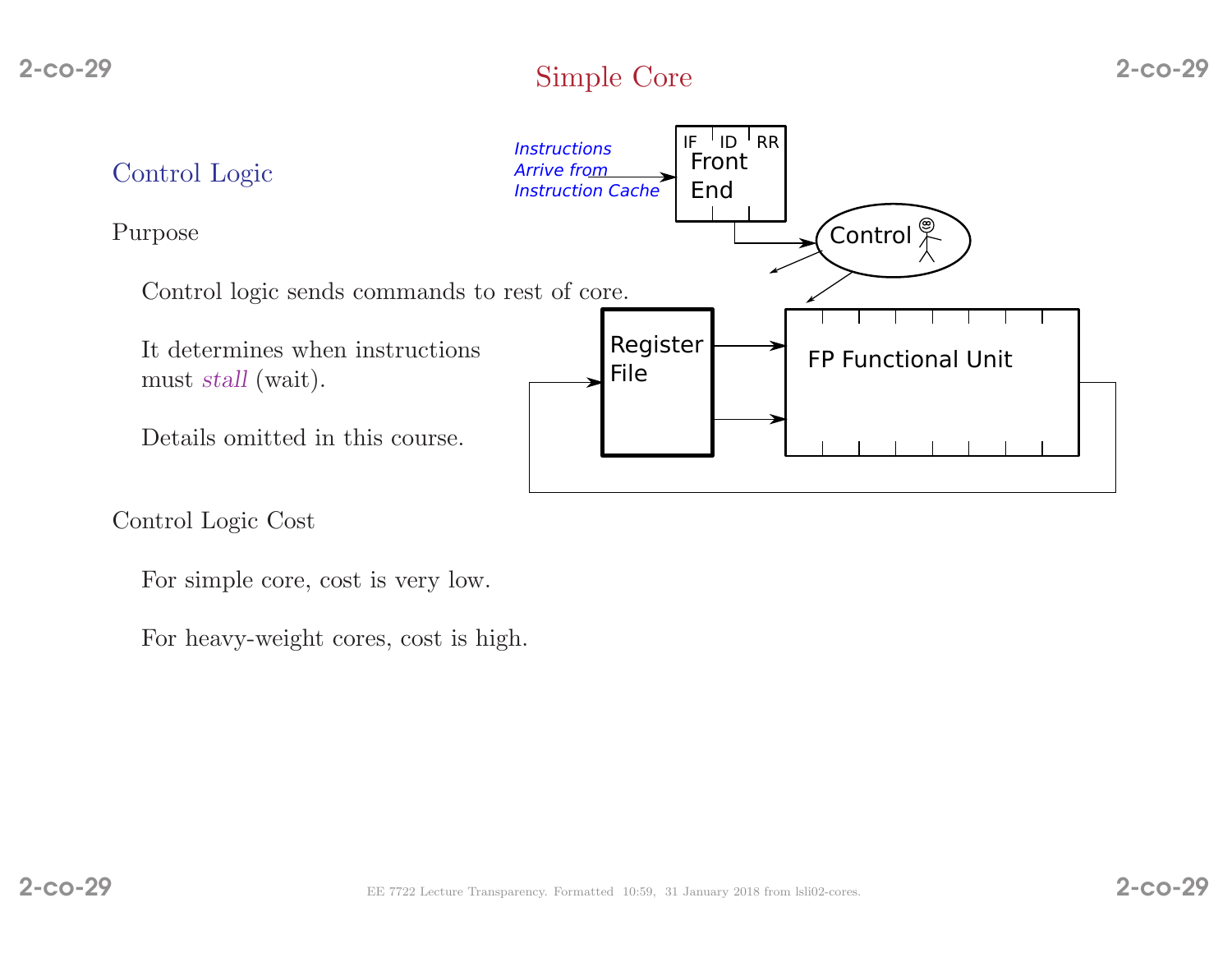# Integer and FP Pipelines

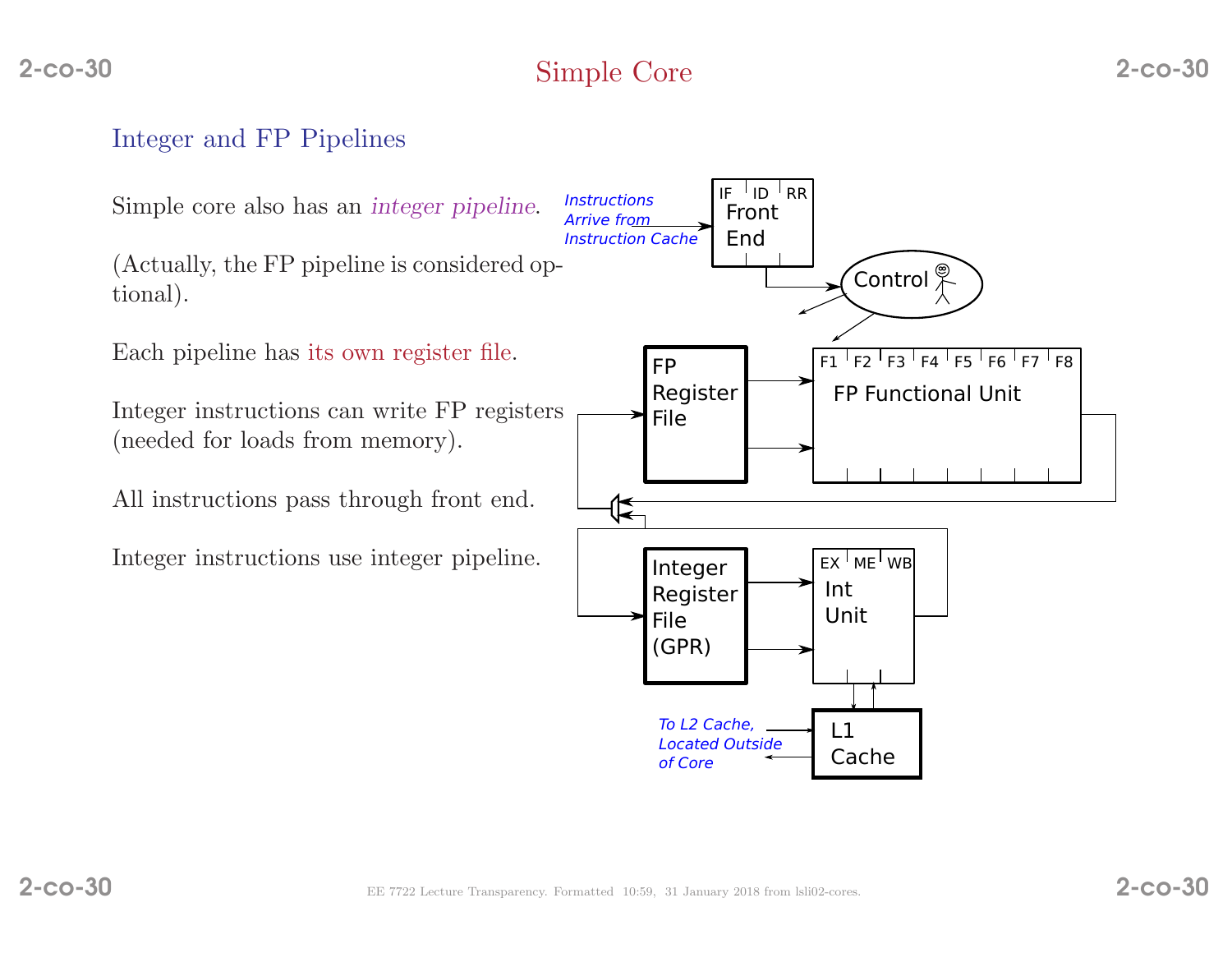# Integer and FP Pipelines

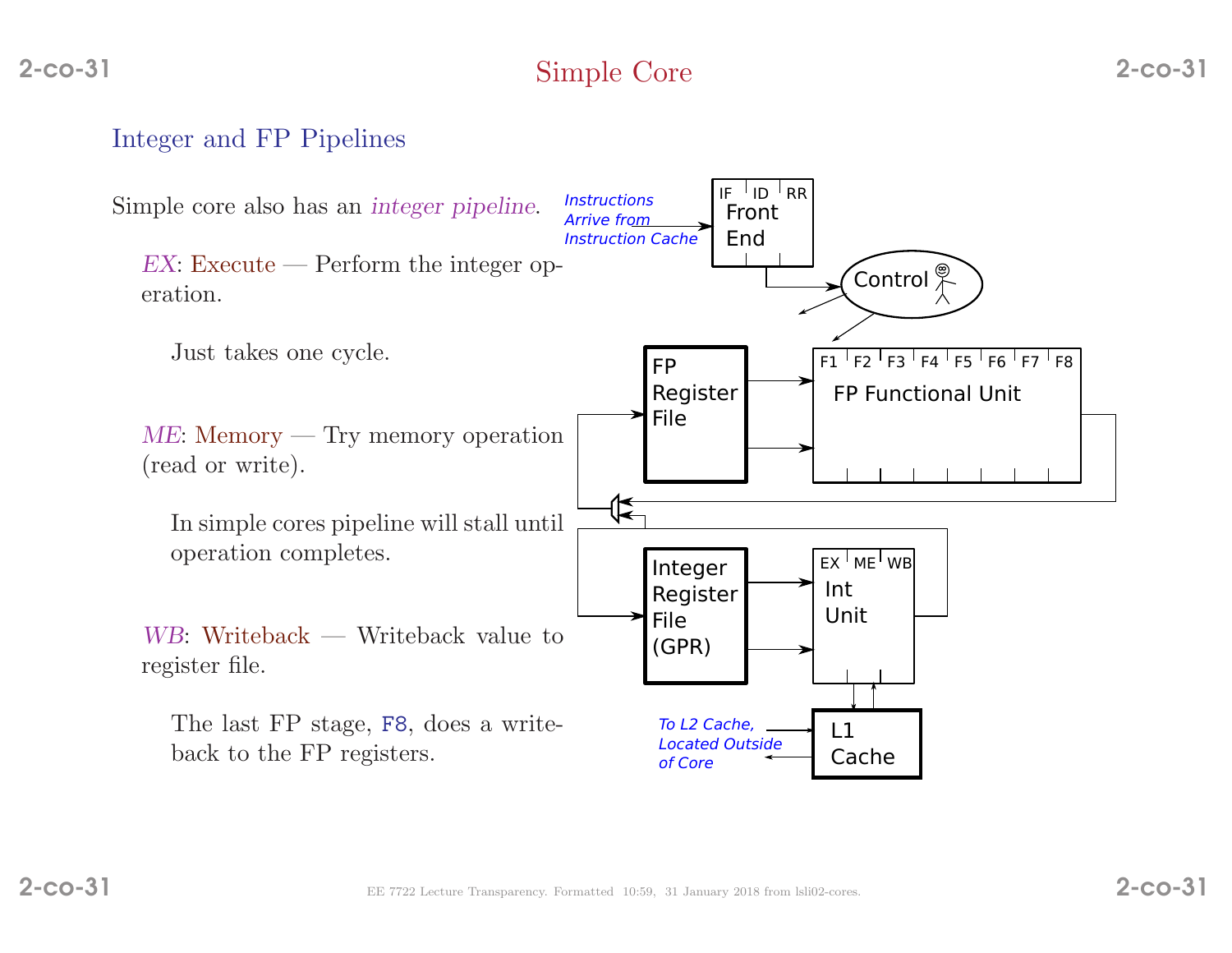Execution Example

Instruction throughput is <sup>1</sup> insn/cyc.

FP operation throughput is 0.5 op per cyc.



|                     | Time / Cyc --> 0 1 2 3 4 5 6 7 8 9 10 11 12 13 14 15   |  |  |  |  |  |                   |  |  |                         |  |
|---------------------|--------------------------------------------------------|--|--|--|--|--|-------------------|--|--|-------------------------|--|
|                     | i3 : add.s f1, f2, f3 IF ID RR F1 F2 F3 F4 F5 F6 F7 F8 |  |  |  |  |  |                   |  |  |                         |  |
|                     | $i4: xor r4, r5, r6$ IF ID RR EX ME WB                 |  |  |  |  |  |                   |  |  |                         |  |
|                     | i5 : add.s f7, f8, f9 IF ID RR F1 F2 F3 F4 F5 F6 F7 F8 |  |  |  |  |  |                   |  |  |                         |  |
|                     | i6 : xor r10, r11, r12 IF ID RR EX ME WB               |  |  |  |  |  |                   |  |  |                         |  |
| $\bullet$ $\bullet$ |                                                        |  |  |  |  |  |                   |  |  |                         |  |
|                     | i11: add.s f25, f26, f27                               |  |  |  |  |  |                   |  |  | IF ID RR F1 F2 F3 F4 F5 |  |
|                     | i12: xor r28, r29, r30                                 |  |  |  |  |  | IF ID RR EX ME WB |  |  |                         |  |
|                     | Time / Cyc --> 0 1 2 3 4 5 6 7 8 9 10 11 12 13 14 15   |  |  |  |  |  |                   |  |  |                         |  |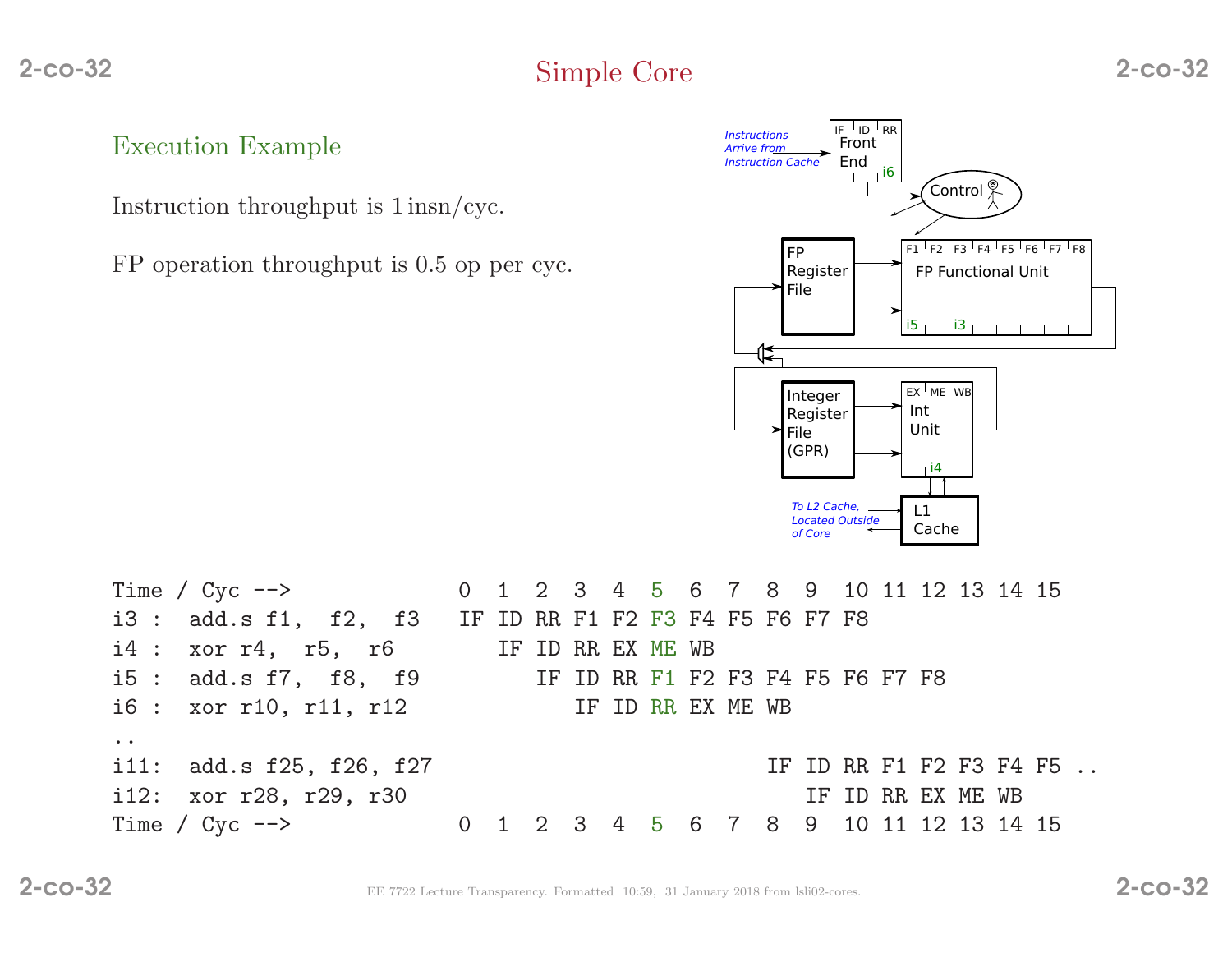# Simple Core 2-co-33

## Integer and FP Pipelines

More detailed view, not covered in this class.

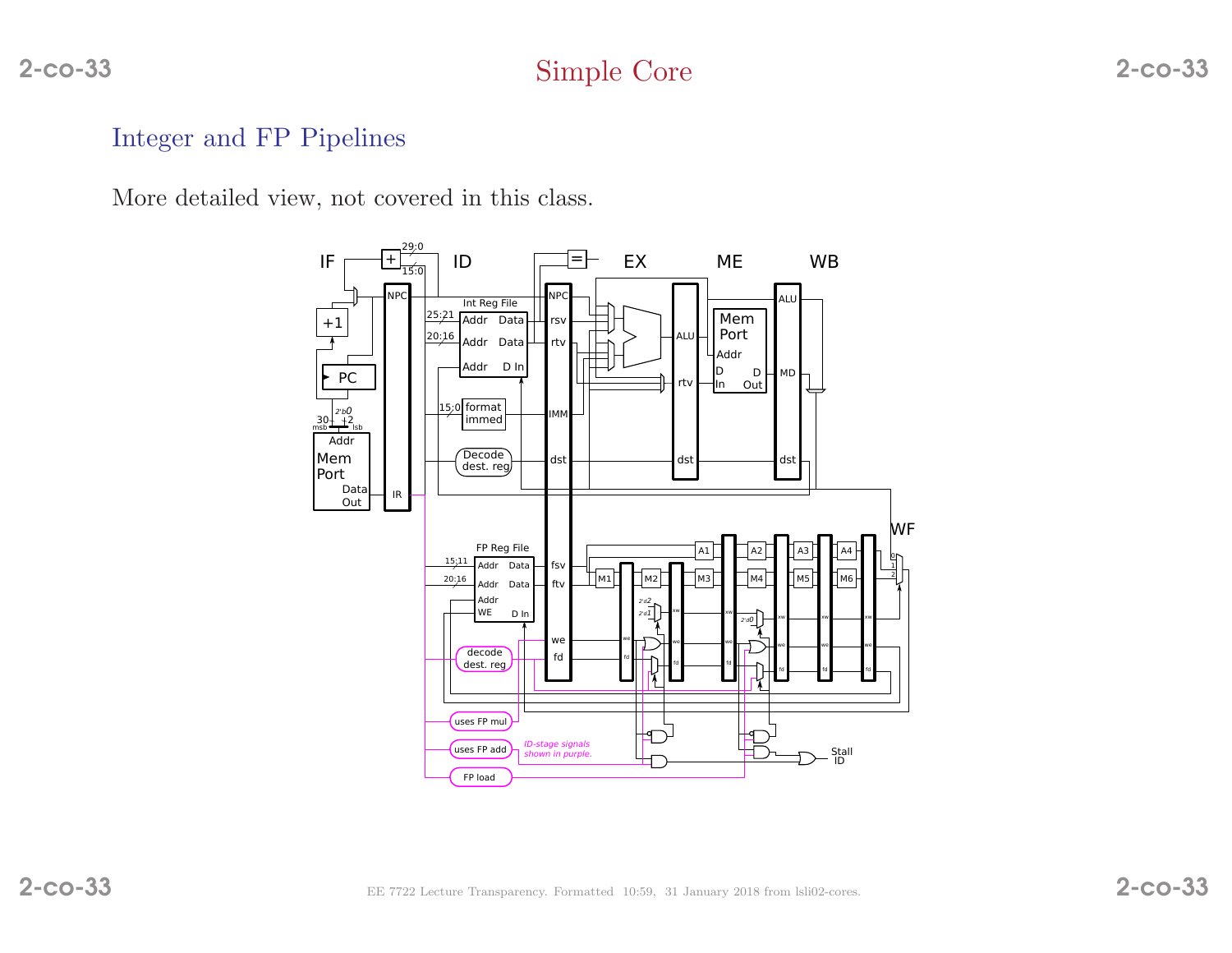### Simple Core and Performance

First, let's use <sup>a</sup> better name than simple core:

Statically Scheduled Scalar Core

Increasing Operation and Instruction Bandwidth of Simple Core

The only way to change operation and insn bandwidth...

. . . is to increase the number of stages (and therefore clock frequency).

Doing so will increase FLOPS ...

- ... but at some point will reduce FLOPS per unit area ...
- . . . and FLOPS per unit power.

The Next Step—Superscalar: Multiple Instructions per Cycle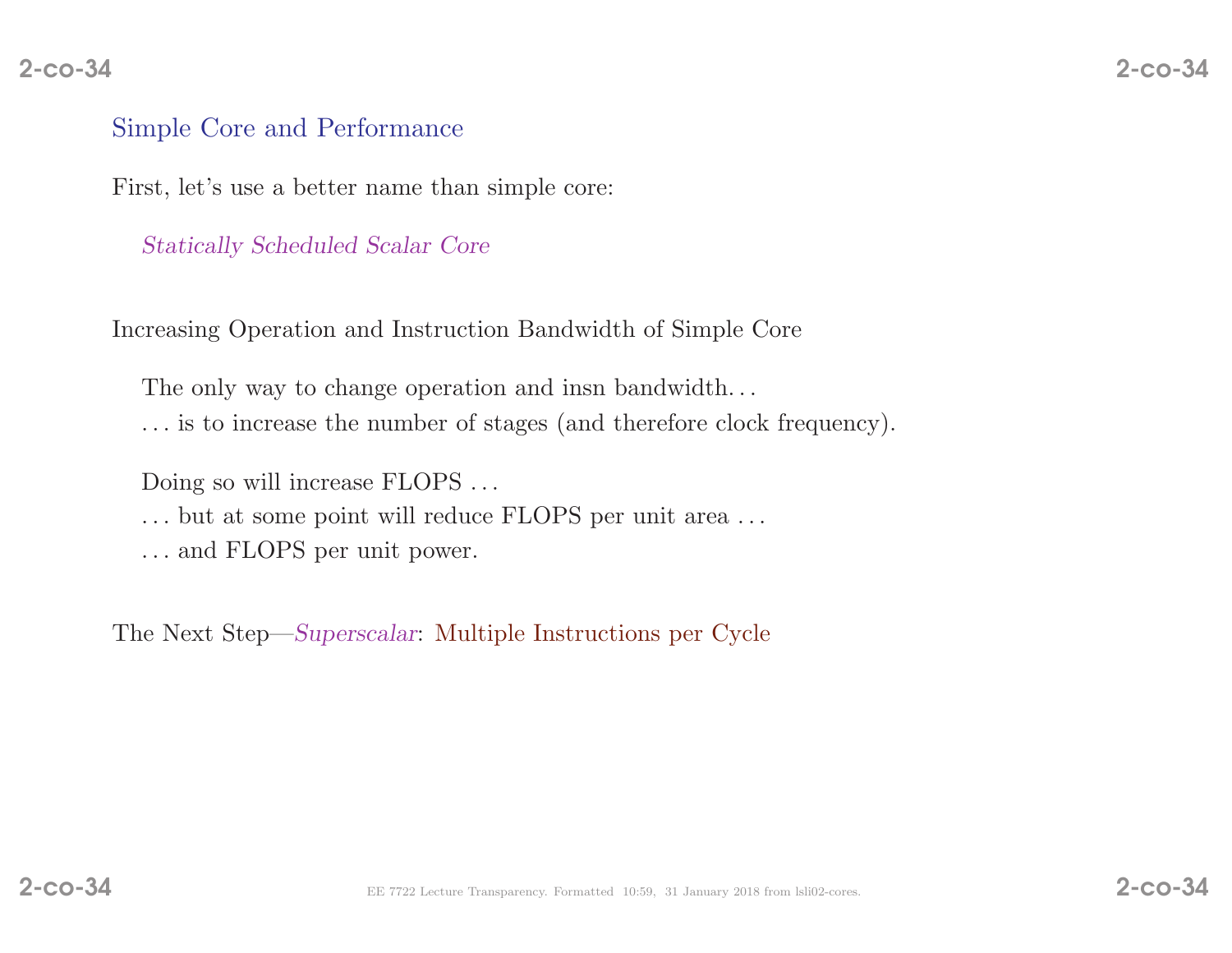Some Definitions

<sup>n</sup>-Way Superscalar Core:

A core that has an instruction bandwidth of *n* instructions per cycle.

FP operation bandwidth  $\leq n$ .

Statically Scheduled Core:

<sup>A</sup> core in which instructions start execution in program order.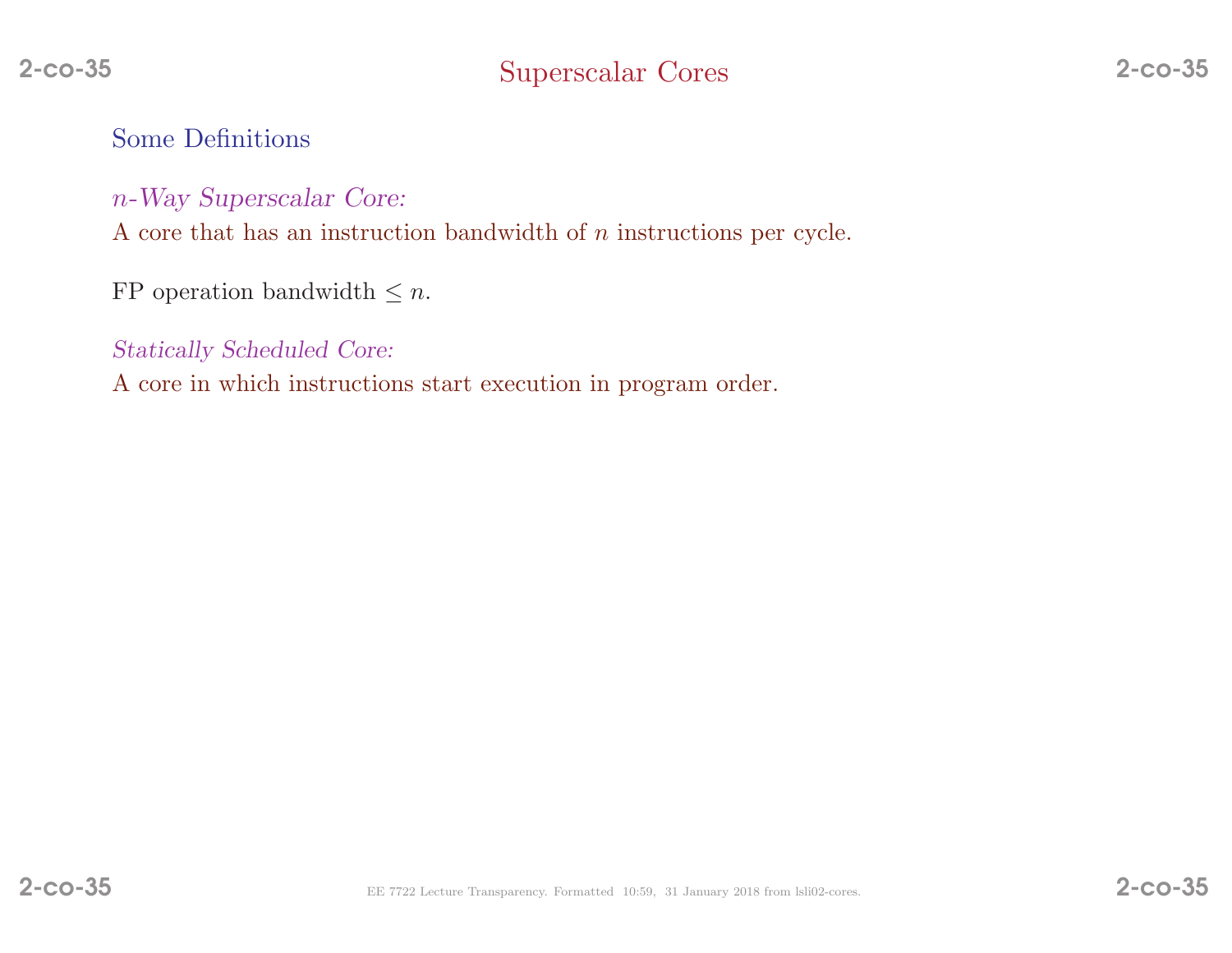# Example: Two-Way Superscalar, <sup>1</sup> FP op per cycle



- . . . two integer units. . .
- . . . but just one FP unit. . .
- . . . and one L1 data cache port.

This organization similar to. . .

- . . . 1990's genera<sup>l</sup> purpose CPUs. . .
- . . . 2010's lightweight cores.



2-co-36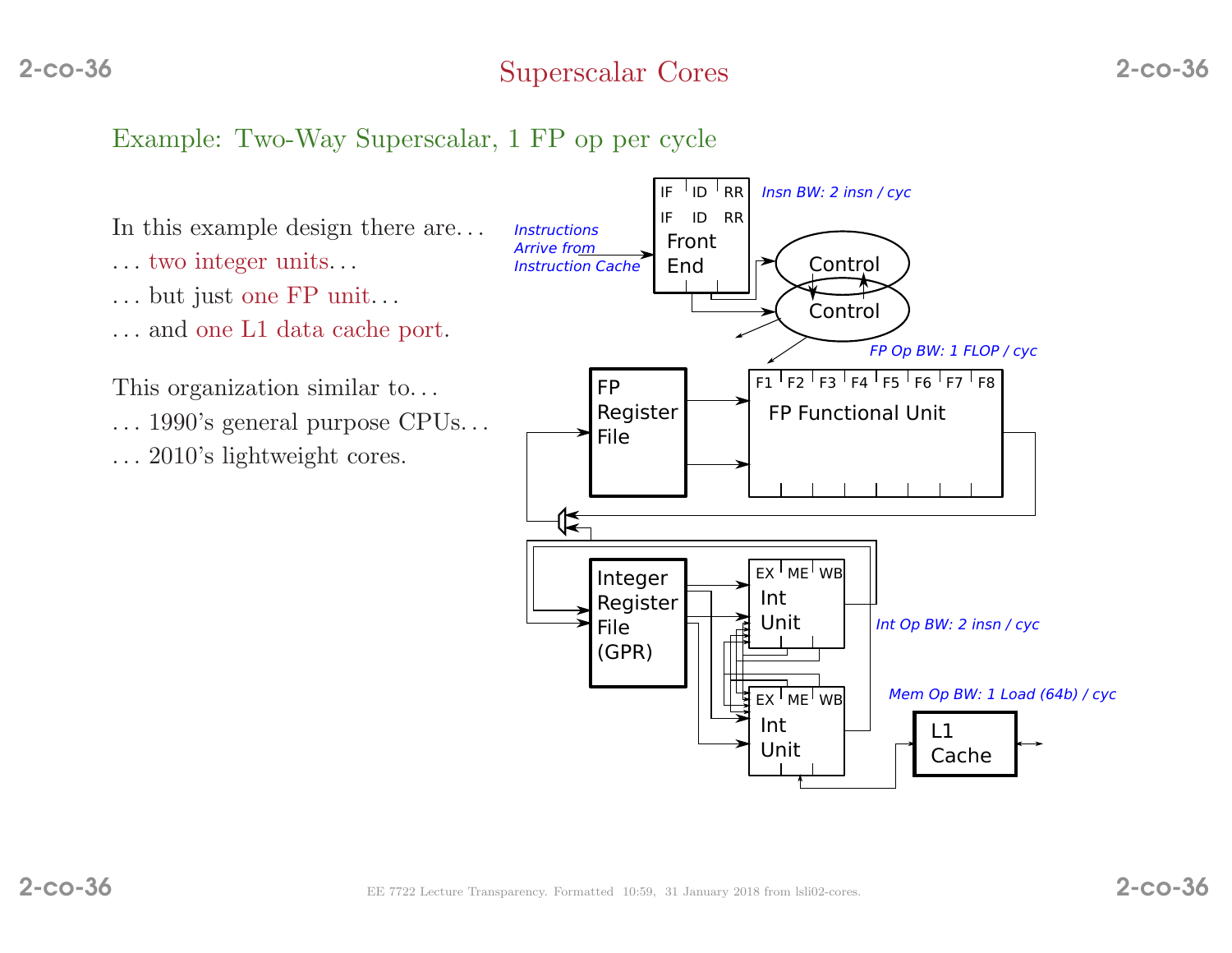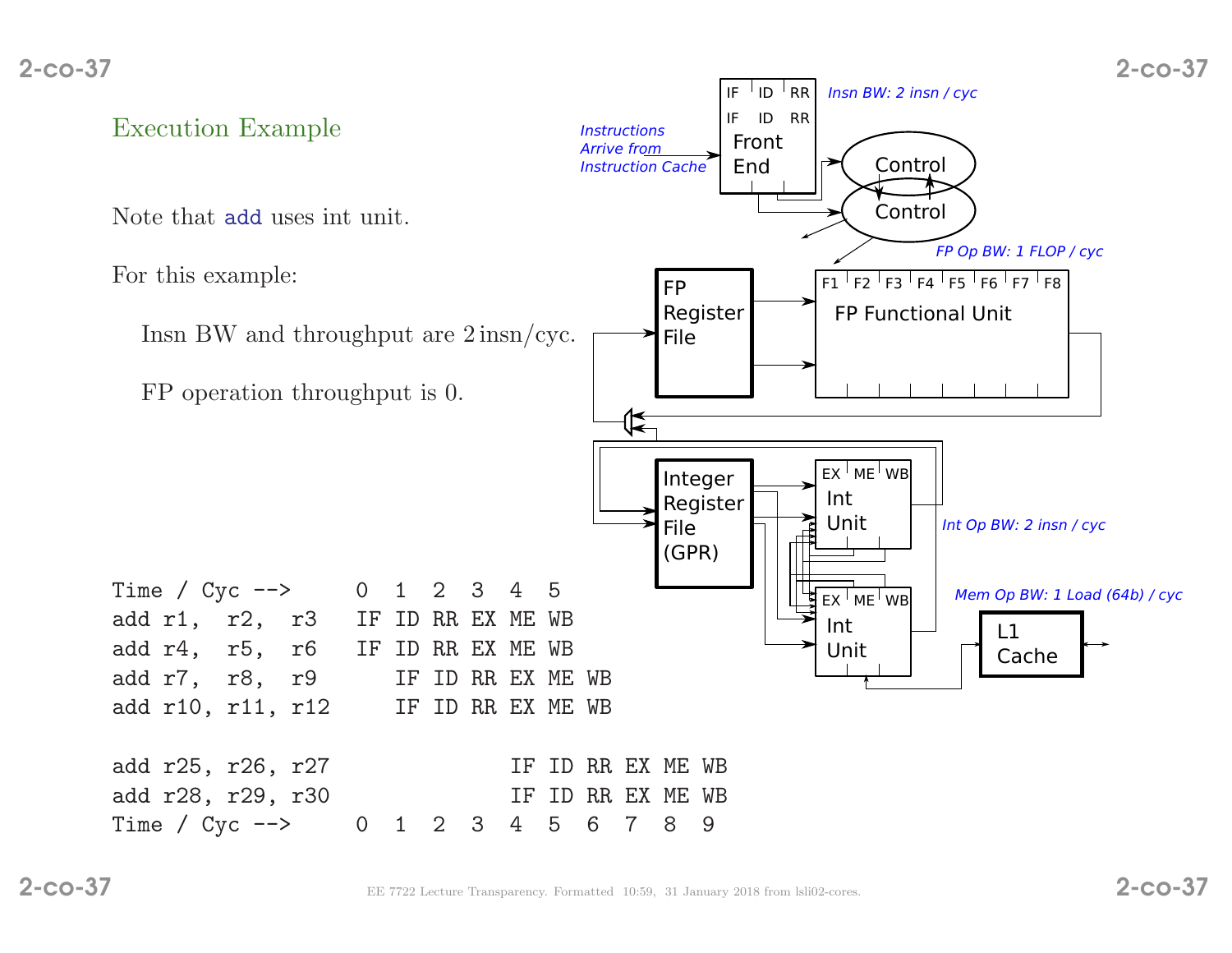2-co-38 $\frac{1}{2}$   $\frac{1}{2}$   $\frac{1}{2}$   $\frac{1}{2}$   $\frac{1}{2}$   $\frac{1}{2}$   $\frac{1}{2}$   $\frac{1}{2}$   $\frac{1}{2}$   $\frac{1}{2}$   $\frac{1}{2}$   $\frac{1}{2}$   $\frac{1}{2}$   $\frac{1}{2}$   $\frac{1}{2}$   $\frac{1}{2}$   $\frac{1}{2}$   $\frac{1}{2}$   $\frac{1}{2}$   $\frac{1}{2}$   $\frac{1}{2}$   $\frac{1}{2}$ 

For this example:

Insn BW and throughput is <sup>2</sup> insn/cyc.

FP operation BW and throughput. . .  $\ldots$  is  $1 \text{FLOP}/\text{cyc}.$ 



 $IF$  $ID$  $RR$ 

Insn BW: 2 insn / cyc

...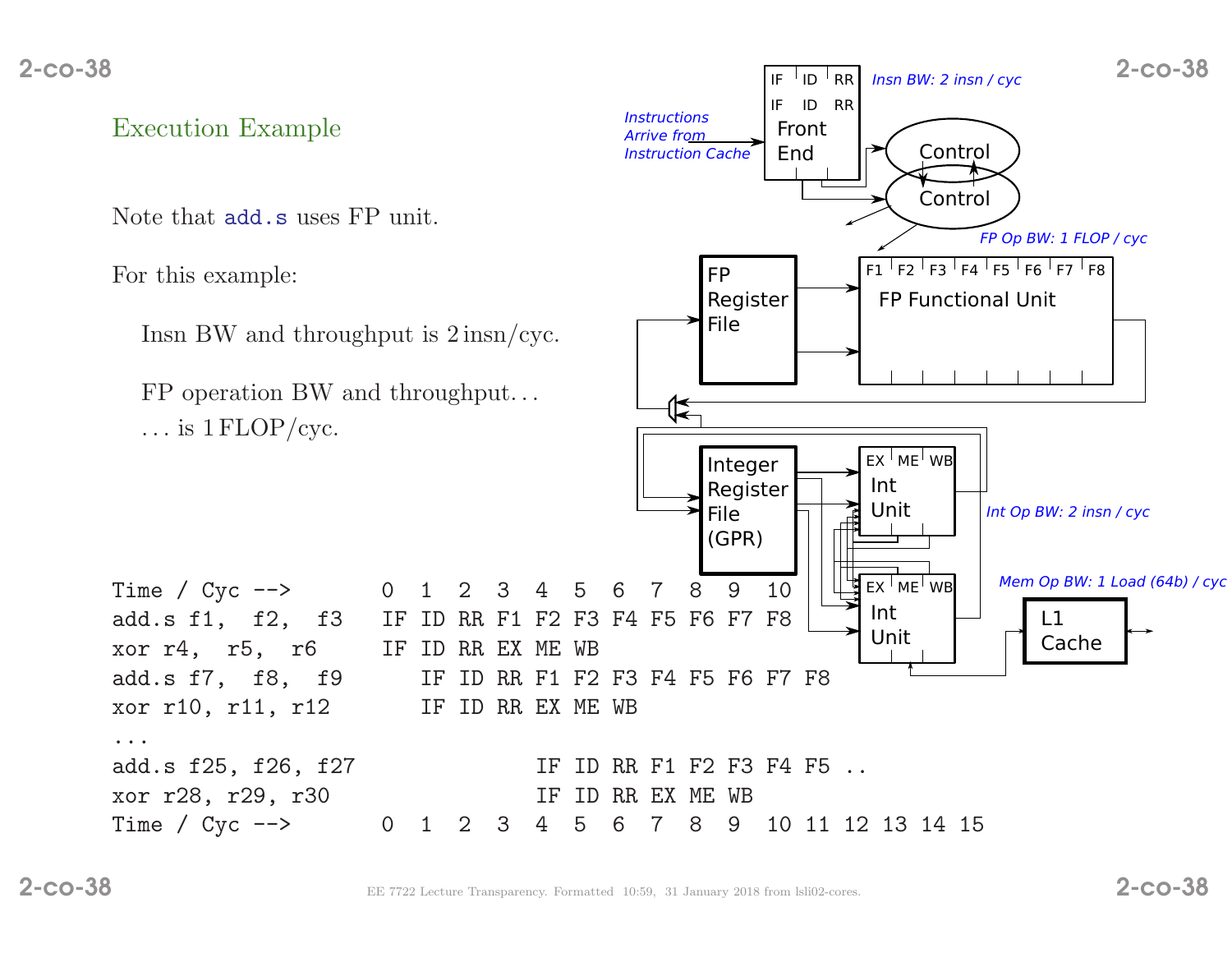- $A \rightarrow$  indicates...
- . . . <sup>a</sup> <sup>p</sup>ipeline stall . . .
- . . . indicating insn and those behind it. . .

. . . are stopped.

For this example:

Insn throughput is now <sup>1</sup> insn/cyc.

FP operation BW and throughput. . .  $\ldots$  are  $1$  FLOP/cyc.



 $IF$  $ID$  $RR$ 

Insn BW: 2 insn / cyc

...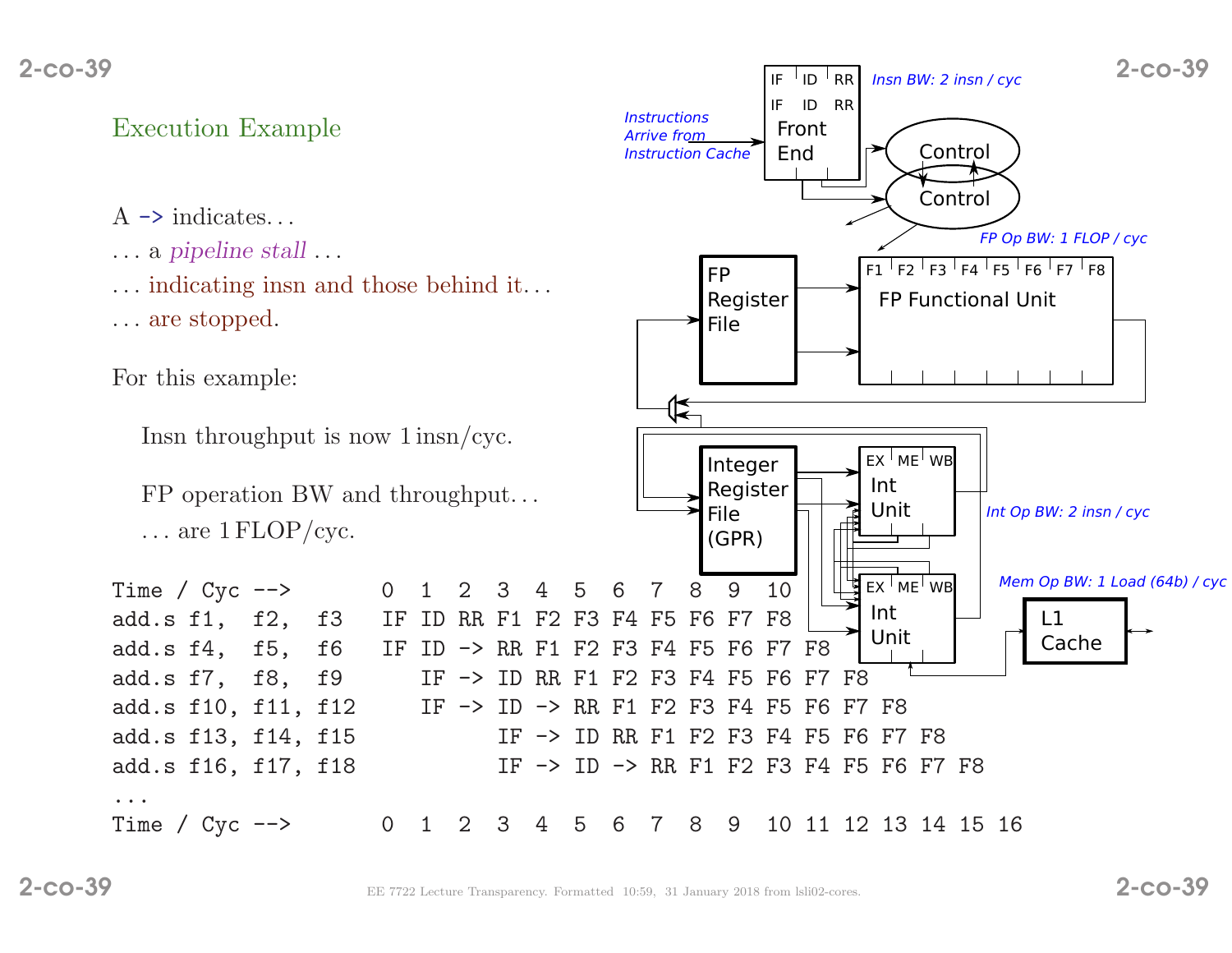## Bypass Network:

Special connections from FU outputs to FU inputs that expedite the execution of dependent instructions.<br> **IF** 



Blue bypass used in cycle 3, green bypass used in cycle 4.

| # Cycle |                         | 0 1 2 3 4 5 6  |  |                |                |  |
|---------|-------------------------|----------------|--|----------------|----------------|--|
|         | add r10, r2, r3         | IF ID EX ME WB |  |                |                |  |
|         | sub $r4$ , $r10$ , $r5$ |                |  | IF ID EX ME WB |                |  |
|         | xor r6, r7, r10         |                |  |                | IF ID EX ME WB |  |
|         |                         |                |  |                |                |  |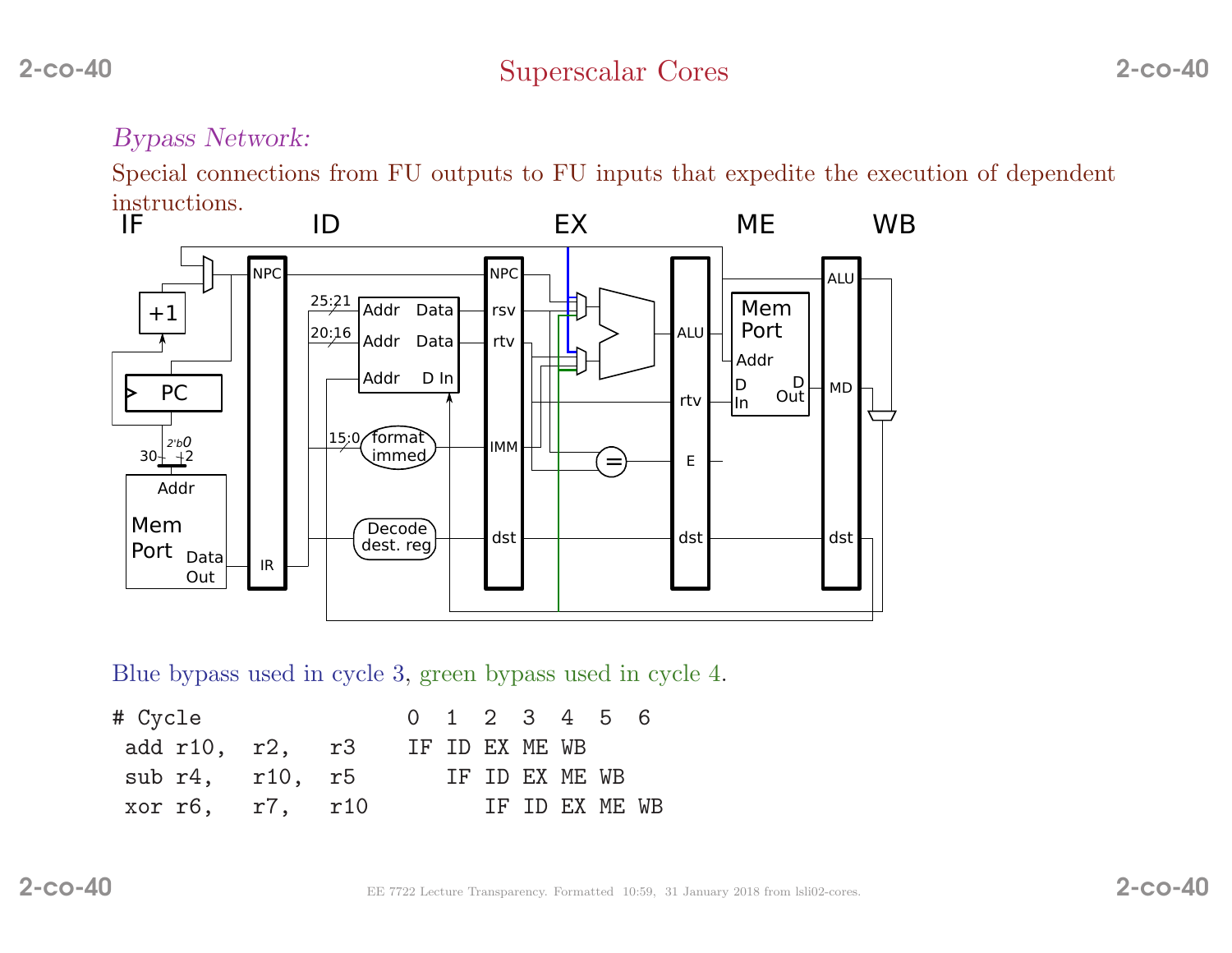

 $\rm Special$  connections from  $\rm FU$  outputs to  $\rm FU$  in- Instruction Cache puts that expedite the execution of dependent instructions.

The output of each unit connects...

- $\dots$  to both inputs of each of *n* units  $\dots$
- ... and so cost of bypass network is  $O(n^2)$ .

In diagram FU output taken from ME and WB<br>stage (heavyes that's where the data is) stage (because that's where the data is).

- <sup>A</sup> bypass network is expensive . . .
- . . . because each bypass connection . . .
- . . . is <sup>64</sup> bits wide in current systems.
- A bypass network is optional ...
- . . . but present in most CPU cores.

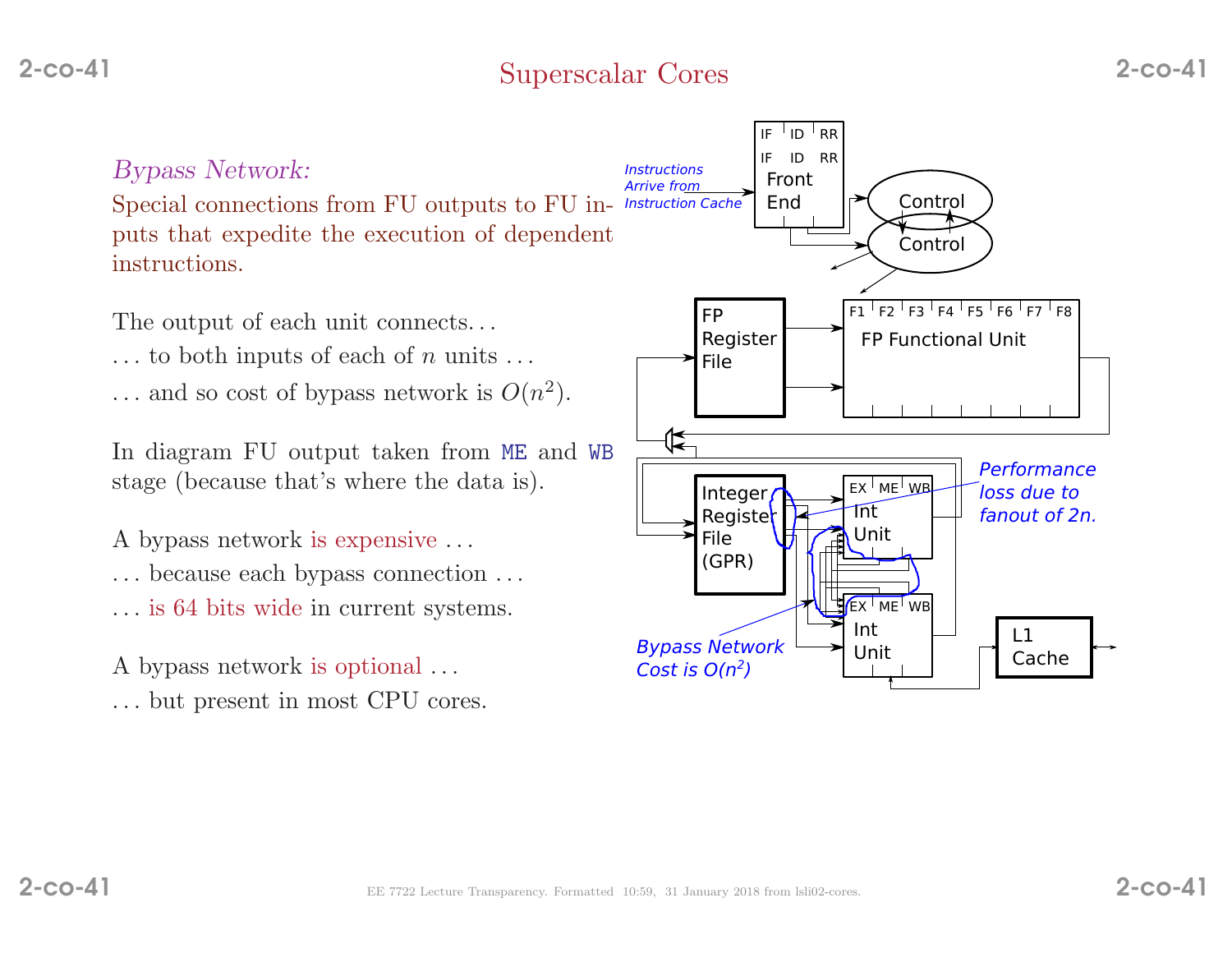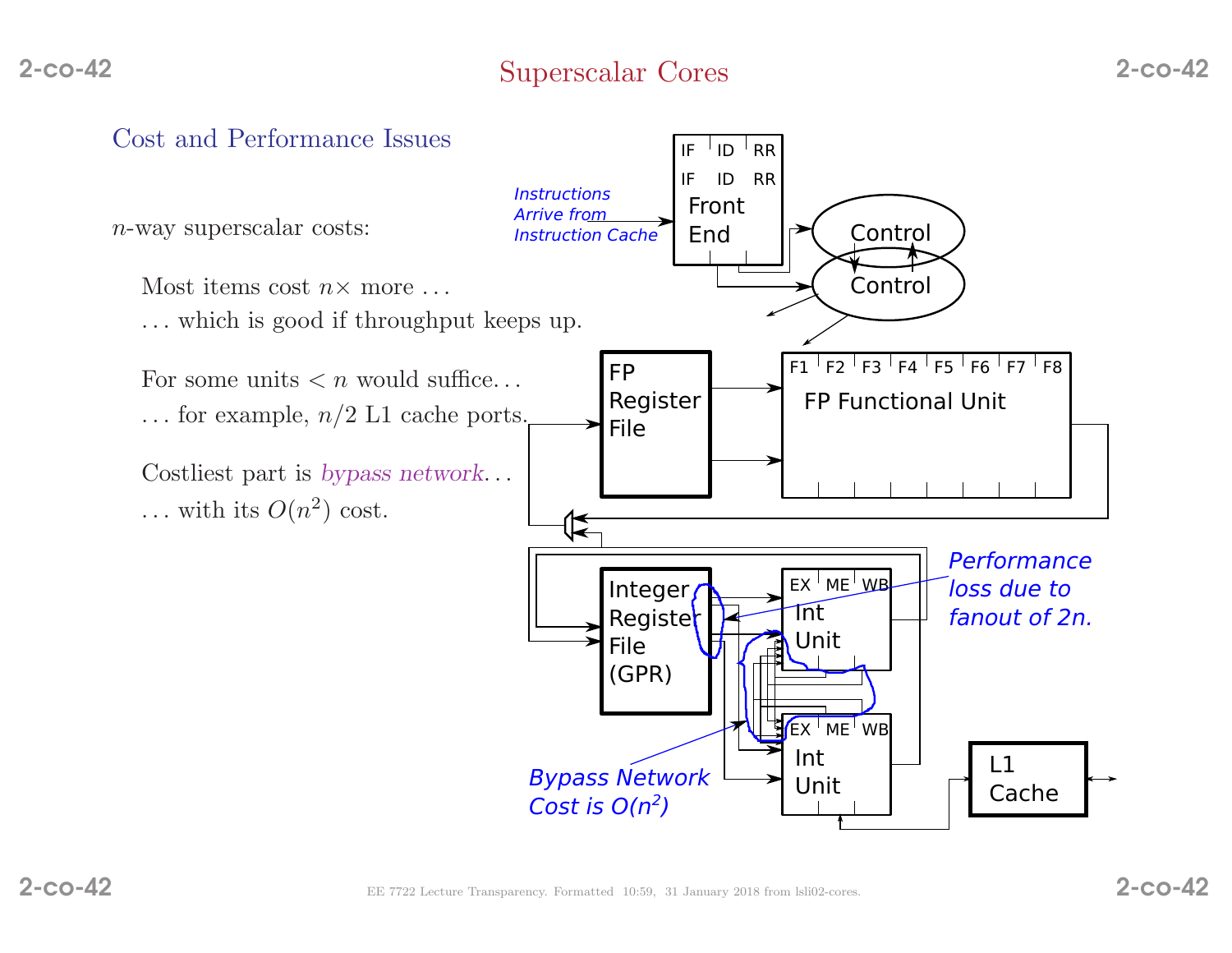#### Typical Superscalar Cores

Four-Way Superscalar

Scalar FP Bandwidth 1-2 Operations per Cycle

Vector FP Bandwidth 4-8 Operations per Cycle

Design Limiters or Why There are No 16-Way Superscalar Cores

Define utilization to be throughput divided by bandwidth.

Reduced front-end utilization as IB increases.

Cost of the bypass network.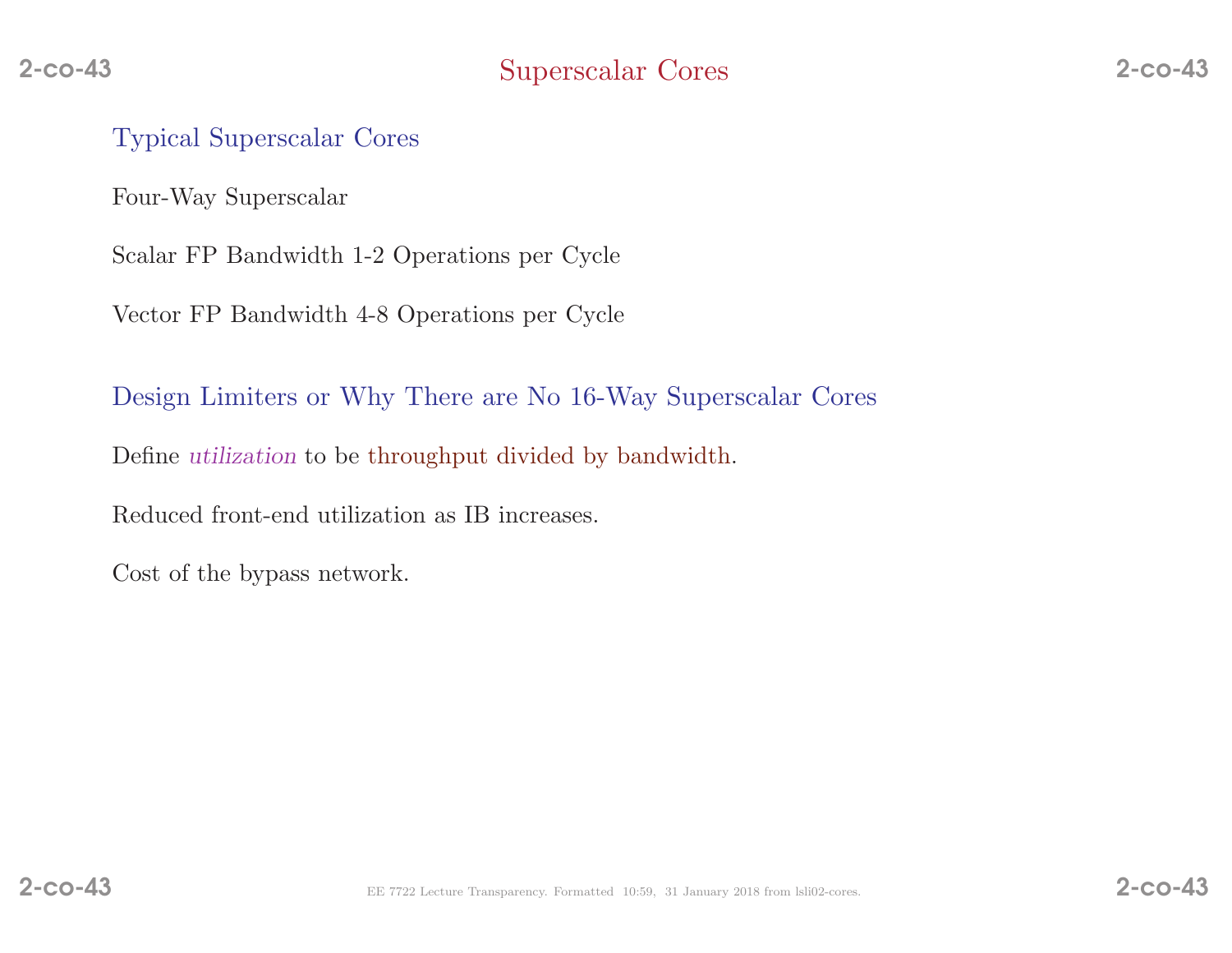## Instruction-Level Parallelism (ILP):

The degree to which the execution of instructions in <sup>a</sup> program written in <sup>a</sup> serial ISA can be overlapped.

Most ISAs are serial, such as MIPS, Intel 64, SPARC.

Superscalar implementations overlap execution of such instructions . . .

- . . . but do so in <sup>a</sup> way that the results obtained . . .
- . . . are the same as one would get with one-at-a-time execution.

An *n*-way superscalar processor has a bandwidth of  $n \text{ insn/cyc}$ .

The throughput of a program on the *n*-way processor  $\dots$ 

. . . is determined by the ILP of the program.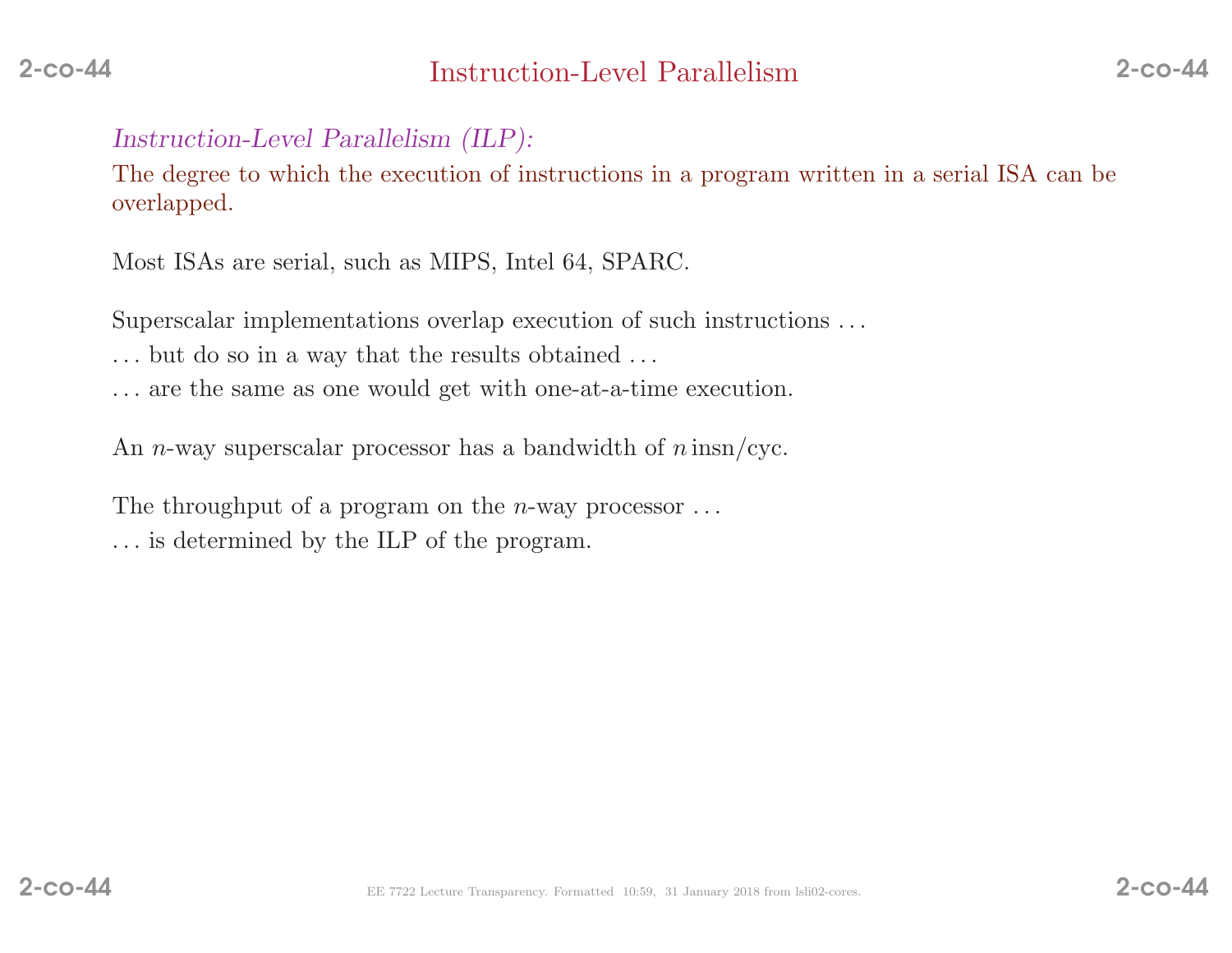## Next Steps (after statically scheduled superscalar)

Further Exploitation of ILP:

- Dynamic scheduling.
- Branch prediction.

These will be defined, but not covered in detail.

For Operation Throughput Improvement

◦ Vector Instructions

For Greater Latency Tolerance

◦ Simultaneous Multithreading (SMT), a.k.a. Hyperthreading

For Operation Density Improvement

◦ Single-Instruction Multiple Thread (SIMT)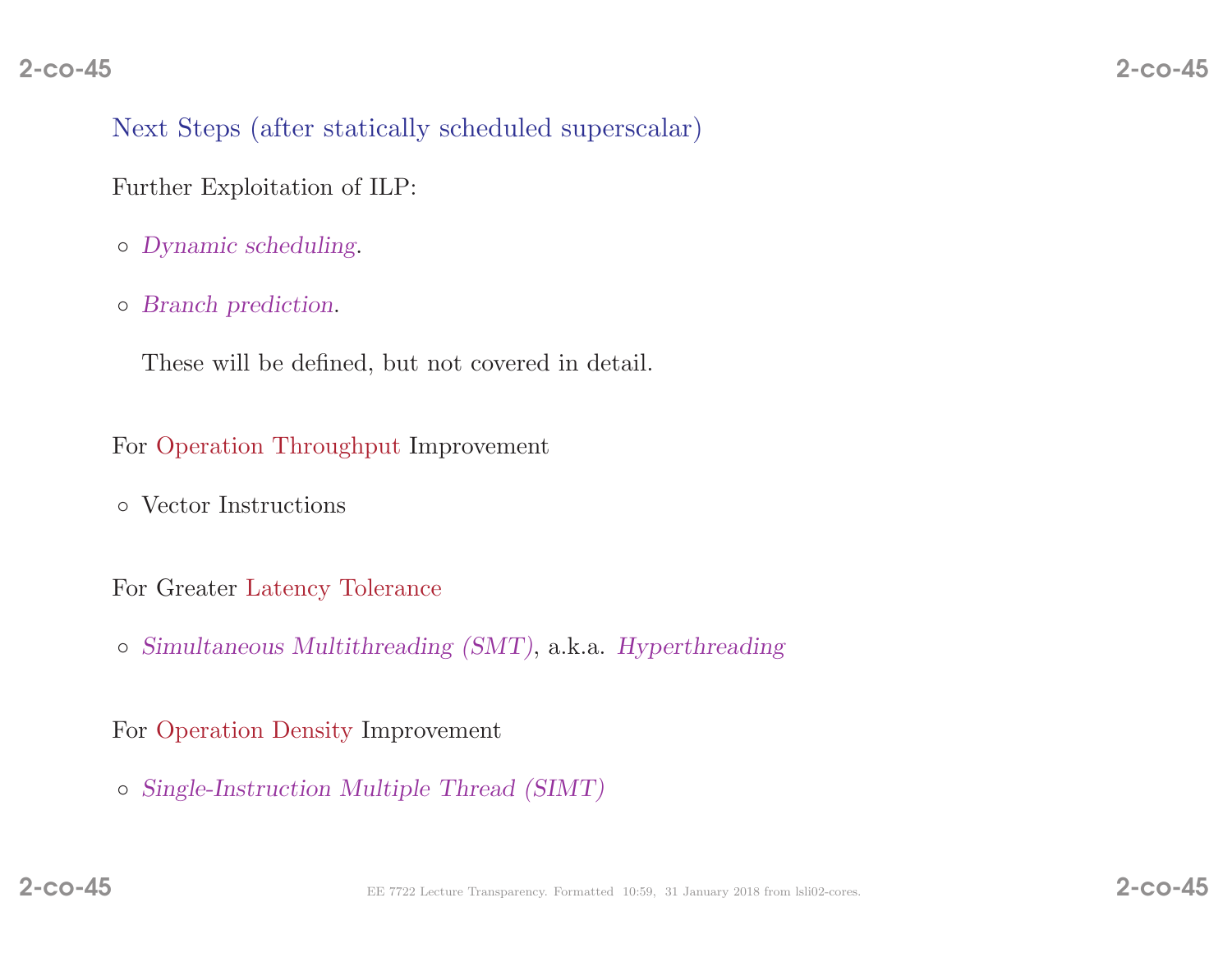Superscalar Microarchitecture Features

Dynamic Scheduling (A.k.a. out-of-order execution)

An organization in which instructions execute when their operands are ready, not necessarilyin program order.

Consumes <sup>a</sup> lot of power and area.

Increases instruction throughput of certain codes . . . . . . such as those hitting the L2 cache.

<sup>A</sup> standard technique in general-purpose CPUs (desktop, laptop, server).

Even so, does not increase maximum practical superscalar width.

Details of dynamic scheduling not covered in this course.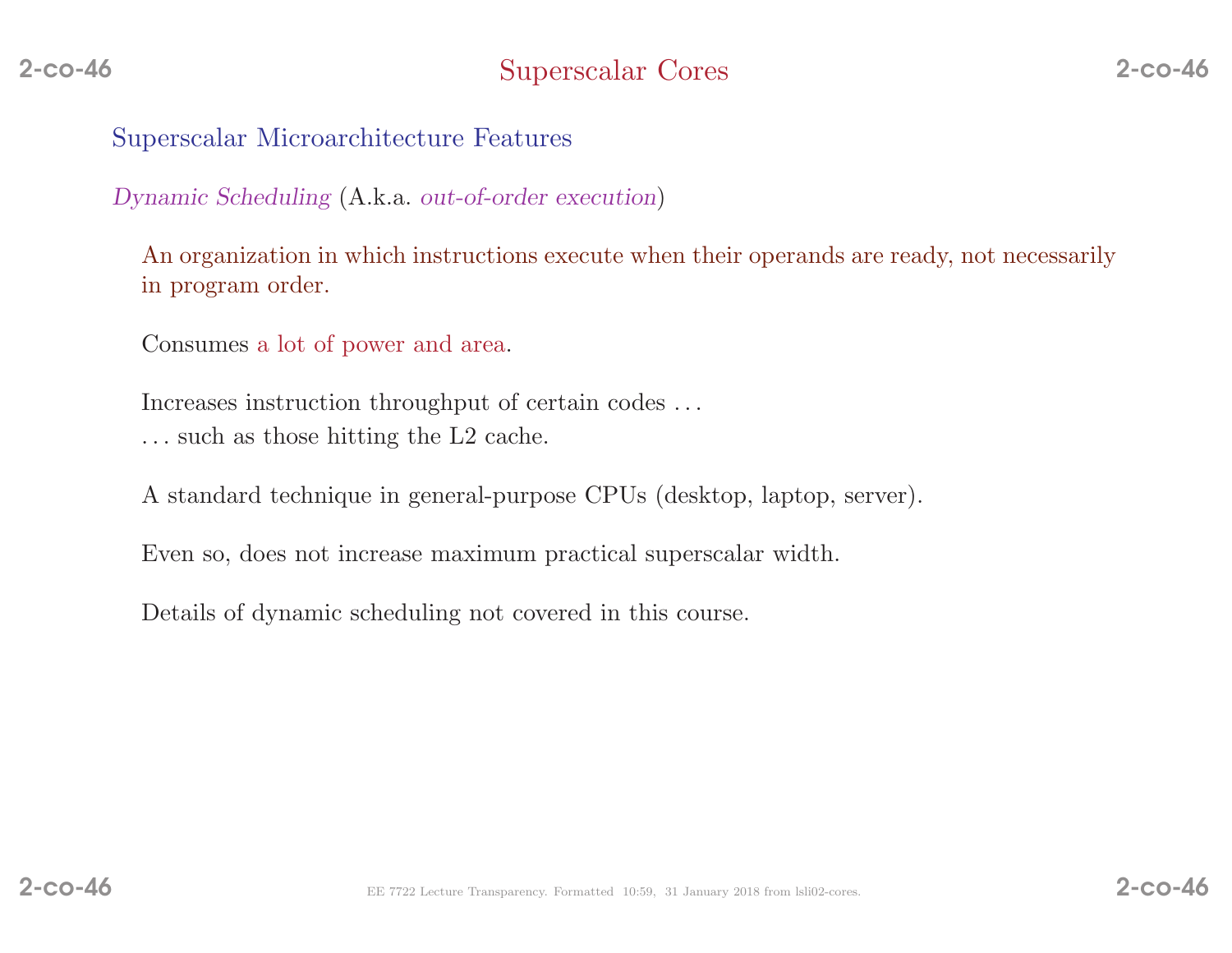#### Dynamically Scheduled Core

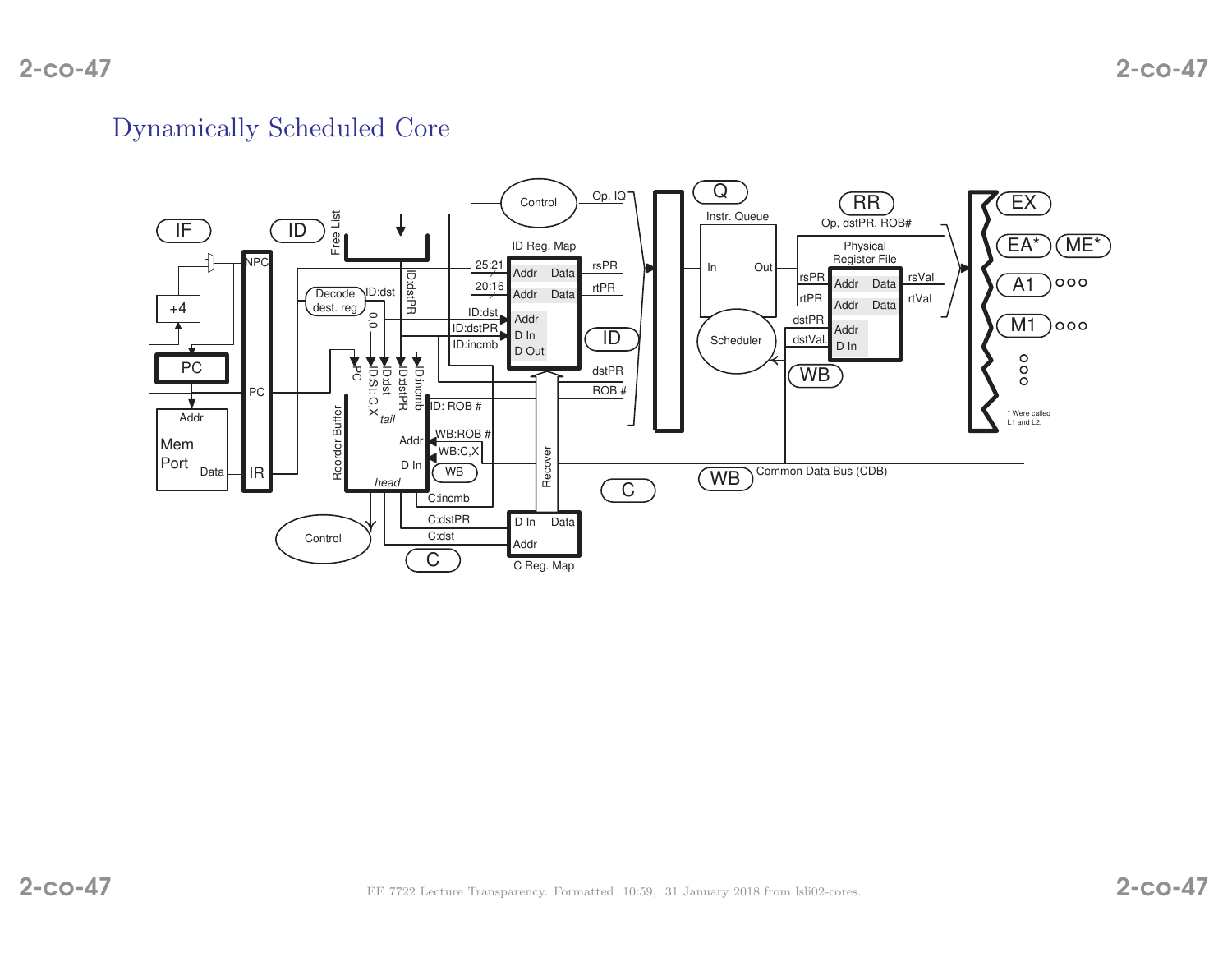# $8 - 2 - \cos^{-1}\theta$

## Dynamically Scheduled Core Points

Needs more stages than statically scheduled cores.

Instruction scheduler consumes <sup>a</sup> significant amount of energy.

Energy wasted fetching down the wrong path of <sup>a</sup> predicted branch.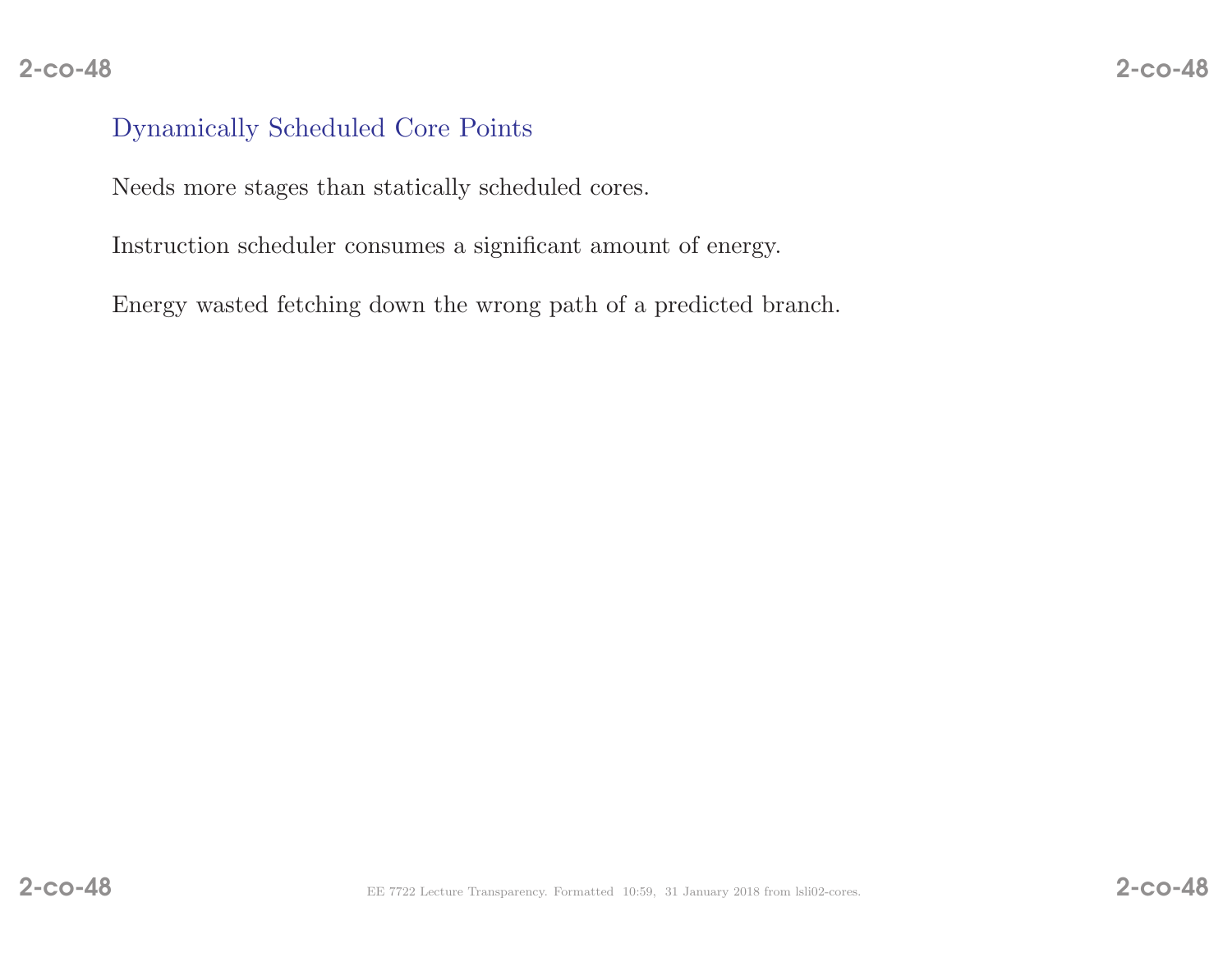## Dynamically Scheduled Core Uses

Statically Scheduled v. Dynamically Scheduled Core

Static: Relies on compiler to avoid stalls.

Dynamic: Handles insn with unpredictable latencies (loads).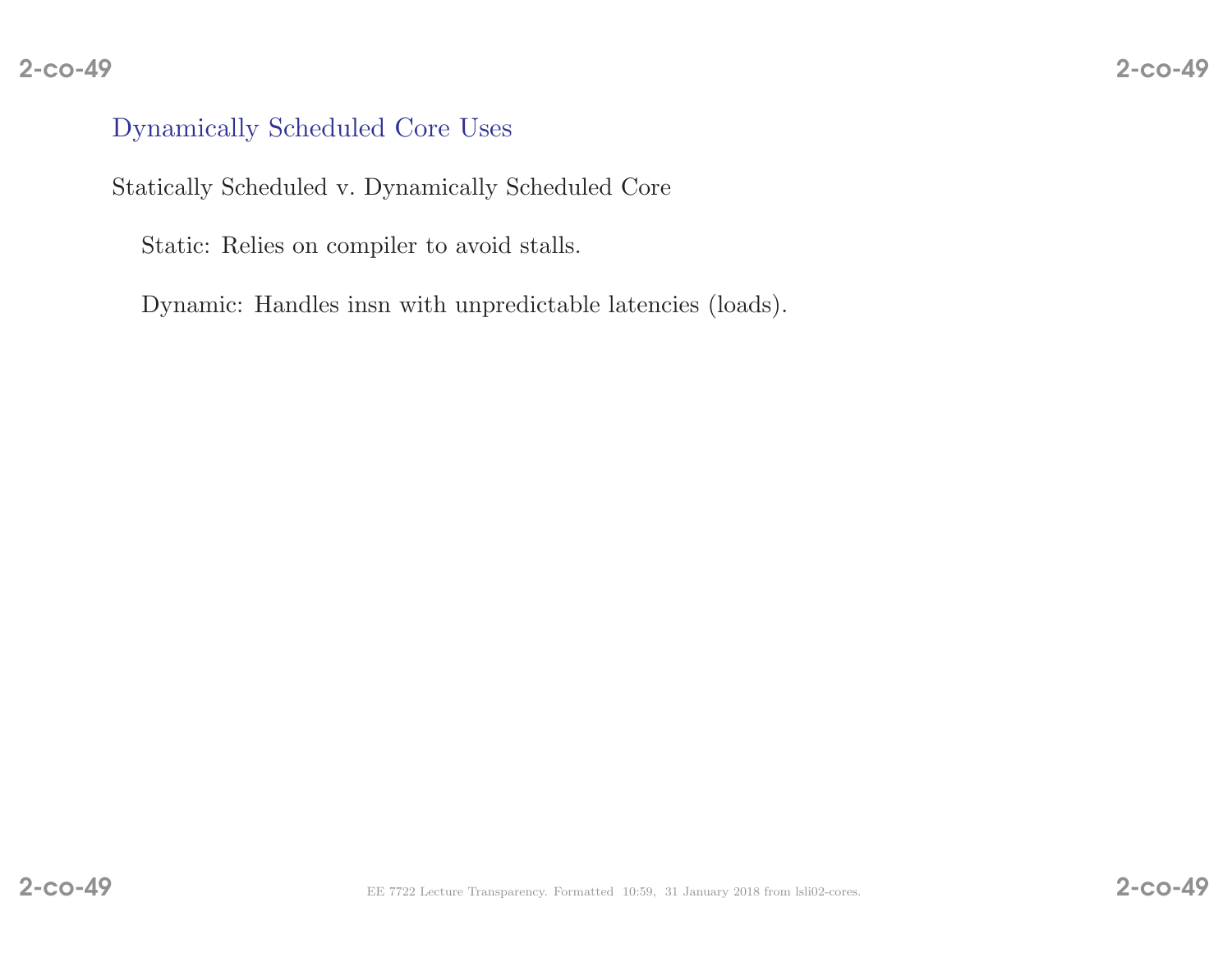## Good Code, Bad Code

Sequential Access Code

Obviously Good Code (For the core, not the memory system.)

```
sum = 0;
for ( int i=0; i<1000; i++ ) sum += a[i];
```
Easy to exploit ILP.

But also easy to parallelize.

#### Pointer Chasing Code

Obviously Bad Code for ( Node  $*node = start; node; node = node->next$  ) sum  $+= node->data;$ 

Can't overlap pointer dereference.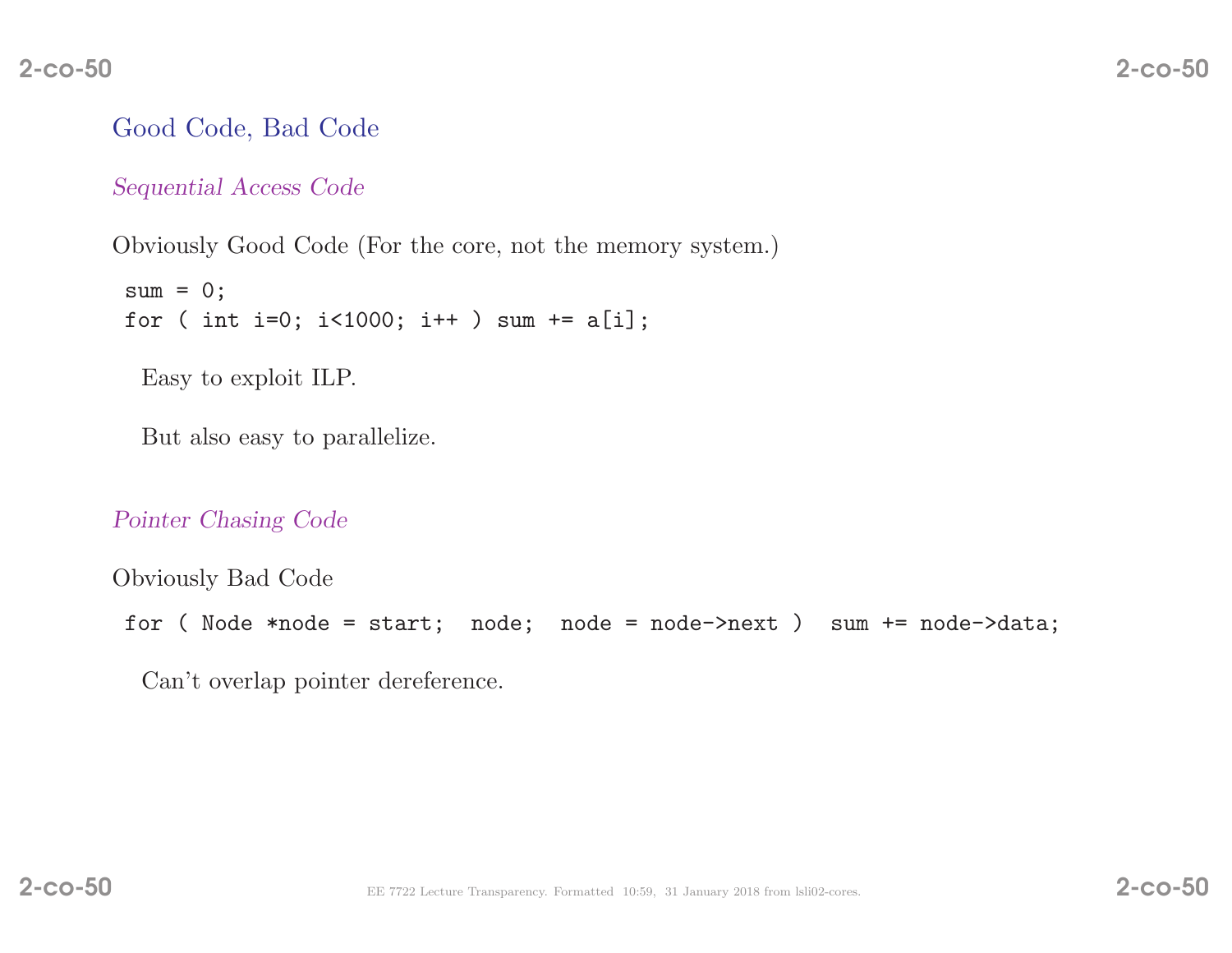# $\sim$  2-co-51

## Sequential Access Code

#### Execution on:

Statically scheduled implementation with branch prediction.

| Naïve compilation       |                |  |                              |     |  |                |                     |       |  |                                            |
|-------------------------|----------------|--|------------------------------|-----|--|----------------|---------------------|-------|--|--------------------------------------------|
| LOOP:                   |                |  | 0 1 2 3 4 5 6                |     |  |                |                     |       |  | FIRST ITERATION                            |
| $lw$ r1, $0(r2)$        |                |  | IF ID EX ME WB               |     |  |                |                     |       |  |                                            |
| add $r2, r2, 4$         | IF ID EX ME WB |  |                              |     |  |                |                     |       |  |                                            |
| bneq $r2$ , $r4$ , LOOP |                |  | IF ID $\rightarrow$ EX ME WB |     |  |                |                     |       |  |                                            |
| add r3, r3, r1          |                |  | IF ID $---> EX ME WB$        |     |  |                |                     |       |  |                                            |
| LOOP:                   |                |  |                              |     |  |                |                     |       |  | 0 1 2 3 4 5 6 7 8 9 10 11 SECOND ITERATION |
| $lw$ r1, $0(r2)$        |                |  | IF $--->$ ID EX ME WB        |     |  |                |                     |       |  |                                            |
| add r2, r2, 4           |                |  | IF ----> ID EX ME WB         |     |  |                |                     |       |  |                                            |
| bneq $r2$ , $r4$ , LOOP |                |  | IF ----> ID -> EX ME WB      |     |  |                |                     |       |  |                                            |
| add r3, r3, r1          |                |  | IF $--->$ ID $--->$ EX ME WB |     |  |                |                     |       |  |                                            |
| LOOP:                   |                |  |                              |     |  |                | 0 1 2 3 4 5 6 7 8 9 | 10 11 |  | THIRD ITERATION                            |
| $lw$ r1, $0(r2)$        |                |  |                              | TF. |  | ----> ID EX ME |                     | WB    |  |                                            |
|                         |                |  |                              |     |  |                |                     |       |  |                                            |

Execution throughput:  $\frac{4}{3}$  insn/cyc or  $\frac{1}{3}$  element per cycle.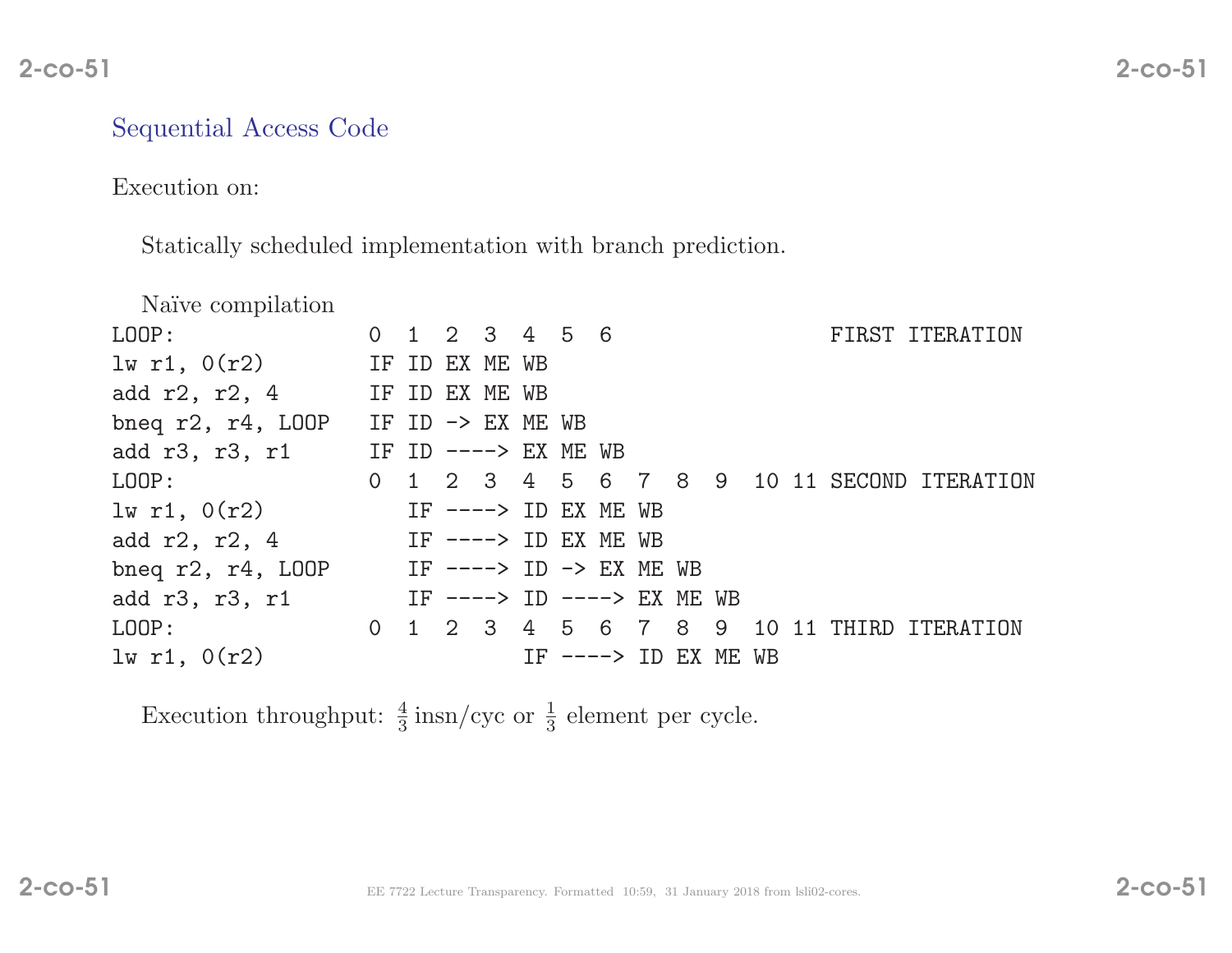#### Sequential Access Code

Execution on:

Dynamically scheduled implementation with branch prediction.

| Naïve compilation       |                |                                        |         |    |             |             |                   |    |                   |    |     |                        |
|-------------------------|----------------|----------------------------------------|---------|----|-------------|-------------|-------------------|----|-------------------|----|-----|------------------------|
| LOOP:                   | $\overline{O}$ | $1\quad 2\quad 3\quad 4\quad 5\quad 6$ |         |    |             |             |                   |    |                   |    |     | FIRST ITERATION        |
| $lw$ r1, $0(r2)$        |                | IF ID                                  | Q       |    | RR EA ME WB |             |                   |    |                   |    |     |                        |
| add $r2$ , $r2$ , 4     |                | IF ID Q                                |         |    | RR EX WB    |             |                   |    |                   |    |     |                        |
| bneq $r2$ , $r4$ , LOOP |                | IF ID Q                                |         |    | RR EX WB    |             |                   |    |                   |    |     |                        |
| add r3, r3, r1          |                | IF ID Q                                |         |    |             | RR EX WB    |                   |    |                   |    |     |                        |
| LOOP:                   | $\Omega$       |                                        |         |    |             |             |                   |    | 1 2 3 4 5 6 7 8 9 |    |     | 10 11 SECOND ITERATION |
| $lw$ r1, $0(r2)$        |                |                                        | IF ID Q |    |             | RR EA ME WB |                   |    |                   |    |     |                        |
| add $r2$ , $r2$ , 4     |                |                                        | IF ID Q |    | RR EX WB    |             |                   |    |                   |    |     |                        |
| bneq $r2$ , $r4$ , LOOP |                |                                        | IF ID Q |    |             | RR EX WB    |                   |    |                   |    |     |                        |
| add r3, r3, r1          |                |                                        | IF ID Q |    |             |             | RR EX WB          |    |                   |    |     |                        |
| LOOP:                   | $\overline{0}$ |                                        |         |    |             |             | 1 2 3 4 5 6 7 8 9 |    |                   | 10 | -11 | THIRD ITERATION        |
| $lw$ r1, $0(r2)$        |                |                                        | ΙF      | ID | Q           |             | RR EA ME          | WB |                   |    |     |                        |
|                         |                |                                        |         |    |             |             |                   |    |                   |    |     |                        |

Execution throughput: <sup>4</sup> insn/cyc or <sup>1</sup> element per cycle.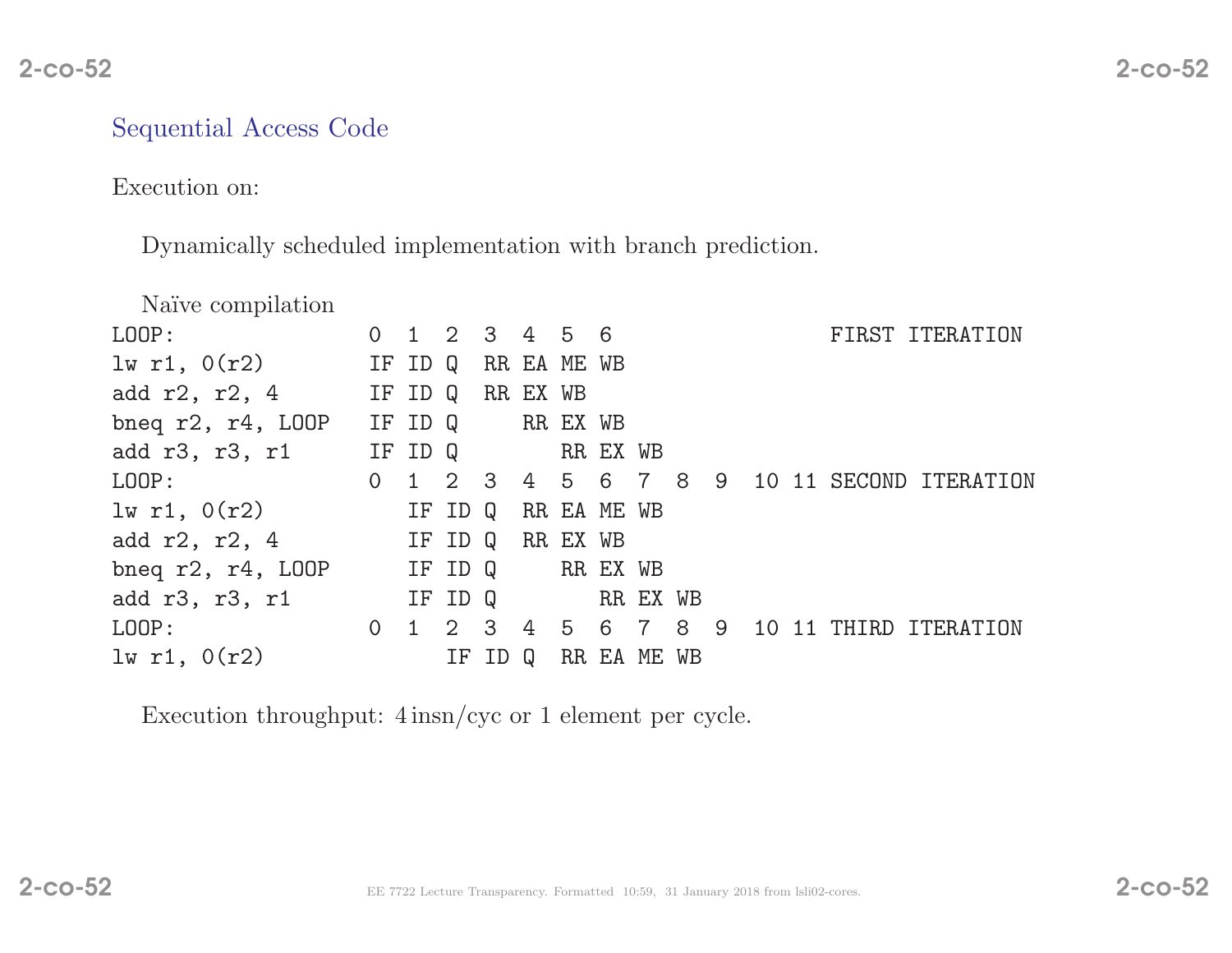## More Bad Code

Control Predictability

```
for ( int i=0; i<1000; i++ )
{switch ( op[i] ) {
  case ADD: a[i] = b[i] + c[i]; break;
  case DIV: a[i] = b[i] / c[i]; break;
 }}
```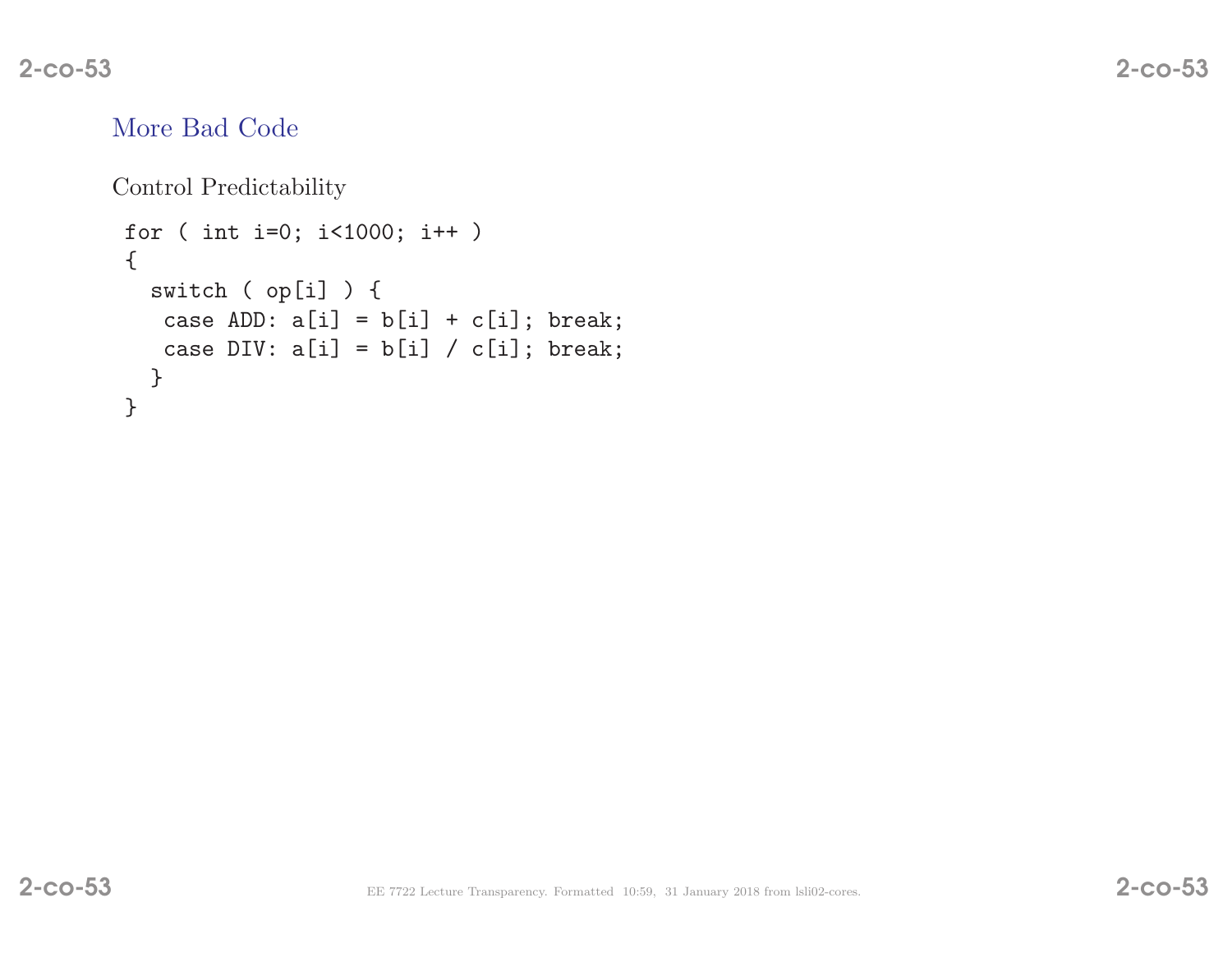#### Superscalar Microarchitecture Features

#### Branch Prediction

The prediction of the direction (taken or not taken) and the target of <sup>a</sup> branch.

<sup>A</sup> standard technique in CPUs.

Prediction accuracy  $\approx 95\%$  for integer codes.

Prediction accuracy  $\approx 99.9\%$  for many scientific codes.

Branch prediction not covered in this course. . .

. . . because GPUs don't need it.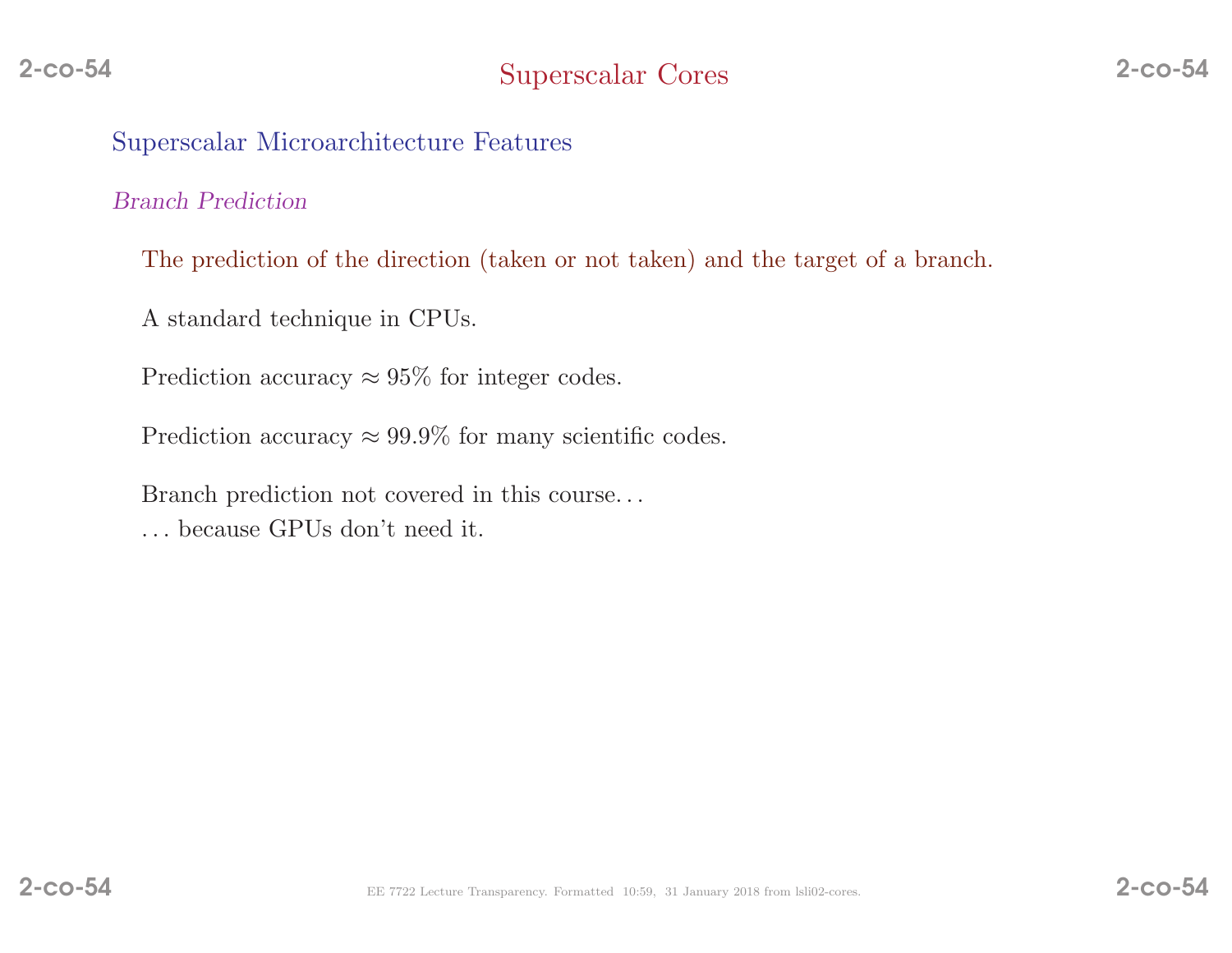Vector Instructions:

Instructions that operate on short vectors.

Many instruction sets have vector instructions . . .

. . . often part of an instruction set extension . . .

 $\dots$  such as *SSE* and *AVX* for Intel  $\dots$ 

... and *VIS* for Sun and *VFP & Advanced [tm] SIMD* for ARM.

Vector Register: <sup>A</sup> register holding multiple values.

Of course, vector instructions operate on vector registers.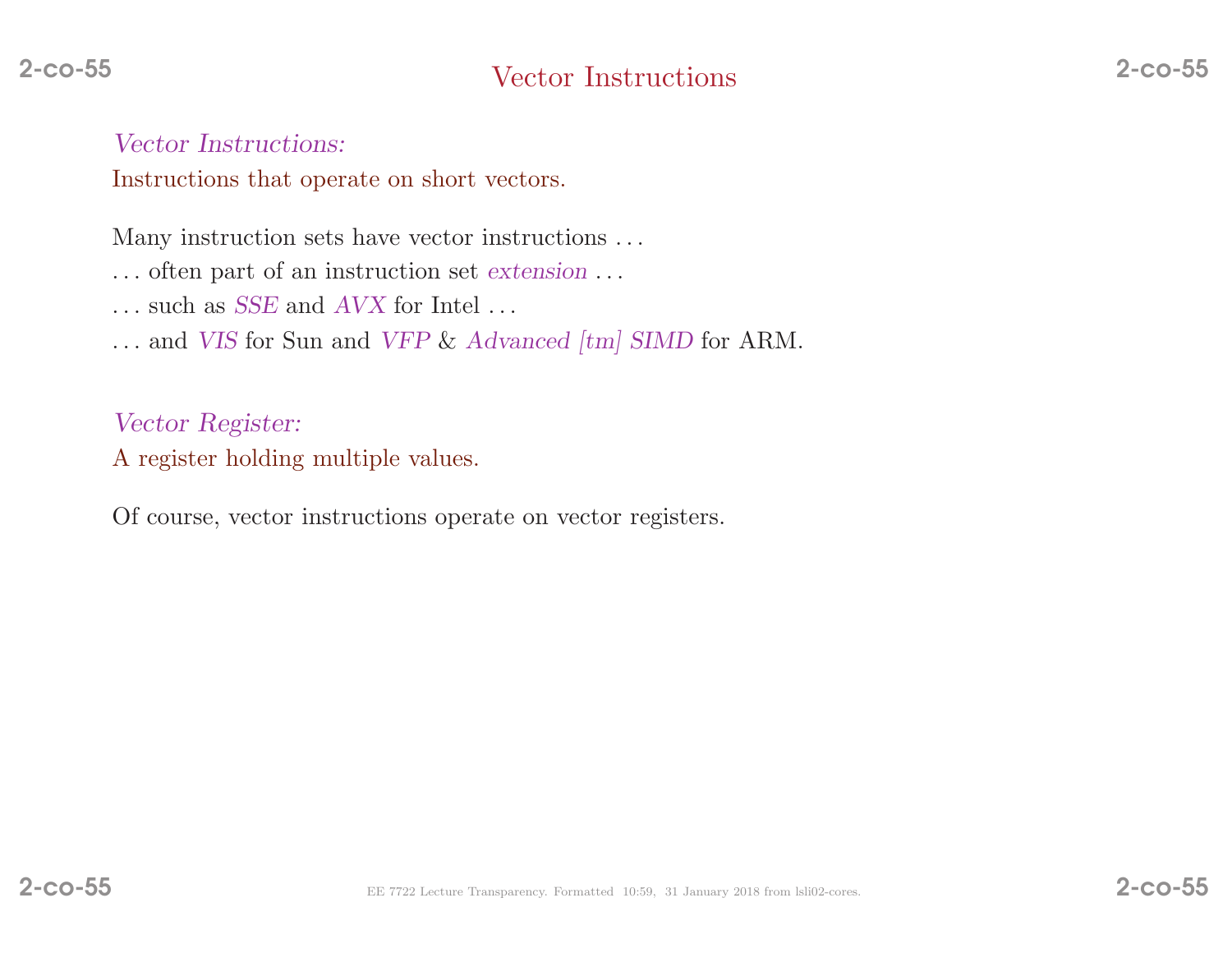#### 2-co-56

## Vector Instruction Example — Favorable Case

Example is for <sup>a</sup> hypothetical instruction set.

Vector registers are v0-v31.

Each vector register holds four scalars.

Code not using vector instructions.

add.s f1, f2, f3 add.s f4, f5, f6 add.s f7, f8, f9 add.s f10, f11, f12 add.s f13, f14, f15 add.s f16, f17, f18 add.s f19, f20, f21 add.s f22, f23, f24

Code using vector registers.

# Register v2 holds equivalent of { f2, f5, f8, f11}. add.vs v1, v2, v3 # Performs <sup>4</sup> adds, same work as first <sup>4</sup> insns above. add.vs v4, v5, v6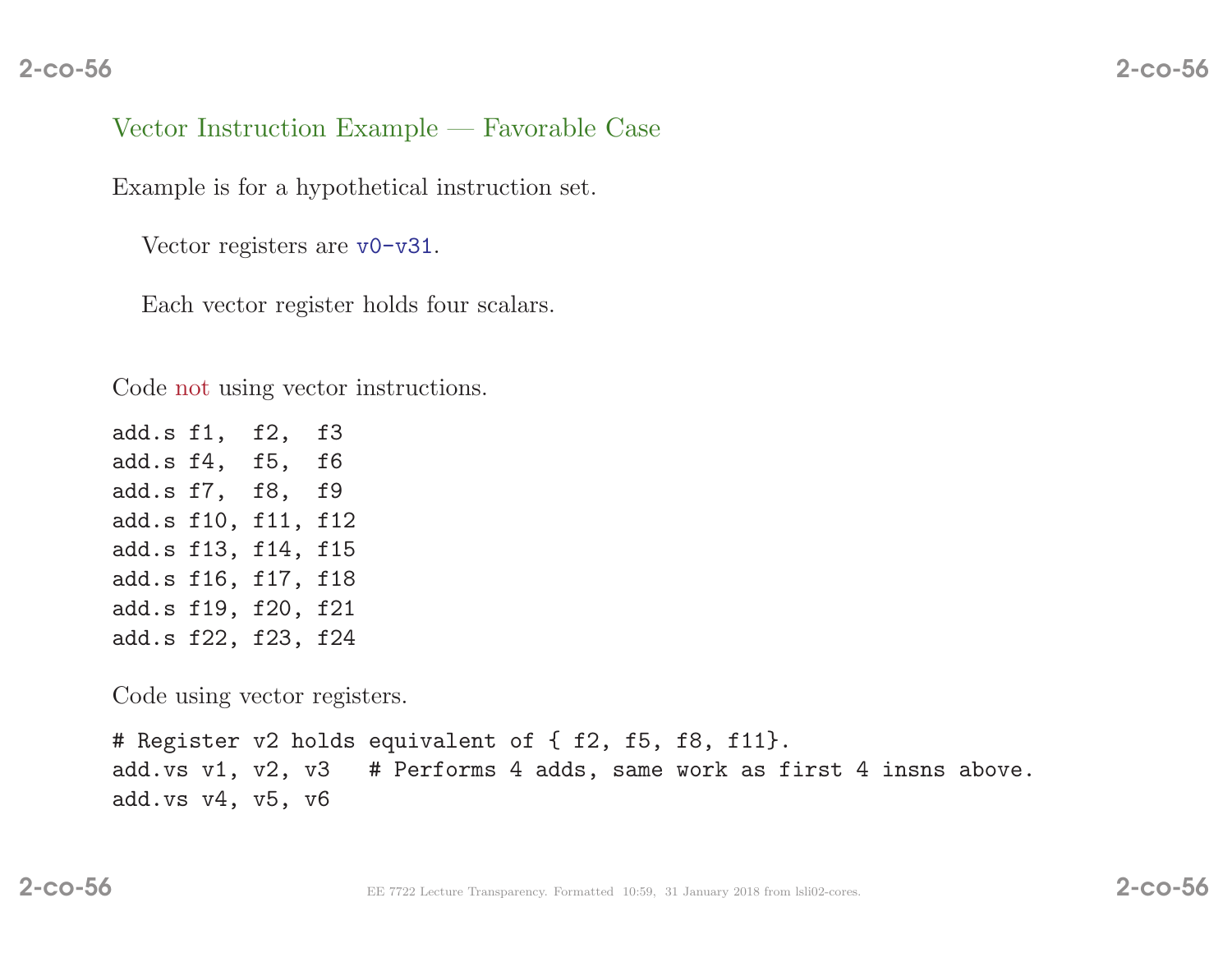#### 2-co-57

## Vector Instruction Example — Unfavorable Case

Example is for <sup>a</sup> hypothetical instruction set.

Can't make full use of vector insn ...

. . . because can't find four of the same operation.

Code not using vector instructions.

add.s f1, f2, f3 add.s f4, f5, f6 mul.s f7, f8, f9 sub.s f10, f11, f12

Code using vector registers.

# v2 holds { f2, f5, X, <sup>X</sup> } (Two dummy values.) add.vs v1, v2, v3 # Does <sup>4</sup> adds, but only two are useful. mul.s v7, v8, v9 # Does <sup>1</sup> mul, but uses vector regs (as if they were scalar). sub.s v10, v11, v12

:-( Only one fewer instruction. Worth the trouble?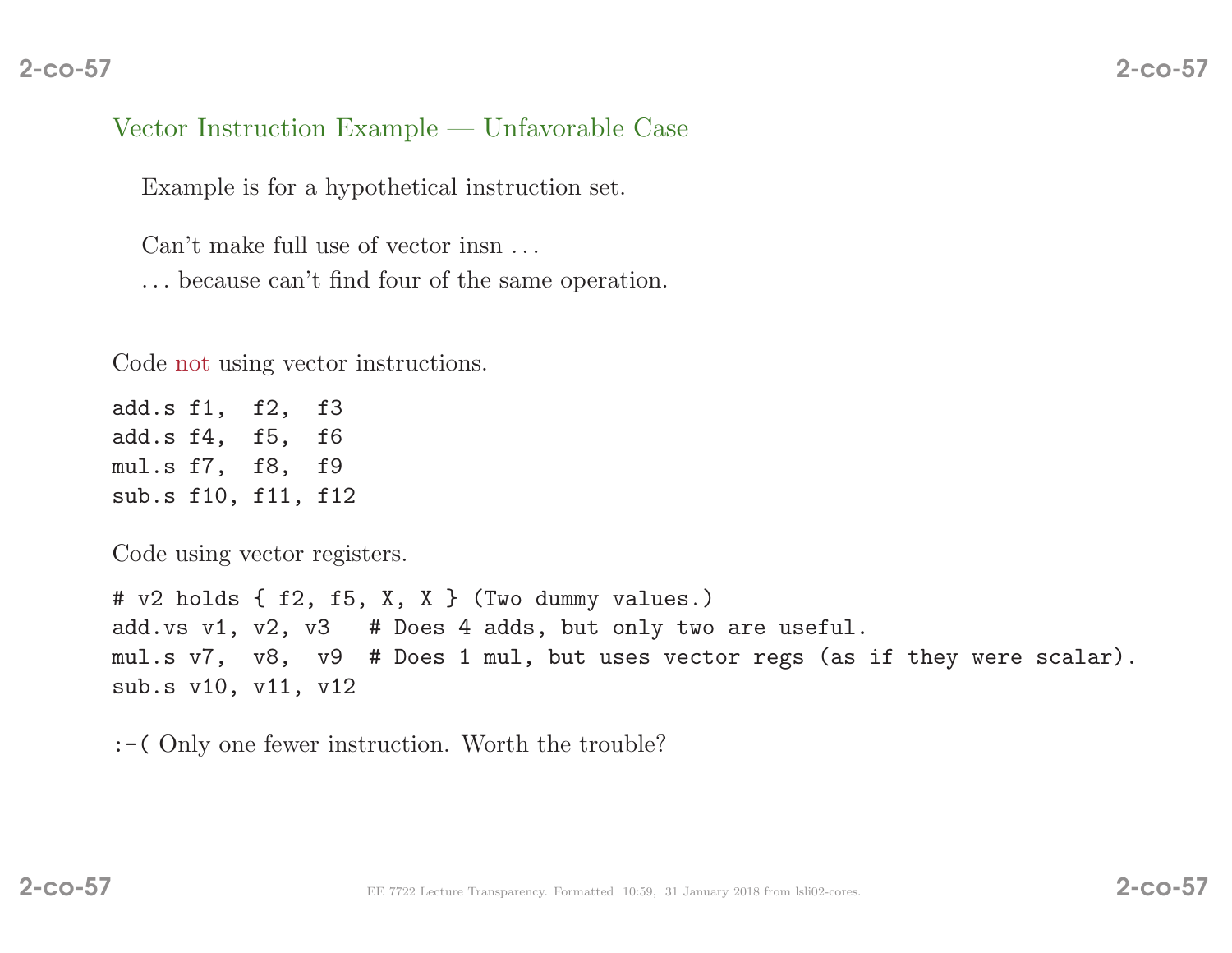#### Using Vector Instructions in Your Code

It's often hard to find opportunities to use vector instructions.

Compilers can do it . . .

. . . but are often frustrated by unwitting programmers.

More coverage of vector instructions later in the semester . . . . . . including how not to be one of those programmers.

## Benefit of Vector Instructions

Lower cost (compared to scalar functional units.)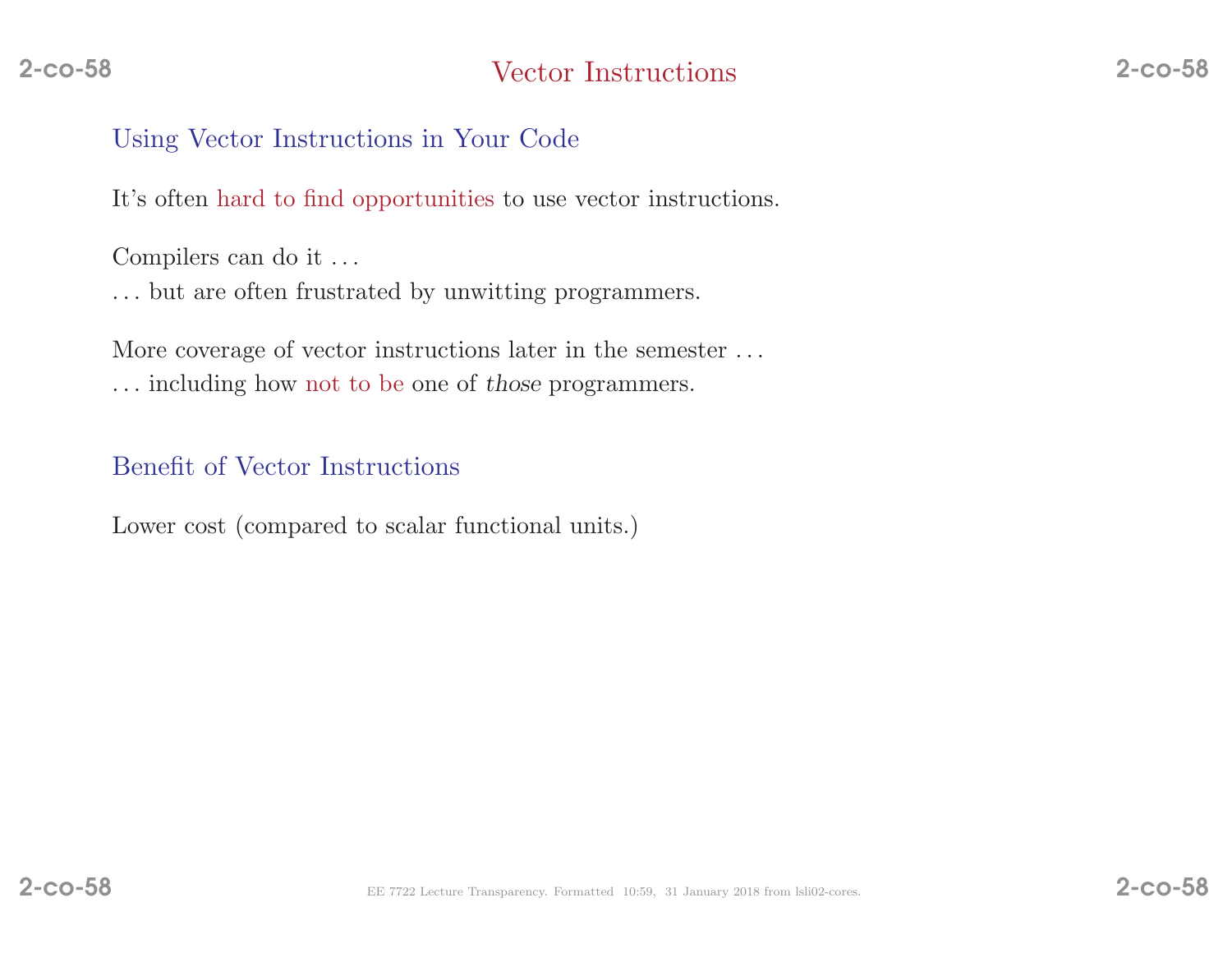Vector Functional Units 2-co-59

- $\ldots$  want  $n \text{ FLOP}/\text{cyc} \ldots$
- . . . but don't need flexibility.

Consider this *n*-way superscalar core  $\longrightarrow$ 

Can execute any mix of  $n$  FP ops per cycle...

. . . if dependencies cooperate.



|                                                      | Execution of Non-Vector Code on 4-Way Superscalar Core |  |  |  |  |  |  |                                  |  |  |  |  |  |                                  |  |
|------------------------------------------------------|--------------------------------------------------------|--|--|--|--|--|--|----------------------------------|--|--|--|--|--|----------------------------------|--|
| Time / $Cyc$ -->                                     |                                                        |  |  |  |  |  |  |                                  |  |  |  |  |  | 0 1 2 3 4 5 6 7 8 9 10 11        |  |
| add.s f1, f2, f3                                     |                                                        |  |  |  |  |  |  | IF ID RR F1 F2 F3 F4 F5 F6 F7 F8 |  |  |  |  |  |                                  |  |
| add.s f4, f5, f6 IF ID RR F1 F2 F3 F4 F5 F6 F7 F8    |                                                        |  |  |  |  |  |  |                                  |  |  |  |  |  |                                  |  |
| add.s f7, f8, f9                                     |                                                        |  |  |  |  |  |  | IF ID RR F1 F2 F3 F4 F5 F6 F7 F8 |  |  |  |  |  |                                  |  |
| add.s f10, f11, f12                                  |                                                        |  |  |  |  |  |  | IF ID RR F1 F2 F3 F4 F5 F6 F7 F8 |  |  |  |  |  |                                  |  |
| add.s f13, f14, f15                                  |                                                        |  |  |  |  |  |  |                                  |  |  |  |  |  | IF ID RR F1 F2 F3 F4 F5 F6 F7 F8 |  |
| add.s f16, f17, f18                                  |                                                        |  |  |  |  |  |  |                                  |  |  |  |  |  | IF ID RR F1 F2 F3 F4 F5 F6 F7 F8 |  |
| add.s f19, f20, f21 IF ID RR F1 F2 F3 F4 F5 F6 F7 F8 |                                                        |  |  |  |  |  |  |                                  |  |  |  |  |  |                                  |  |
| add.s f22, f23, f24                                  |                                                        |  |  |  |  |  |  |                                  |  |  |  |  |  | IF ID RR F1 F2 F3 F4 F5 F6 F7 F8 |  |
|                                                      |                                                        |  |  |  |  |  |  |                                  |  |  |  |  |  |                                  |  |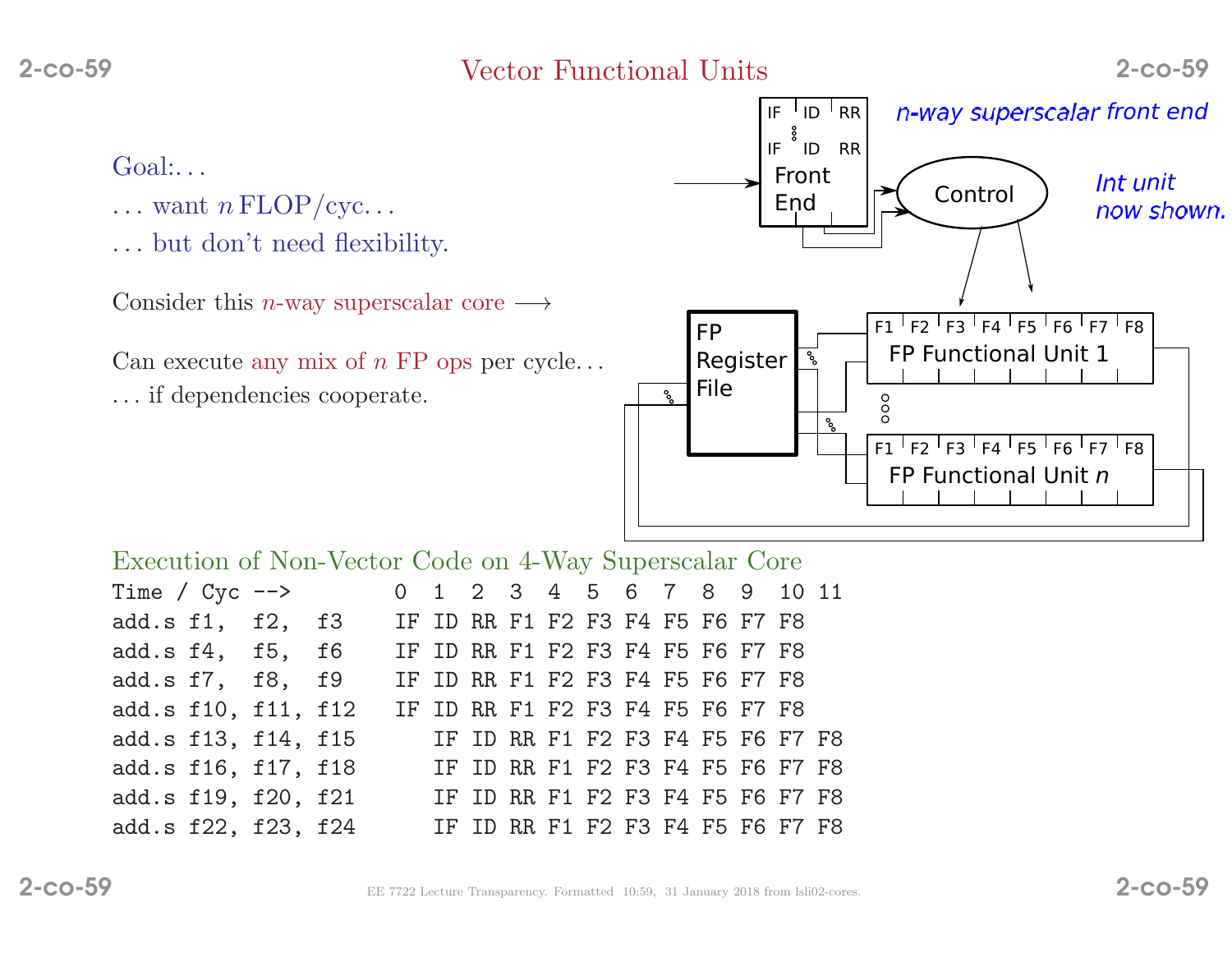Vector Functional Units 2-co-60

Vector Functional Unit:

<sup>A</sup> unit that performs the same operationon multiple sets of operands.



#### Execution of Code on <sup>a</sup> Scalar Core with <sup>a</sup> 4-Lane Vector Unit

| Time / $Cyc$ -->          |  |  |  |  |  |  |                                  | 0 1 2 3 4 5 6 7 8 9 10 11 |
|---------------------------|--|--|--|--|--|--|----------------------------------|---------------------------|
| add.vs $v1, v2, v3$       |  |  |  |  |  |  | IF ID RR F1 F2 F3 F4 F5 F6 F7 F8 |                           |
| add.vs $v4$ , $v5$ , $v6$ |  |  |  |  |  |  | IF ID RR F1 F2 F3 F4 F5 F6 F7 F8 |                           |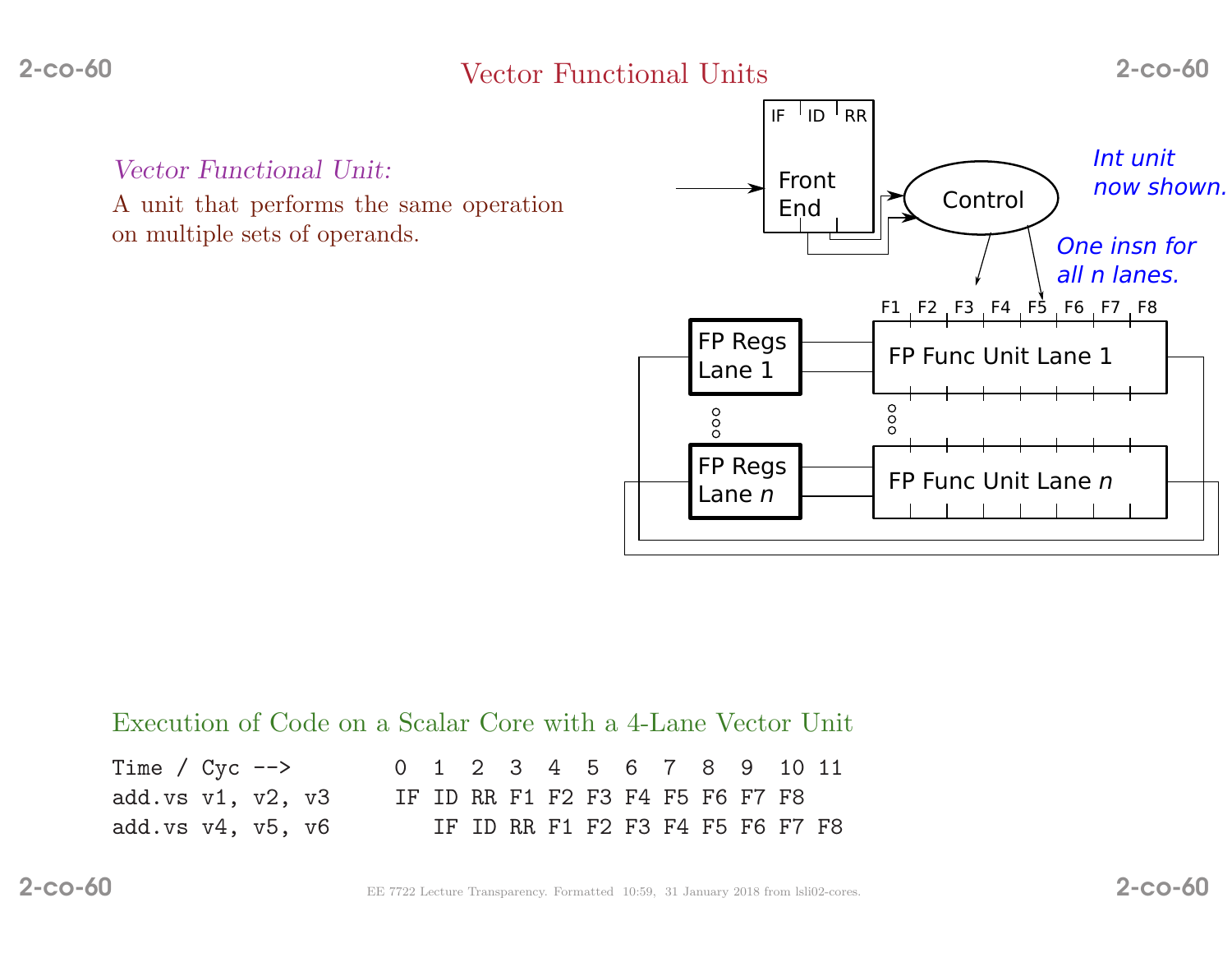## Vector Functional Units 2-co-61



| Unsuitable Vector Code on 4-Way Superscalar |  |  |                                                      |  |  |  |  |                                  |  |  |  |  |  |                           |  |
|---------------------------------------------|--|--|------------------------------------------------------|--|--|--|--|----------------------------------|--|--|--|--|--|---------------------------|--|
|                                             |  |  | Time / $Cyc$ -->                                     |  |  |  |  |                                  |  |  |  |  |  | 0 1 2 3 4 5 6 7 8 9 10 11 |  |
| add.s f1, f2, f3                            |  |  |                                                      |  |  |  |  | IF ID RR F1 F2 F3 F4 F5 F6 F7 F8 |  |  |  |  |  |                           |  |
| add.s f4, f5, f6                            |  |  |                                                      |  |  |  |  | IF ID RR F1 F2 F3 F4 F5 F6 F7 F8 |  |  |  |  |  |                           |  |
| mul.s f7, f8, f9                            |  |  |                                                      |  |  |  |  | IF ID RR F1 F2 F3 F4 F5 F6 F7 F8 |  |  |  |  |  |                           |  |
|                                             |  |  | sub.s f10, f11, f12 IF ID RR F1 F2 F3 F4 F5 F6 F7 F8 |  |  |  |  |                                  |  |  |  |  |  |                           |  |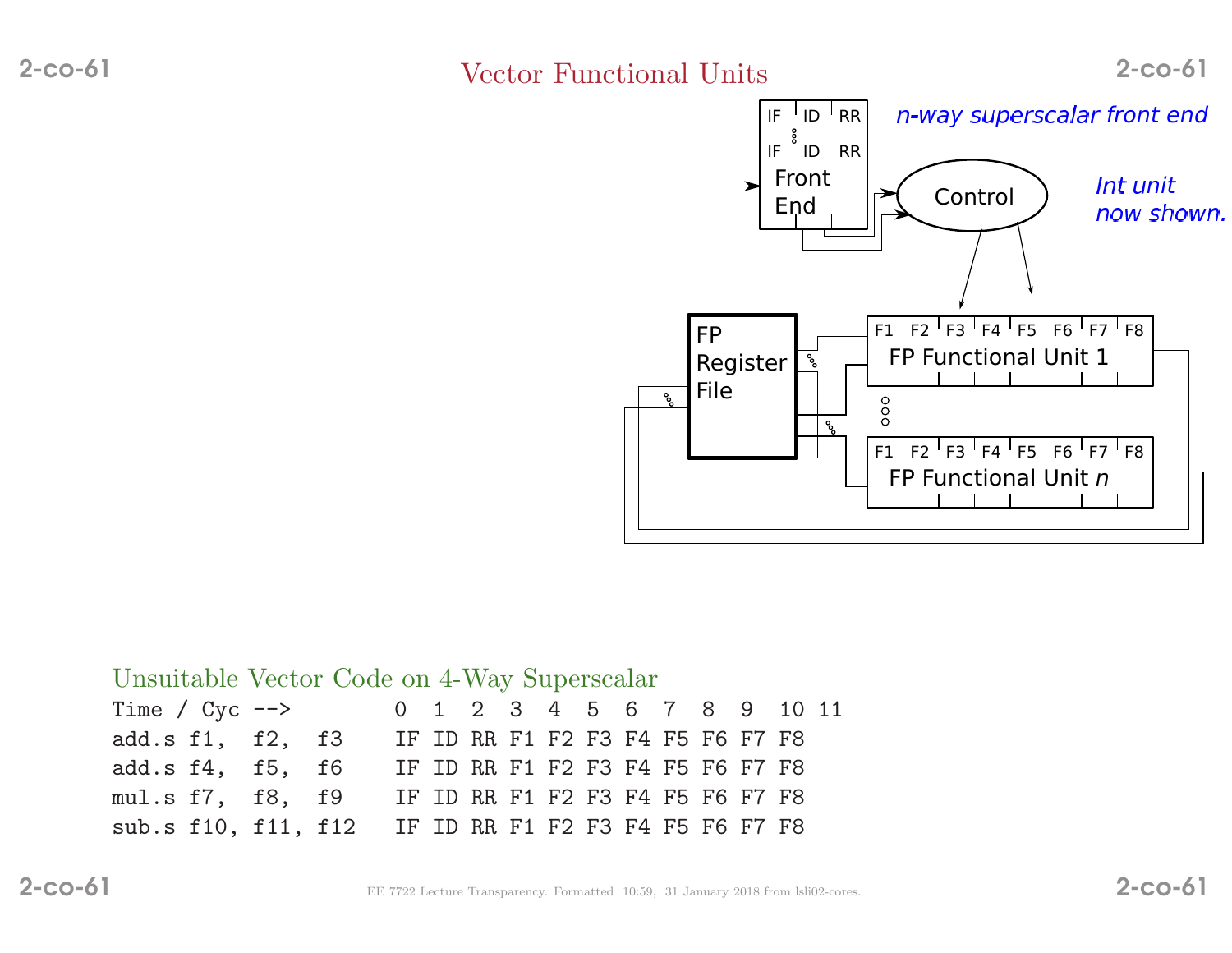Vector Functional Units 2-co-62



Unsuitable Vector Code on Scalar Core with <sup>a</sup> 4-Lane Vector Unit

| Time / $Cyc$ -->          |  |  |  |  |  | 0 1 2 3 4 5 6 7 8 9 10 11 12     |  |  |
|---------------------------|--|--|--|--|--|----------------------------------|--|--|
| add.vs $v1$ , $v2$ , $v3$ |  |  |  |  |  | IF ID RR F1 F2 F3 F4 F5 F6 F7 F8 |  |  |
| mul.s v7,  v8,  v9        |  |  |  |  |  | IF ID RR F1 F2 F3 F4 F5 F6 F7 F8 |  |  |
| sub.s v10, v11, v12       |  |  |  |  |  | IF ID RR F1 F2 F3 F4 F5 F6 F7 F8 |  |  |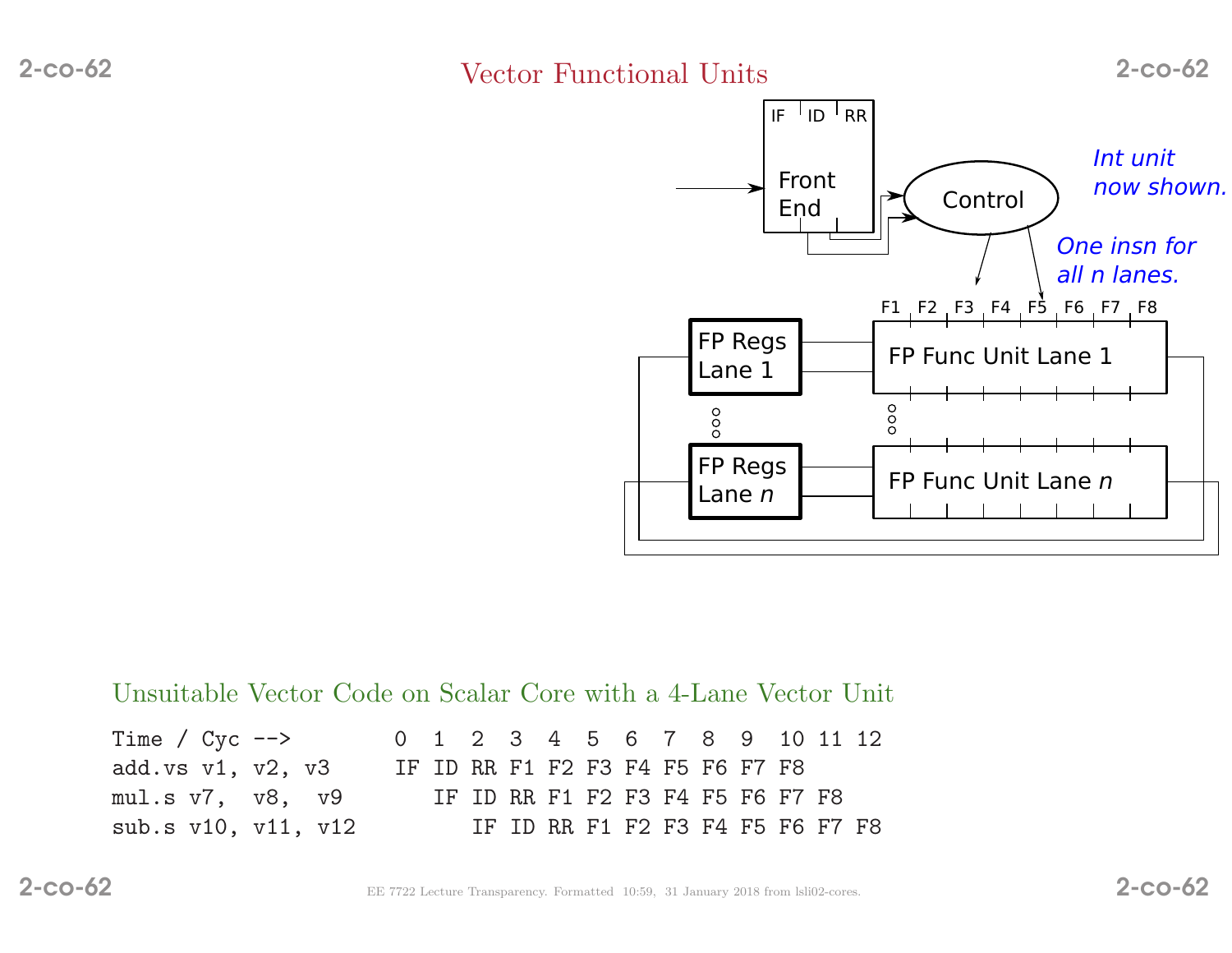#### 2-co-63

## Vector Unit v. Superscalar

Hypothetical Configurations to Compare

Both have a FP operation bandwidth of *n* per cycle.

Both have enough registers for  $R$  values.

In superscalar there are  $R$  registers.

In vector system there are  $R/n$  regs each holding n values.

#### Comparison

- Front end for superscalar costs  $n \times$  more.
- $\circ$  Superscalar bypass network:  $O(n^2)$ .
- $\circ$  Vector bypass network:  $O(n)$ .
- $\circ$  Superscalar reg fanout: R to 2n.
- $\circ$  Vector reg fanout:  $R/n$  to 2.





2-co-63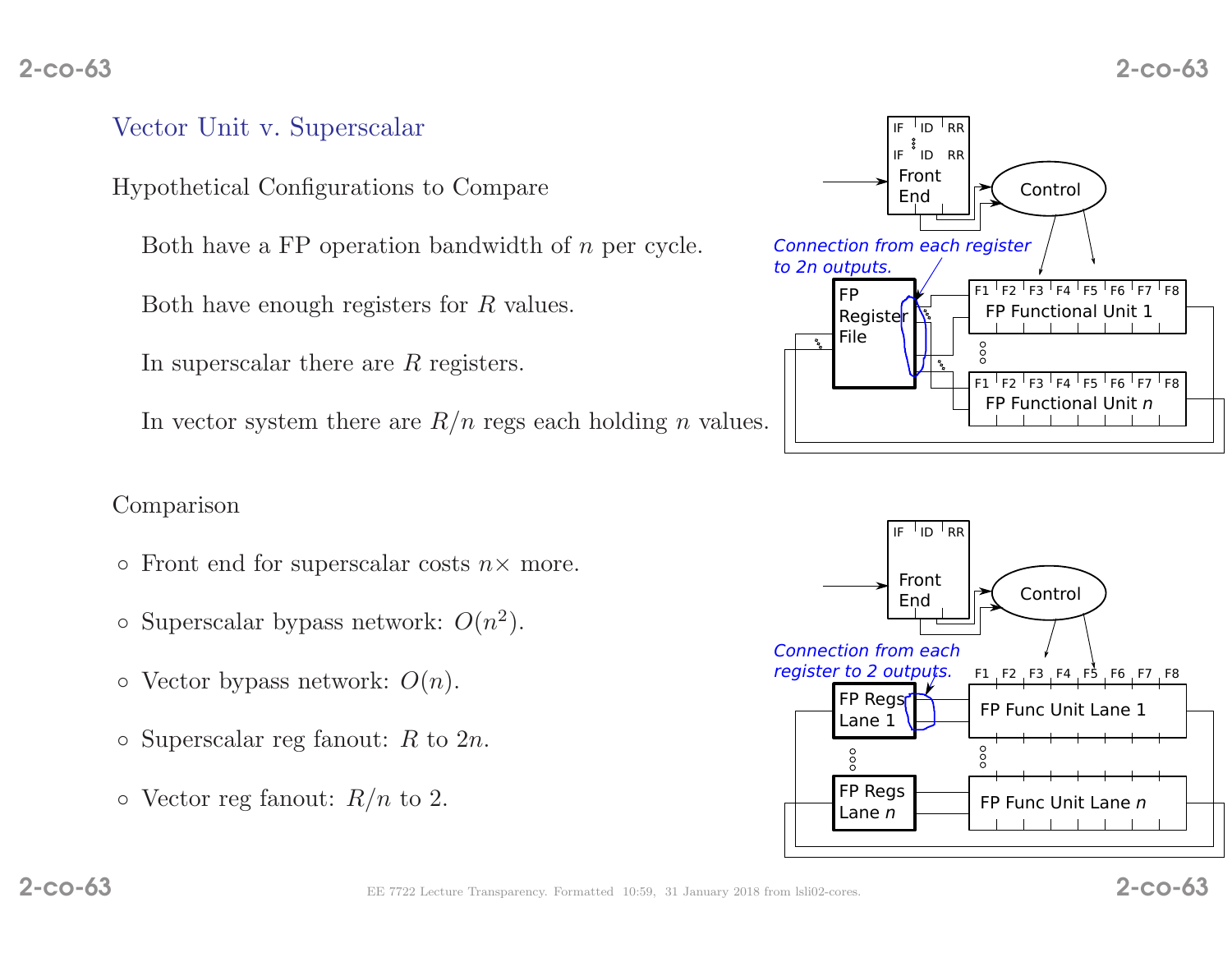#### Vector Unit v. Superscalar

Hardware Limit on Width  $(n)$ .

Superscalar:  $O(n^2)$  cost.

Fanout impact on clock frequency... ... maximum reasonable width  $\leq 8$ .



Vector:

Clock synchronization (reasons not covered in this course).

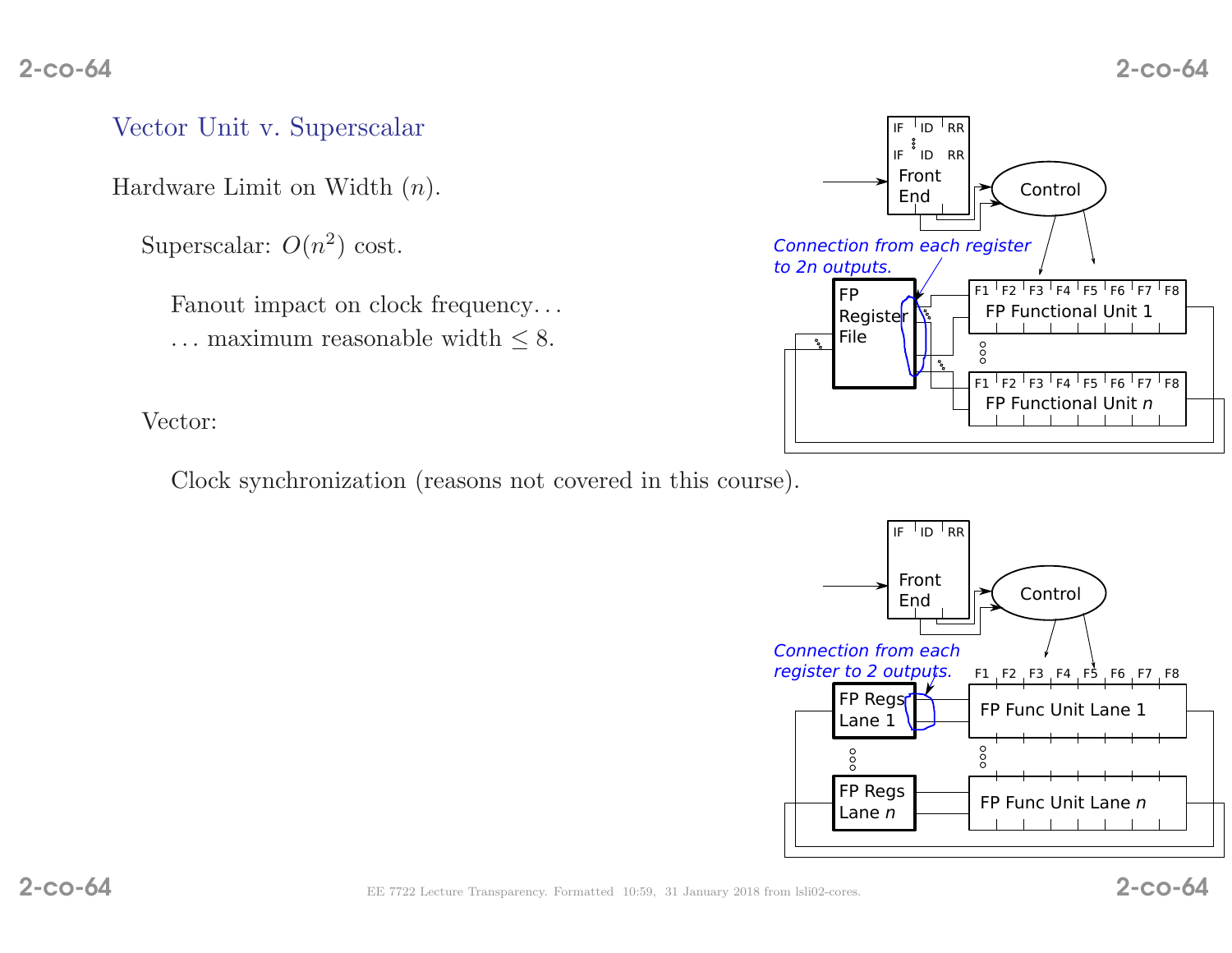#### Vector Units in Current Processors

Intel (i5, i7) Haswell

Eight-Way Superscalar (based on microops, etc.).

Two vector units, and so bandwidth is <sup>2</sup> vector insn / cycle.

Vector latency (including FMA), <sup>5</sup> cycles.

SSE: Vector Registers ( $xmm$ ):  $16 \times 128$  bits ( $4$  SP,  $2$  DP).

AVX: Vector Registers (ymm):  $16 \times 256$  bits  $(8 \text{ SP}, 4 \text{ DP})$ .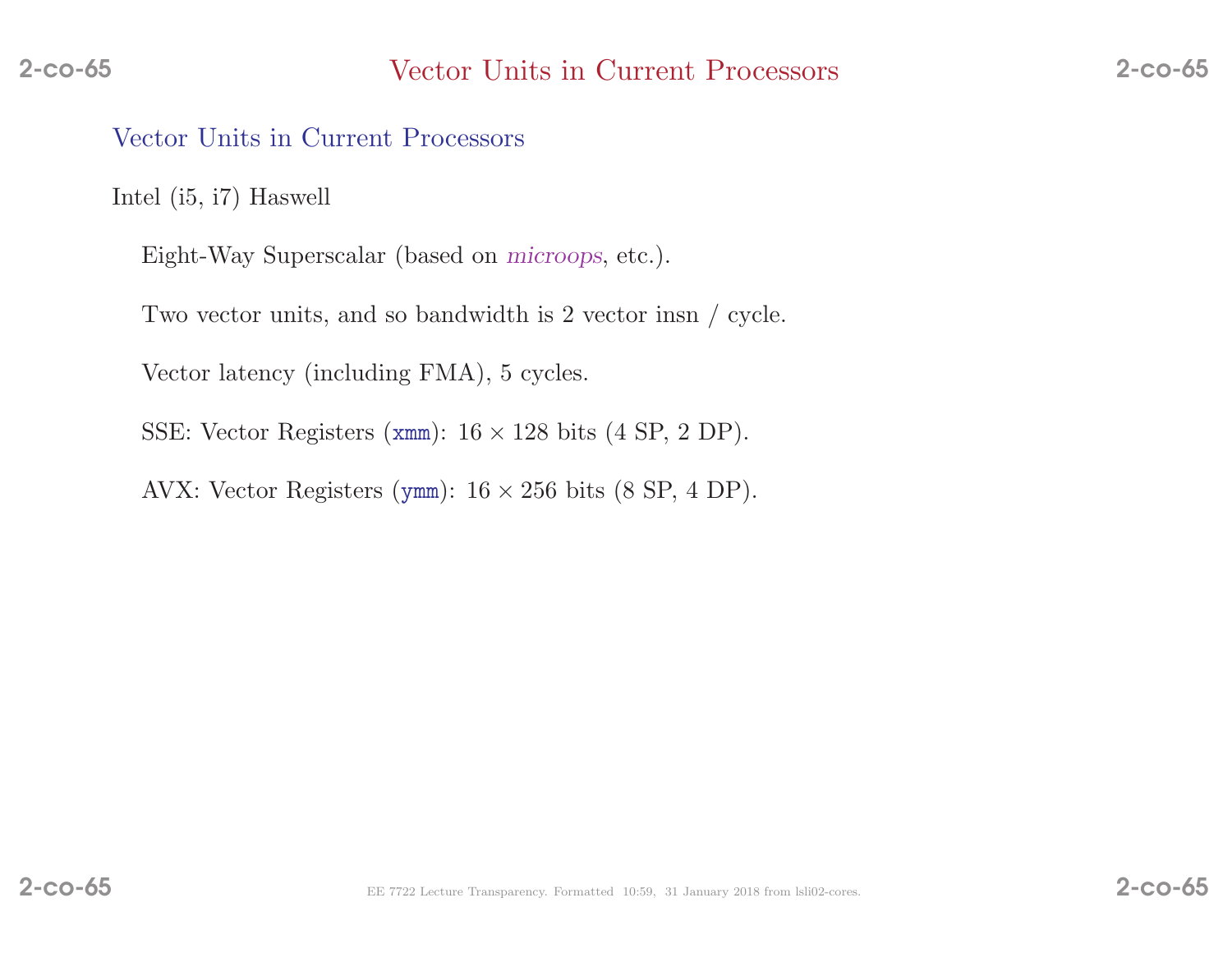#### Process:

<sup>A</sup> unit of execution managed by the OS, think of it as <sup>a</sup> running program.

- <sup>A</sup> process has one address space.
- <sup>A</sup> process can have multiple threads (which share the address space).

## Multiprocessing:

<sup>A</sup> technique in which <sup>a</sup> core (or chip or node) can be shared by multiple processes, with an OSscheduler starting and stopping processes to achieve fairness, meet some priority goal, etc.

We will not consider multiple processes.

#### Multithreading:

<sup>A</sup> technique in which <sup>a</sup> single process can have multiple threads of execution, all sharing one address space.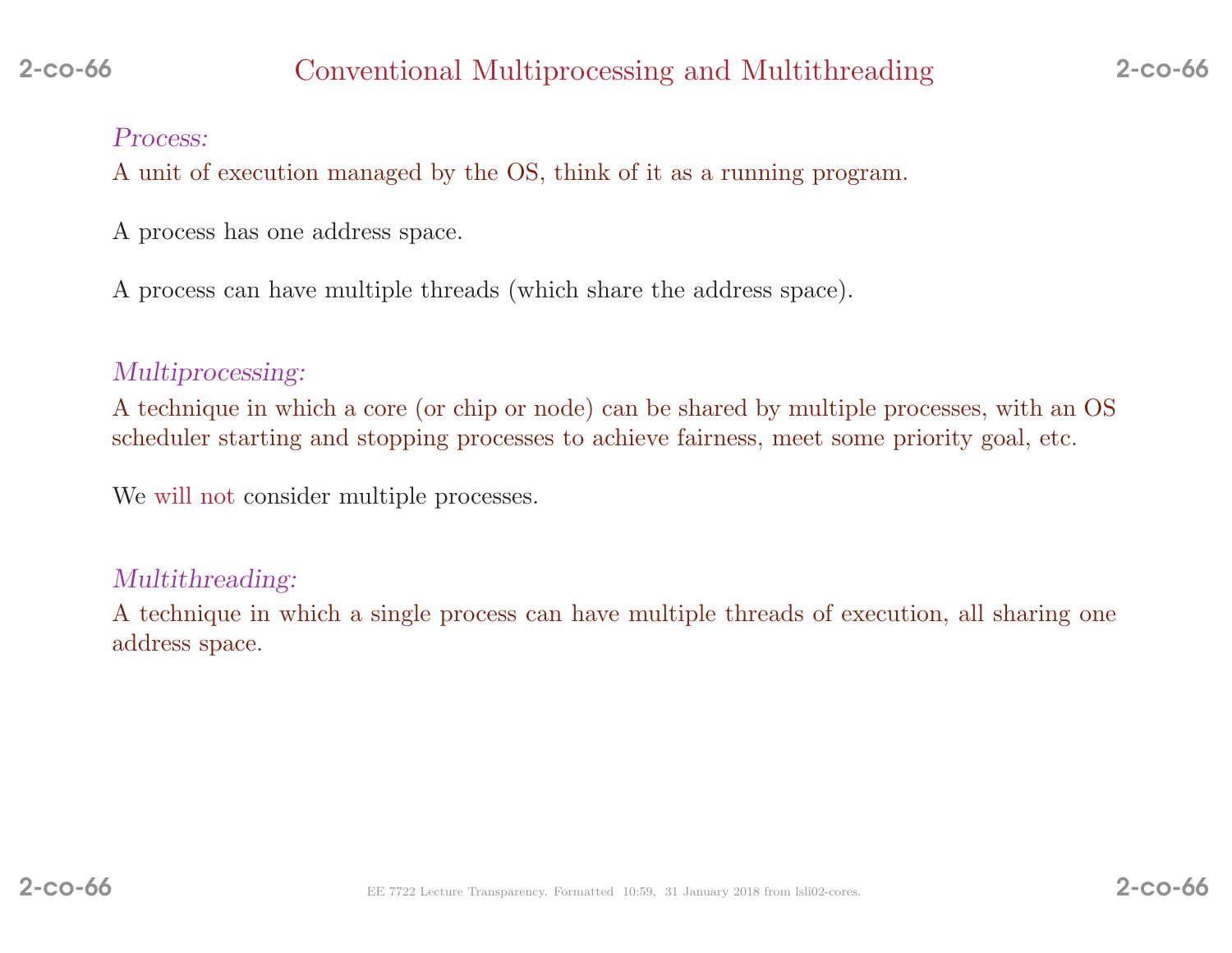## Context:

2-co-67

The information associated with <sup>a</sup> thread or process, including the values of registers.

In this class context will refer to threads.

The context for <sup>a</sup> process is larger than the context for <sup>a</sup> thread.

Context Switch: The process of changing from one thread to another.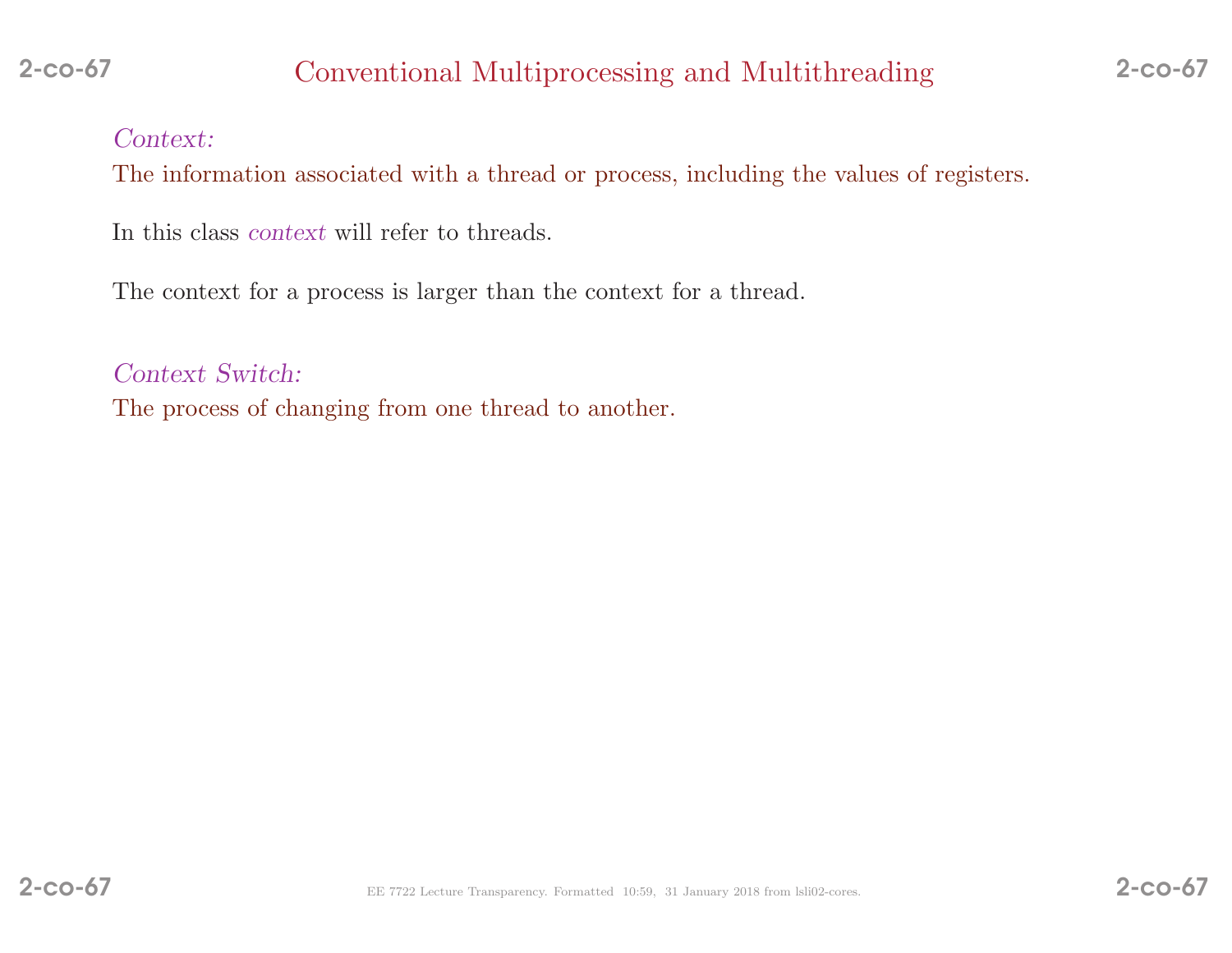# 8 2-co-68

## Types of Multithreading

#### Software Multithreading:

<sup>A</sup> form of multithreading in which <sup>a</sup> context switch is performed by software.

Context switch performed by OS or by user code.

Context switch achieved by copying register values to and from stack.

Context switch can take hundreds of cycles:

CPU Context: <sup>32</sup> 64-bit integer registers.

<sup>32</sup> 64-bit control registers.

<sup>32</sup> 64-bit floating-point registers.

Total amount of data to move:  $2 \times 96 \times 8 = 1536$  B... . . . might require <sup>192</sup> instructions just for data copies.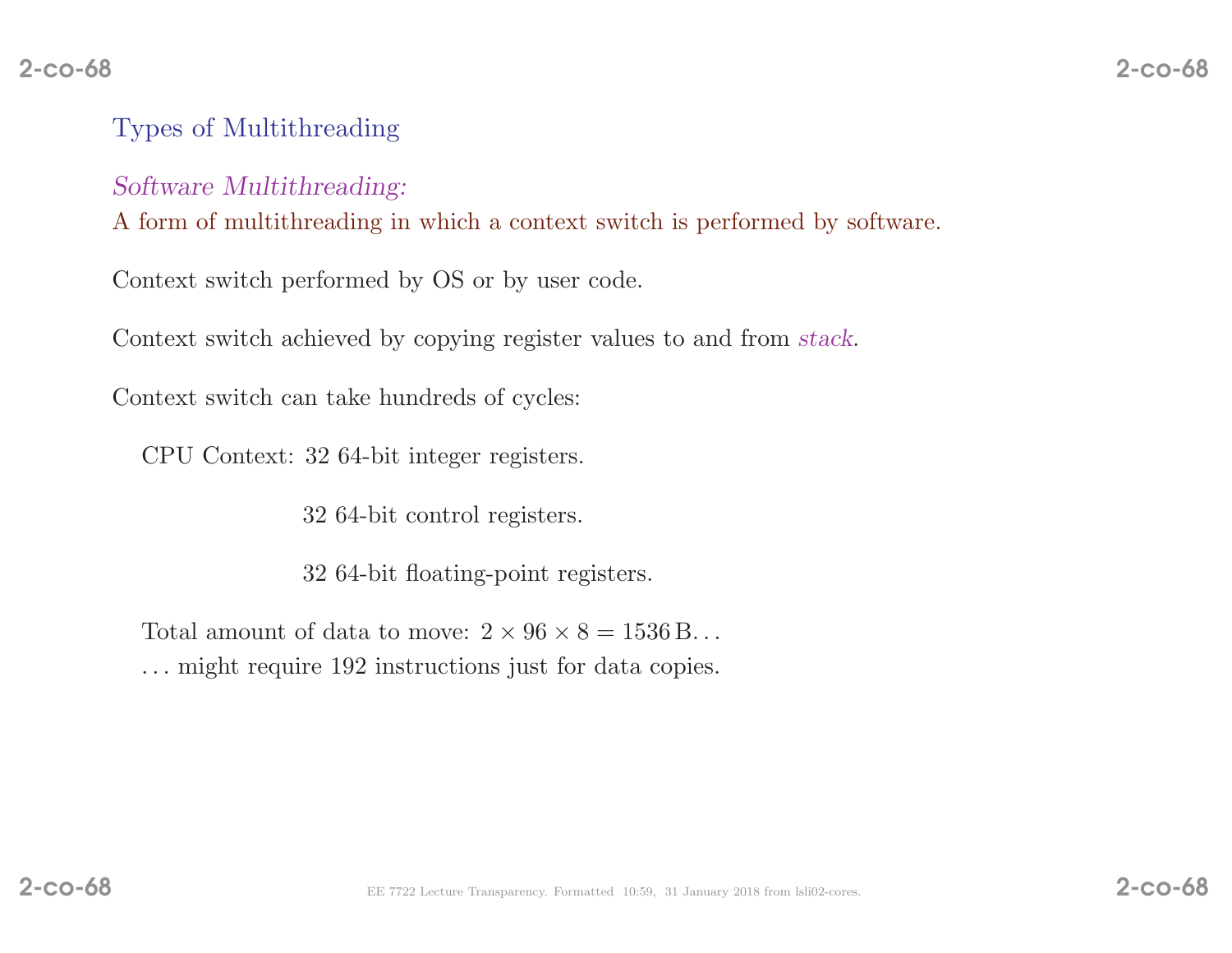#### 2-co-69

Hardware Multithreading:

A form of multithreading in which CPU core holds multiple contexts  $\ldots$ 

. . . and in which context switch very fast or not needed.

Core has multiple sets of registers, one for each context.

For CPUs, number of contexts is small, two to four.

Usually used with software multithreading.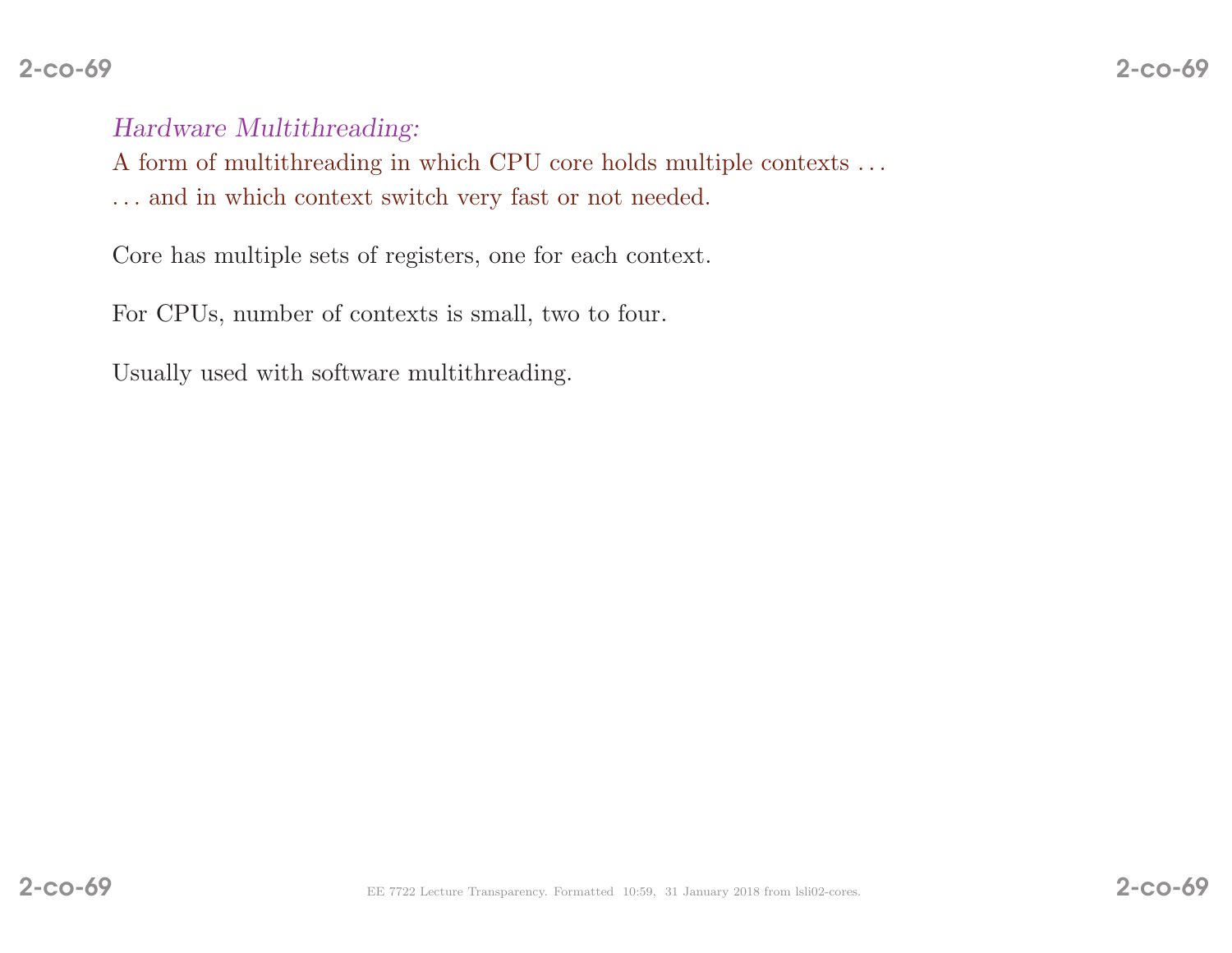## Reasons for Multiple Threads per Core

- Want simultaneous progress on multiple activities.
- Latency hiding.

Latency Hiding: Doing useful work while waiting for something to finish.

Term broadly applied:

"Your call is important to us. Please stay on the line ..."

Your attempt to report a problem with your Internet service is delayed ... . . . so you switch to <sup>p</sup>hysics homework.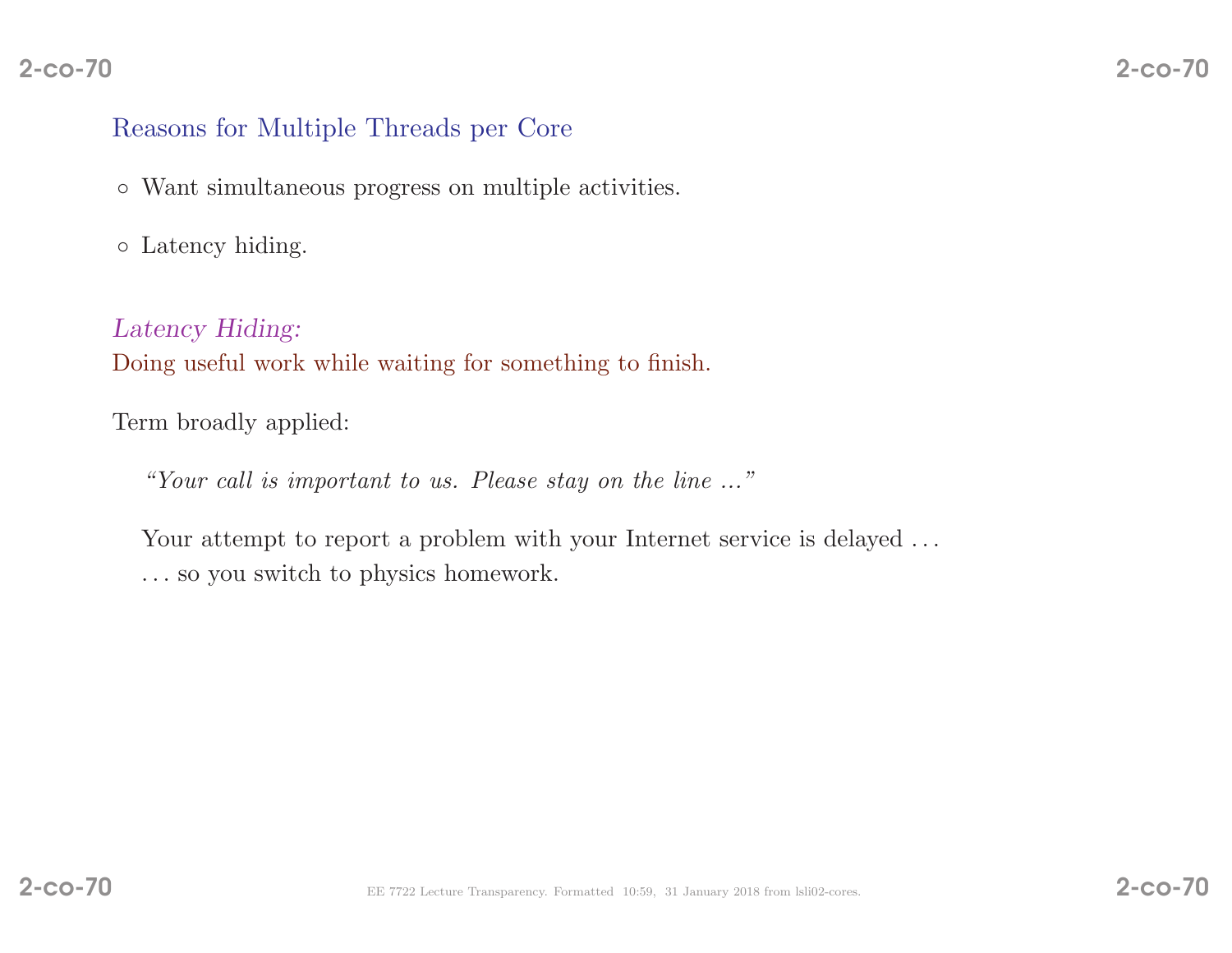#### Latencies We'd Like to Hide

 $500,000.000 \,\mu s$  Internet Network Delay

- $10,000.000 \,\mu s$  Disk Access
	- $0.100 \mu s$ Memory Access (L2 Cache Miss)
	- $0.001 \,\mu s$  Instruction Operation Latency (un bypassed)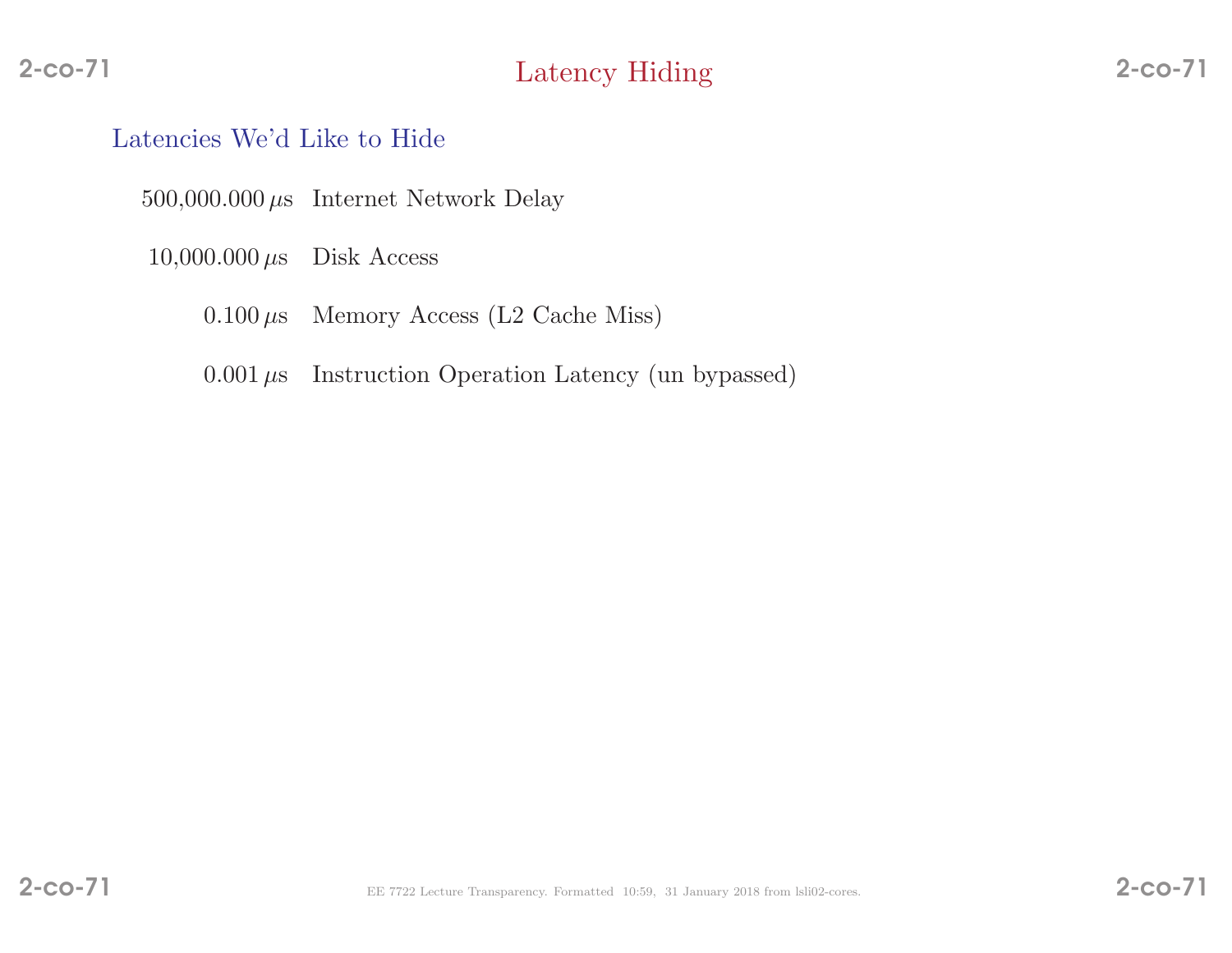#### 2-co-72

## Latency Hiding of IO Activity

Examples: Disk and network activity.

Easy, because OS already in control. . . . . . and latencies are long (multiple milliseconds).

## Latency Hiding of Instruction Events

Examples: Cache miss ( $\approx 100 \,\text{ns}$ ), insn-to-insn latency ( $\approx 10 \,\text{ns}$ ).

Times are too short for software multithreading.

No convenient way to tell OS when to switch.

Neither is <sup>a</sup> problem for hardware multithreading.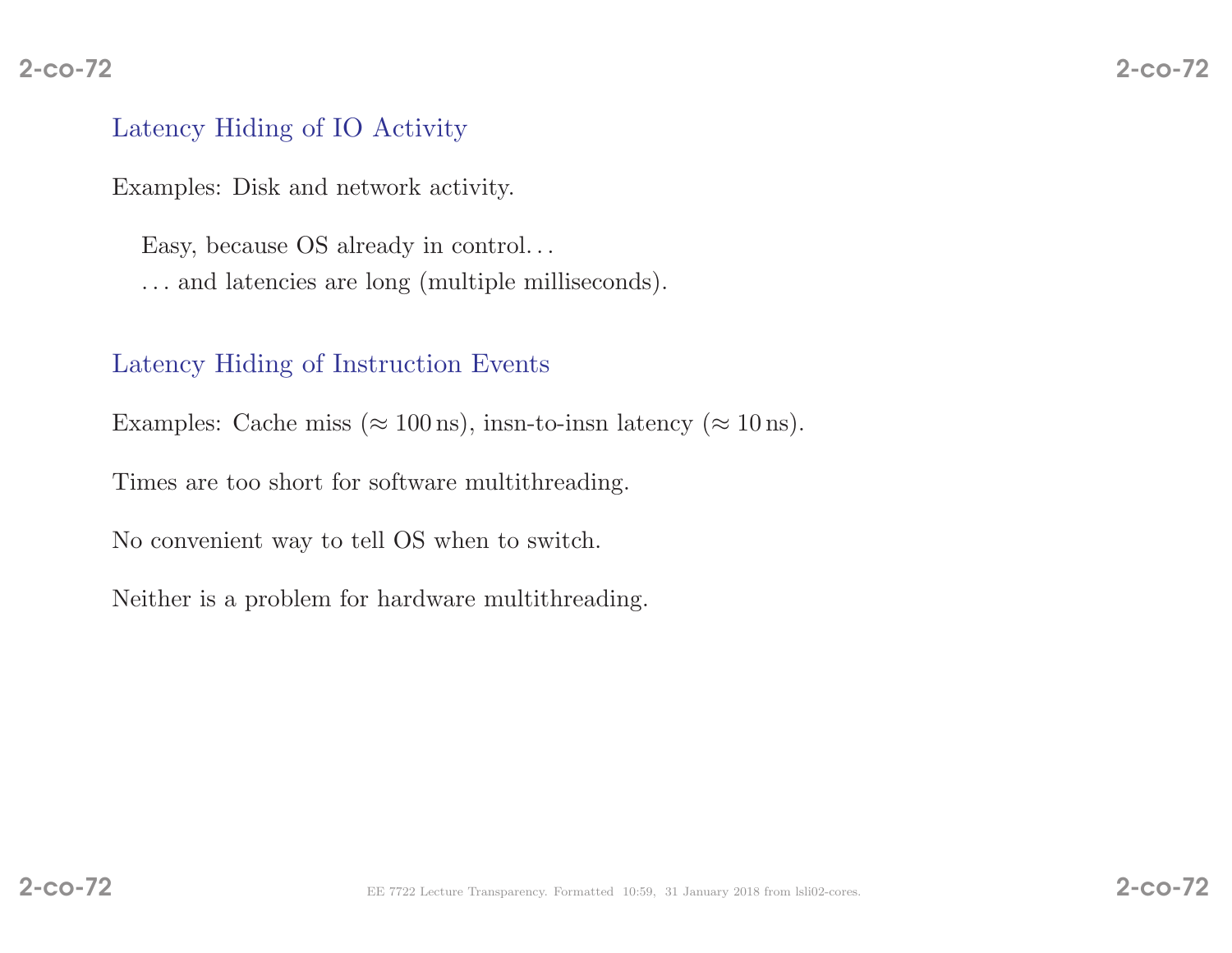### Simultaneous Multithreading (SMT)

A.k.a. Hyperthreading (Intel).

<sup>A</sup> multithreading system in which the context switch time is zero.

Multiple contexts, including <sup>a</sup> PC for each context.

Each cycle, hardware decides which context to use for fetch.

Fetched instruction proceeds down <sup>p</sup>ipeline . . . . . . next to insns from other contexts.

### Consider:

# Single Thread: T0: 0x1000 add r1, r2, r3 IF ID EX ME WB<br>T0: 0x1004 sub r4, r5, r6 IF ID EX ME WB T0:  $0x1004$  sub r4, r5, r6

# Simultaneous Multithreaded T0: 0x1000 add r1, r2, r3 IF ID EX ME WB<br>T1: 0x2000 sub r1, r2, r3 IF ID EX ME WB  $T1: 0x2000$  sub r1, r2, r3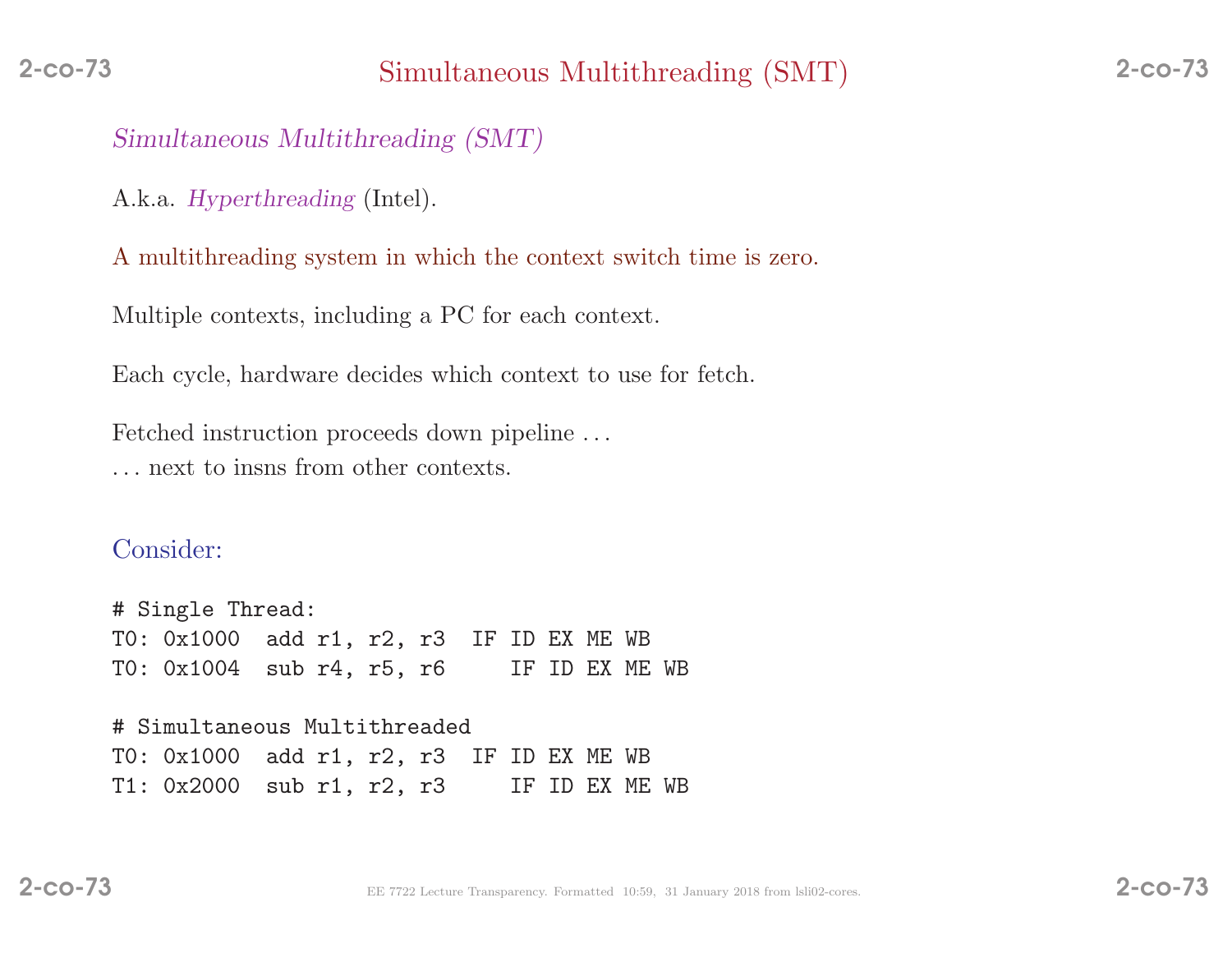## SMT Hardware

Easy to do in <sup>a</sup> dynamically scheduled system.

Consider the following statically scheduled system:

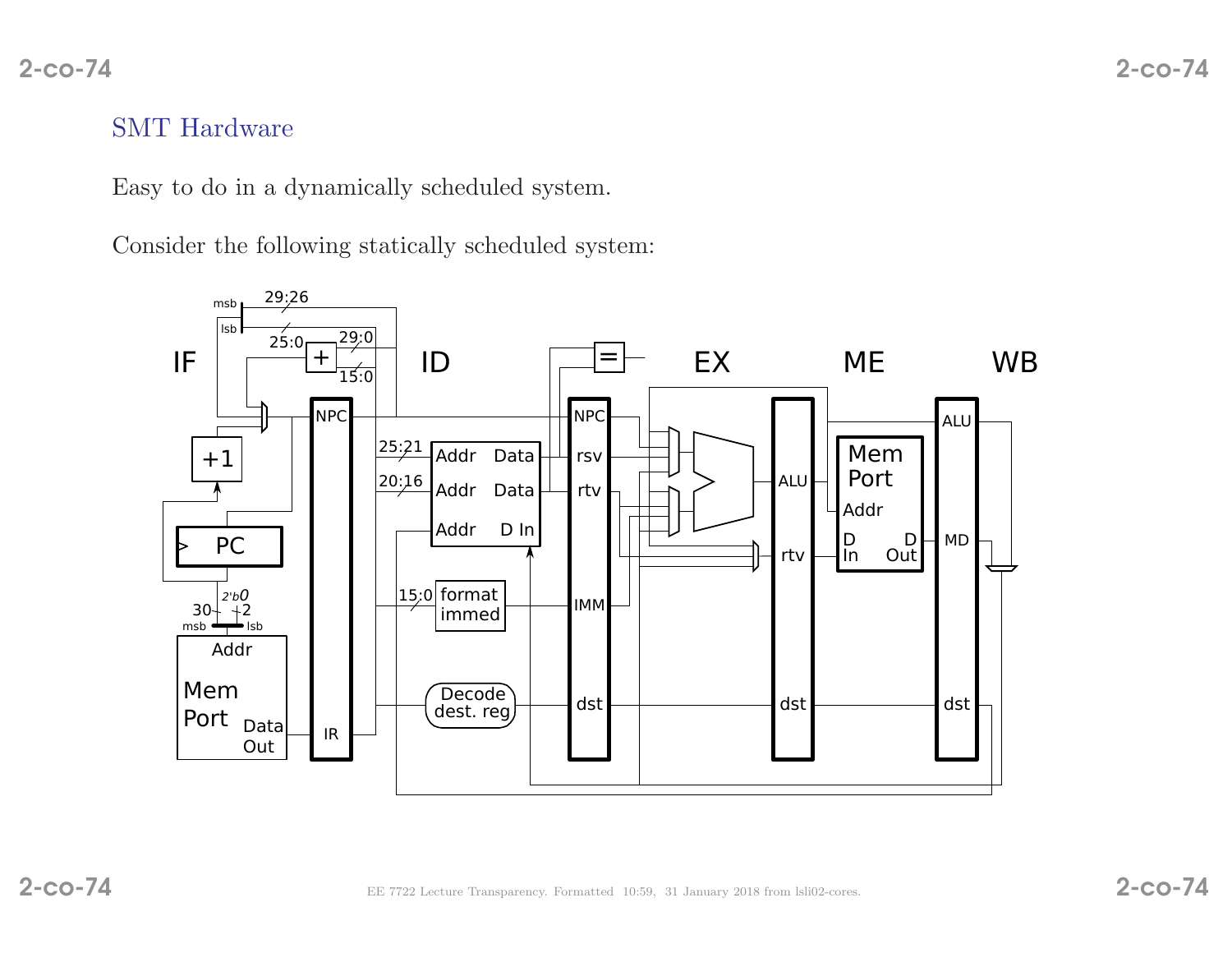# SMT Hardware

Changes for an  $n$ -way SMT:

Replace PC with  $n$  PCs.

Increase register field by  $\lceil \log_2 n \rceil$  bits.

Limit squas<sup>h</sup> and other insn events to correct thread.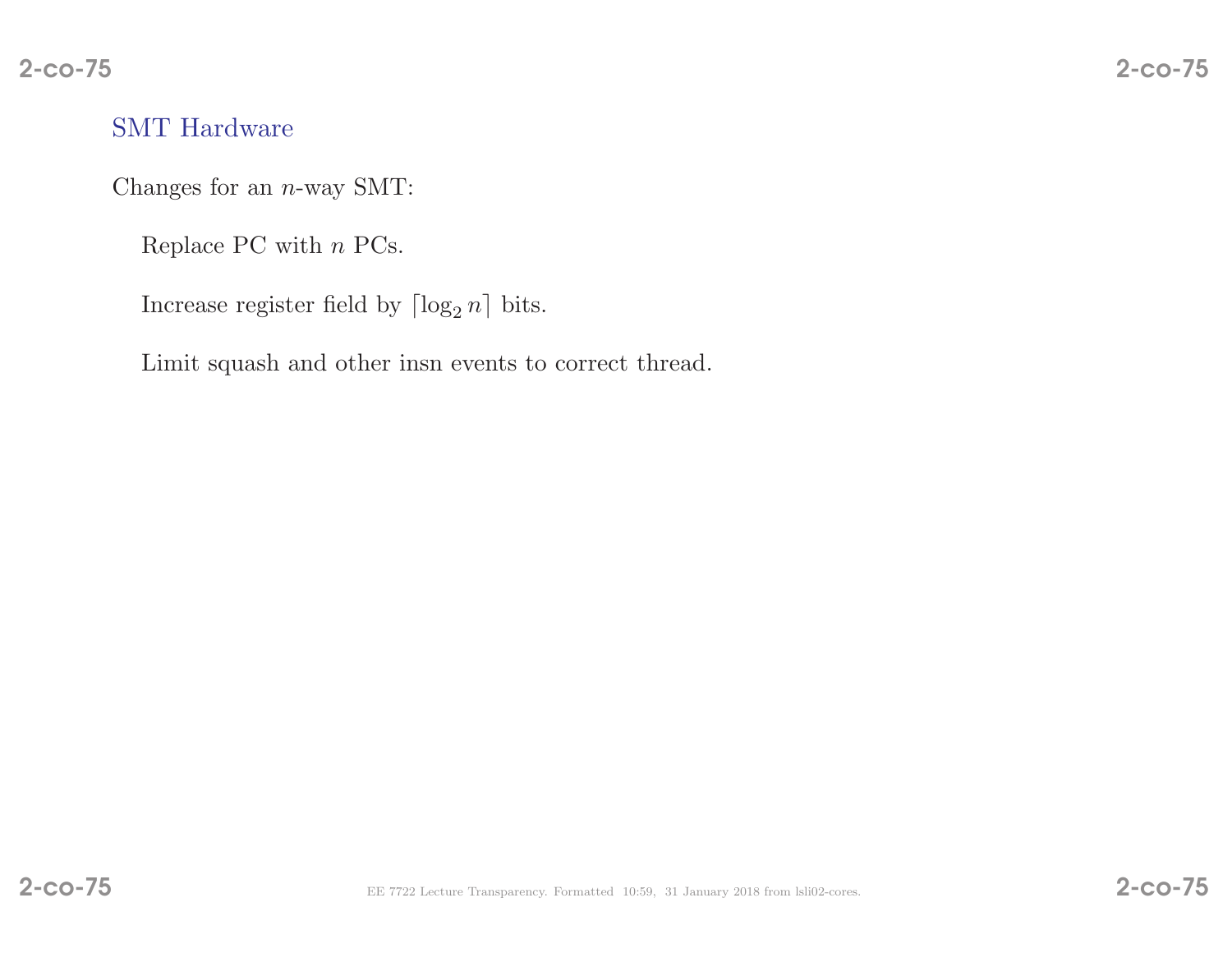# Thread Selection

# ◦ Round Robin

◦ Fewer in flight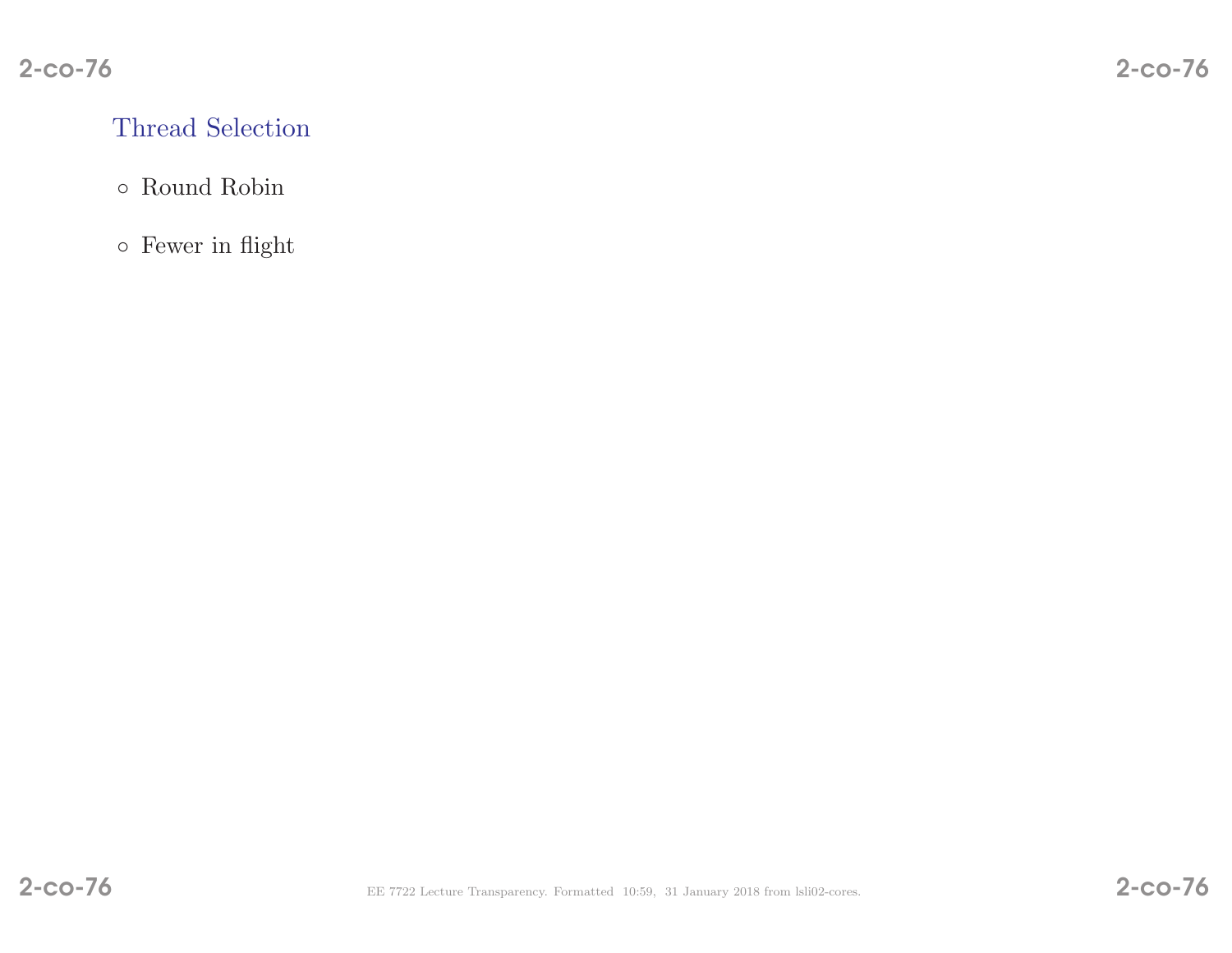# Simultaneous Multithreading and CPUs

Number of contexts in current CPUs 2-4.

Can hide occasional latencies.

Often benefit of hiding latency ...

 $\ldots$  less than problem of multiple threads occupying cache space  $\ldots$ 

. . . that would otherwise be used by just one.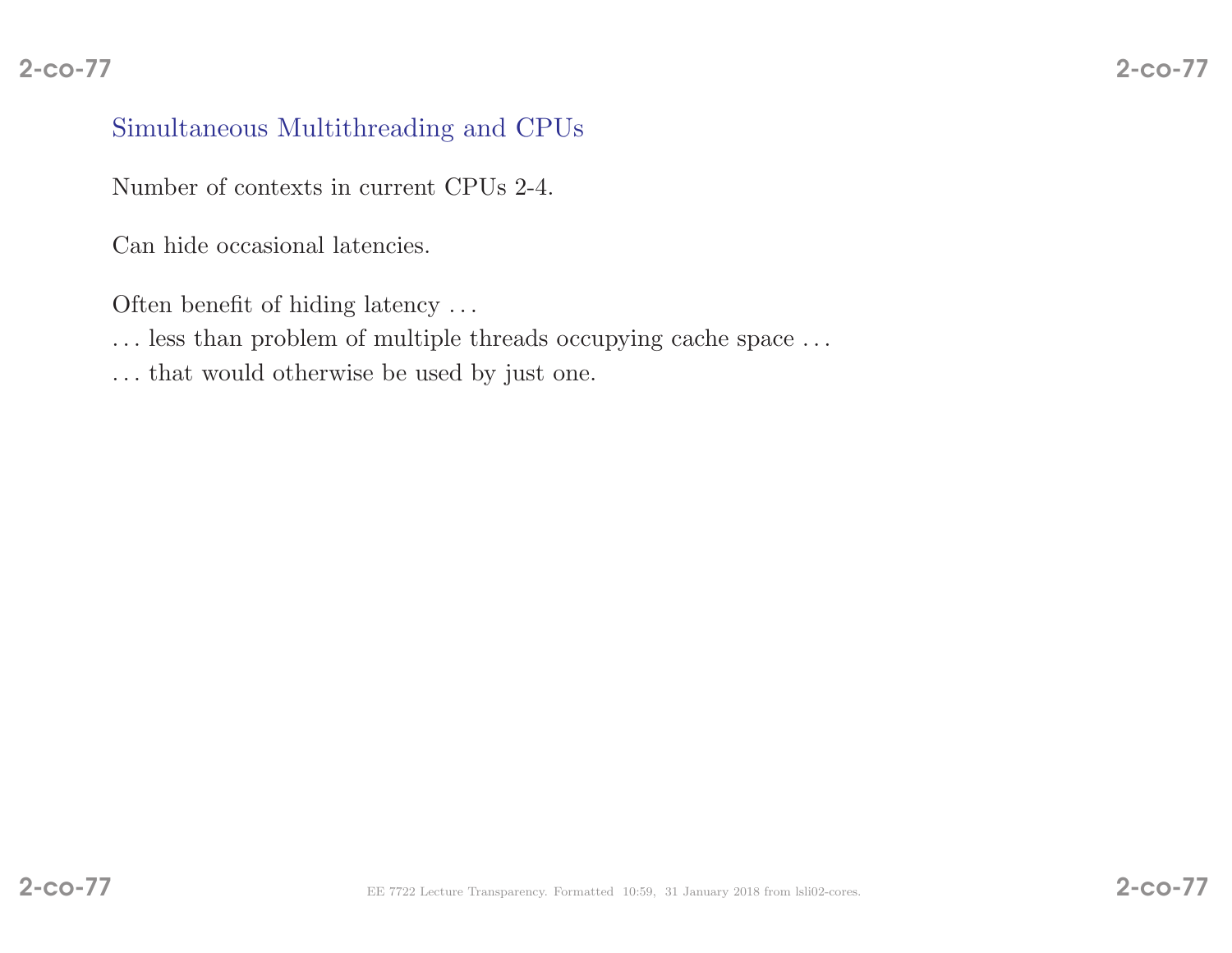### Vector Core v. Superscalar Core

(We'll get back to multithreaded machines right after this.)

Because <sup>a</sup> superscalar core is more expensive we need to justify its use.

Vector core benefit: less expensive.

Superscalar core benefit: can run non-vectorizable code.

These tradeoffs are clear ...

. . . because few would deny that non-vectorizable code is common.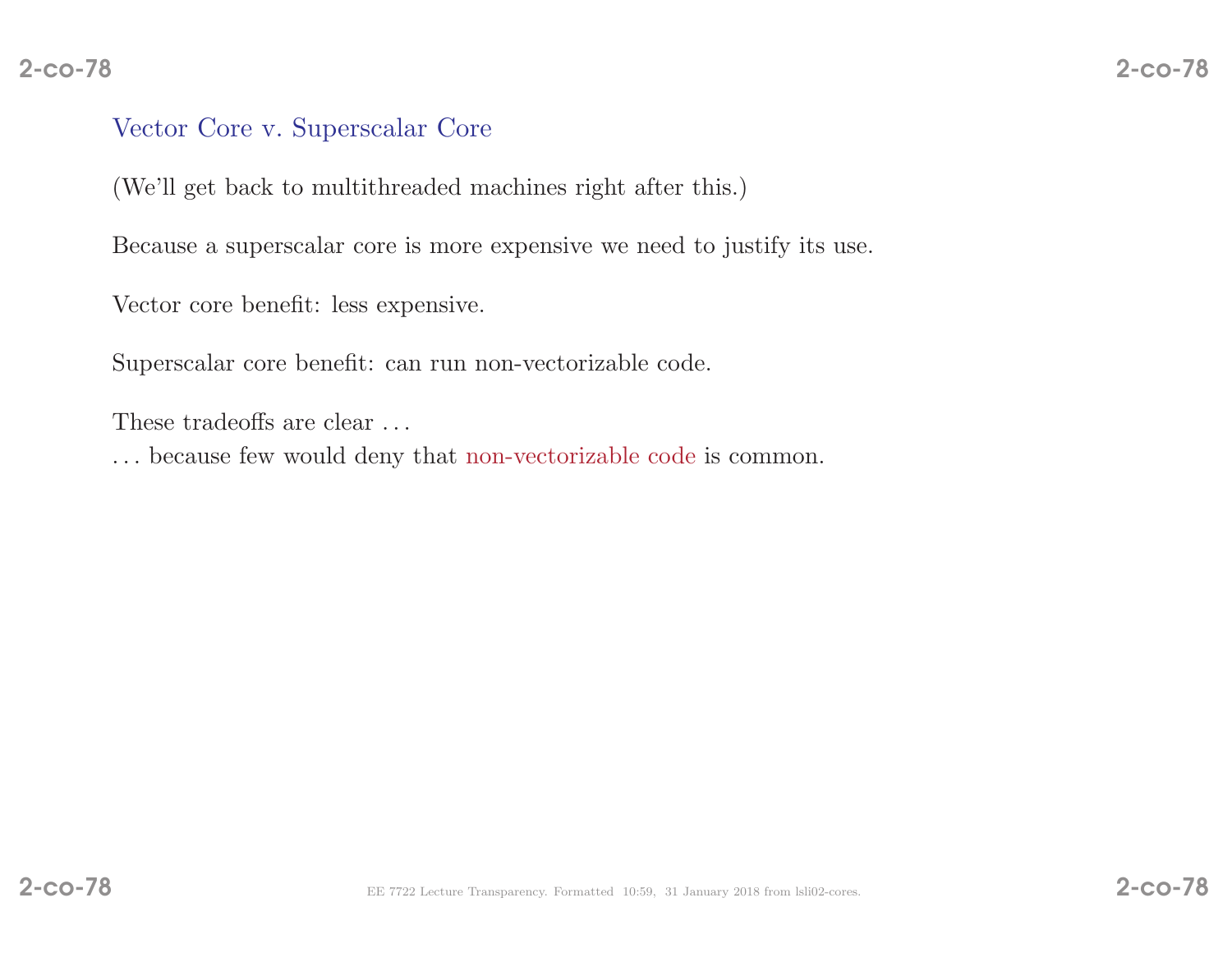# $\overline{2}$  – co-79

## SMT v. Single Thread

Because an SMT is more expensive we need to justify its cost.

Feature of SMT: Can hide latency.

Tough question to answer: is this the best way to hide latency?

Consider

If switching between two threads would hide latency . . .

. . . then maybe the same latency could be hidden by combining threads.

Combining threads is effective if there are enoug<sup>h</sup> registers.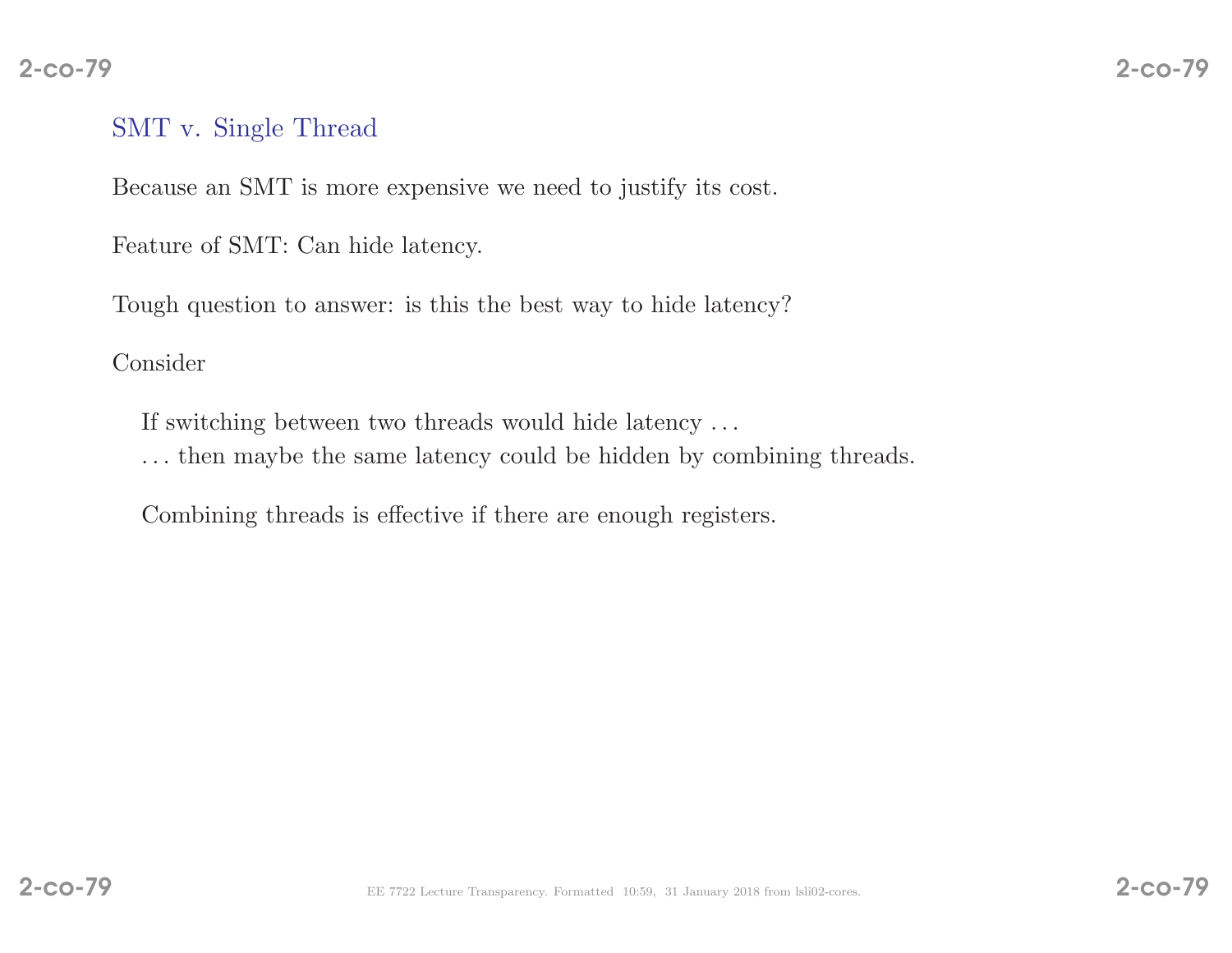#### Weak Example for SMT

Consider two scalar cores, one with 5-way SMT.

# Single-Thread <sup>0</sup> <sup>1</sup> <sup>2</sup> <sup>3</sup> <sup>4</sup> <sup>5</sup> <sup>6</sup> <sup>7</sup> <sup>8</sup> <sup>9</sup> <sup>10</sup> <sup>11</sup> <sup>12</sup> <sup>13</sup> <sup>14</sup> <sup>15</sup> <sup>16</sup> <sup>17</sup> T0: mul.s f0, f2, f4 IF ID RR F1 F2 F3 F4 T0: add.s f6, f0, f6 IF ID ----------> RR F1 F2 F3 F4 T0: mul.s f10, f12, f14 IF ----------> ID RR F1 F2 F3 F4 T0: add.s f16, f10, f16 IF ID ---------> RR F1 F2 F3 F4 ..T0: add.s f46, f40, f46 Cyc 25-> IF # Five Thread SMT <sup>0</sup> <sup>1</sup> <sup>2</sup> <sup>3</sup> <sup>4</sup> <sup>5</sup> <sup>6</sup> <sup>7</sup> <sup>8</sup> <sup>9</sup> <sup>10</sup> <sup>11</sup> <sup>12</sup> <sup>13</sup> <sup>14</sup> <sup>15</sup> <sup>16</sup> <sup>17</sup> T0: mul.s f0, f2, f4 IF ID RR F1 F2 F3 F4 T1: mul.s f0, f2, f4 IF ID RR F1 F2 F3 F4 T2: mul.s f0, f2, f4 IF ID RR F1 F2 F3 F4 T3: mul.s f0, f2, f4 IF ID RR F1 F2 F3 F4<br>T4: mul.s f0, f2, f4 IF ID RR F1 F2 F3 F4 T4: mul.s f0, f2, f4 IF ID RR F1 F2 F3 F4<br>T0: add.s f6, f0, f6 IF ID RR F1 F2 F3 F4 T0: add.s f6, f0, f6 <br>T1: add.s f6. f0. f6 <br>TF ID RR F1 F2 F3 F4 T1: add.s f6, f0, f6 <br>
T2: add.s f6, f0, f6 <br>
T2: add.s f6, f0, f6 <br>
IF ID RR F1 F2 F3 F4 T2: add.s f6, f0, f6 <br>
T3: add.s f6, f0, f6 <br>
T3: add.s f6, f0, f6 <br>
IF ID RR F1 F2 F3 F4 T3: add.s f6, f0, f6 <br>
T4: add.s f6, f0, f6 <br>
T4: add.s f6, f0, f6 <br>
IF ID RR F1 F2 F3 F4 T4:  $add.s$  f6, f0, f6 # <sup>0</sup> <sup>1</sup> <sup>2</sup> <sup>3</sup> <sup>4</sup> <sup>5</sup> <sup>6</sup> <sup>7</sup> <sup>8</sup> <sup>9</sup> <sup>10</sup> <sup>11</sup> <sup>12</sup> <sup>13</sup> <sup>14</sup> <sup>15</sup> <sup>16</sup> <sup>17</sup>

Yay!!! SMT Wins!!!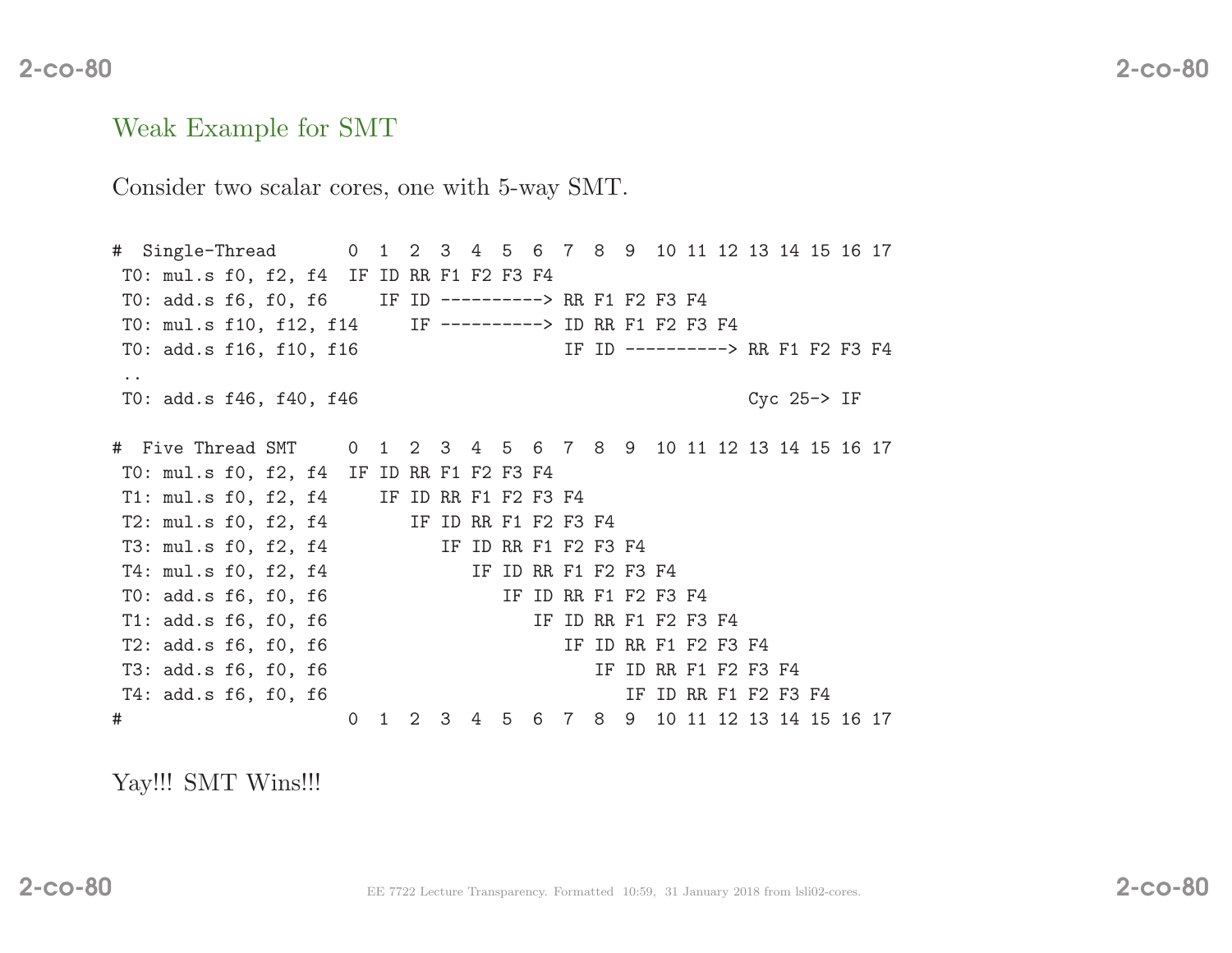# $\sim$  2-co-81

### Weak Example for SMT

#### Reschedule (rearrange) Single-Thread Code

# Single-Thread <sup>0</sup> <sup>1</sup> <sup>2</sup> <sup>3</sup> <sup>4</sup> <sup>5</sup> <sup>6</sup> <sup>7</sup> <sup>8</sup> <sup>9</sup> <sup>10</sup> <sup>11</sup> <sup>12</sup> <sup>13</sup> <sup>14</sup> <sup>15</sup> <sup>16</sup> <sup>17</sup> T0: mul.s f0, f2, f4 IF ID RR F1 F2 F3 F4 T0: mul.s f10, f12, f14 IF ID RR F1 F2 F3 F4<br>T0: mul.s f20, f22, f24 IF ID RR F1 F2 F3 F4 T0: mul.s f20, f22, f24<br>T0: mul.s f30, f32, f34 IF ID RR F1 F2 F3 F4<br>IF ID RR F1 F2 F3 F4 T0: mul.s f40, f42, f44<br>T0: add.s f6, f0, f6 IF ID RR F1 F2 F3 F4<br>IF ID RR F1 F2 F3 F4 T0: add.s f16, f10, f16 ..T0: add.s f46, f40, f46 IF ID RR F1 F2 F3 F4 # Five Thread SMT <sup>0</sup> <sup>1</sup> <sup>2</sup> <sup>3</sup> <sup>4</sup> <sup>5</sup> <sup>6</sup> <sup>7</sup> <sup>8</sup> <sup>9</sup> <sup>10</sup> <sup>11</sup> <sup>12</sup> <sup>13</sup> <sup>14</sup> <sup>15</sup> <sup>16</sup> <sup>17</sup> T0: mul.s f0, f2, f4 IF ID RR F1 F2 F3 F4 T1: mul.s f0, f2, f4 IF ID RR F1 F2 F3 F4 T2:  $mul.s f0, f2, f4$ T3: mul.s f0, f2, f4 IF ID RR F1 F2 F3 F4<br>T4: mul.s f0, f2, f4 IF ID RR F1 F2 F3 IF ID RR F1 F2 F3 F4 T0: add.s f6, f0, f6 IF ID RR F1 F2 F3 F4 T1:  $add.s$  f6, f0, f6 T2: add.s f6, f0, f6 <br>
T3: add.s f6, f0, f6 <br>
T3: add.s f6, f0, f6 <br>
IF ID RR F1 F2 F3 IF ID RR F1 F2 F3 F4 T4: add.s f6, f0, f6 IF ID RR F1 F2 F3 F4 # <sup>0</sup> <sup>1</sup> <sup>2</sup> <sup>3</sup> <sup>4</sup> <sup>5</sup> <sup>6</sup> <sup>7</sup> <sup>8</sup> <sup>9</sup> <sup>10</sup> <sup>11</sup> <sup>12</sup> <sup>13</sup> <sup>14</sup> <sup>15</sup> <sup>16</sup> <sup>17</sup>

Now it's <sup>a</sup> tie, assuming that there are enoug<sup>h</sup> registers for scheduling.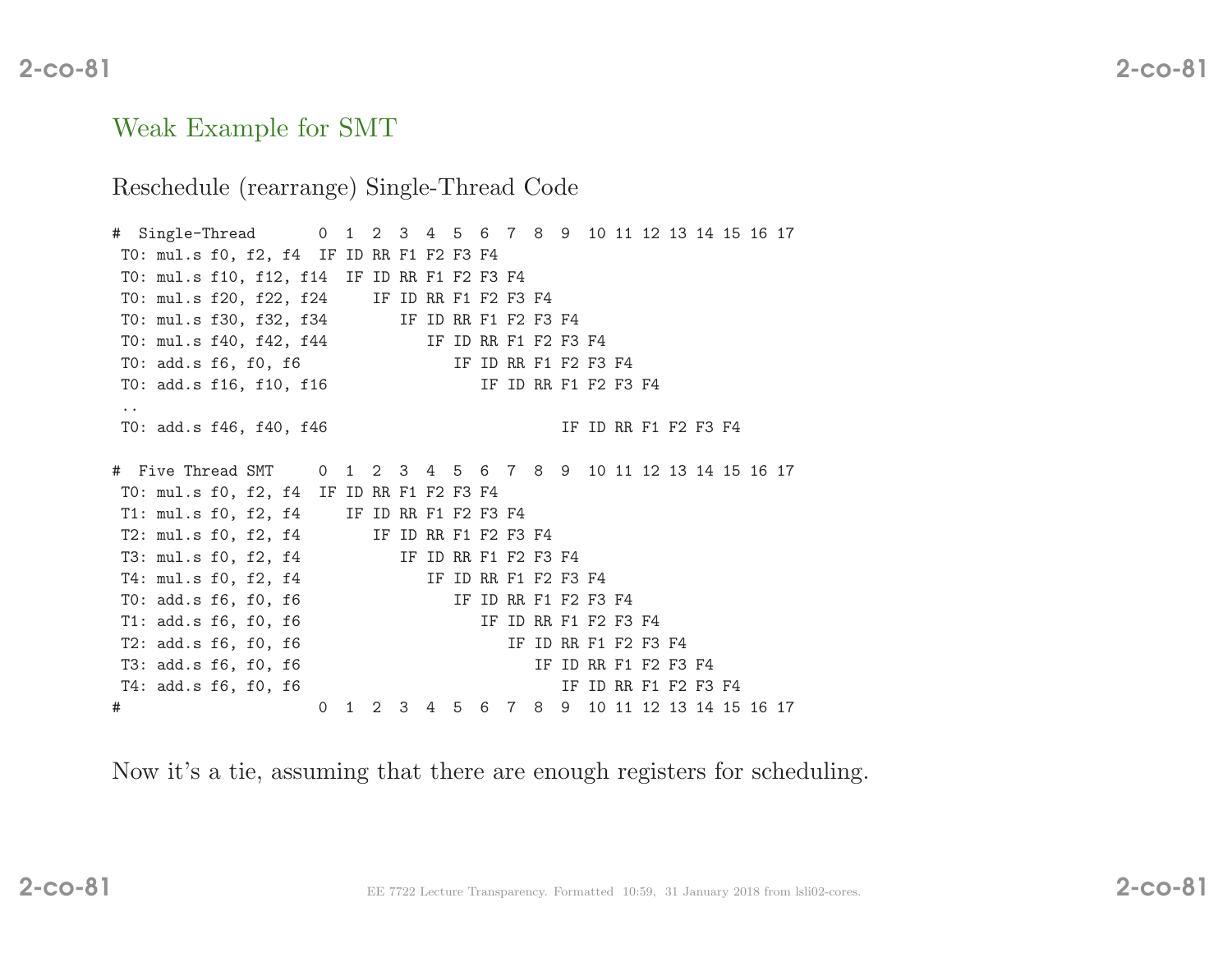## Good Example for SMT

<sup>A</sup> load suffers <sup>a</sup> cache miss . . .

- . . . compiler can't schedule around that . . .
- . . . because misses are rarely predictable . . .

. . . and don't occur every occurrence.

# Cycle Single Thread <sup>0</sup> <sup>1</sup> <sup>2</sup> <sup>3</sup> <sup>4</sup> <sup>5</sup> <sup>6</sup> <sup>7</sup> <sup>8</sup> <sup>9</sup> <sup>10</sup> <sup>11</sup> <sup>12</sup> <sup>13</sup> <sup>14</sup> <sup>15</sup> TO: lw f1, [r2] IF ID RR EX ME WB<br>TO: lw f11, [r2+4] IF ID RR EX ME T0: lw f11, [r2+4] IF ID RR EX ME -------------> WB<br>T0: add.s f0, f1, f0 IF ID -> RR -------------> F1 T0: add.s f0, f1, f0 <br>TD -> RR -------------> F1 F2 F3 F4<br>T0: add.s f10, f11, f10 <br>IF -> ID -------------> RR F1 F2 F3 IF -> ID -------------> RR F1 F2 F3 F4 # Cycle Multi Thread <sup>0</sup> <sup>1</sup> <sup>2</sup> <sup>3</sup> <sup>4</sup> <sup>5</sup> <sup>6</sup> <sup>7</sup> <sup>8</sup> <sup>9</sup> <sup>10</sup> <sup>11</sup> <sup>12</sup> <sup>13</sup> <sup>14</sup> <sup>15</sup> T0: lw f1, [r2] IF ID RR EX ME WB<br>T1: lw f11, [r2+4] IF ID RR EX ME IF ID RR EX ME -------------> WB<br>IF ID -> RR F1 F2 F3 F4 T0: add.s f0, f1, f0<br>T0: sub.s f2, f3, f4 IF  $\rightarrow$  ID RR F1 F2 F3 F4

Notice that T0 can make progress while T1 waits.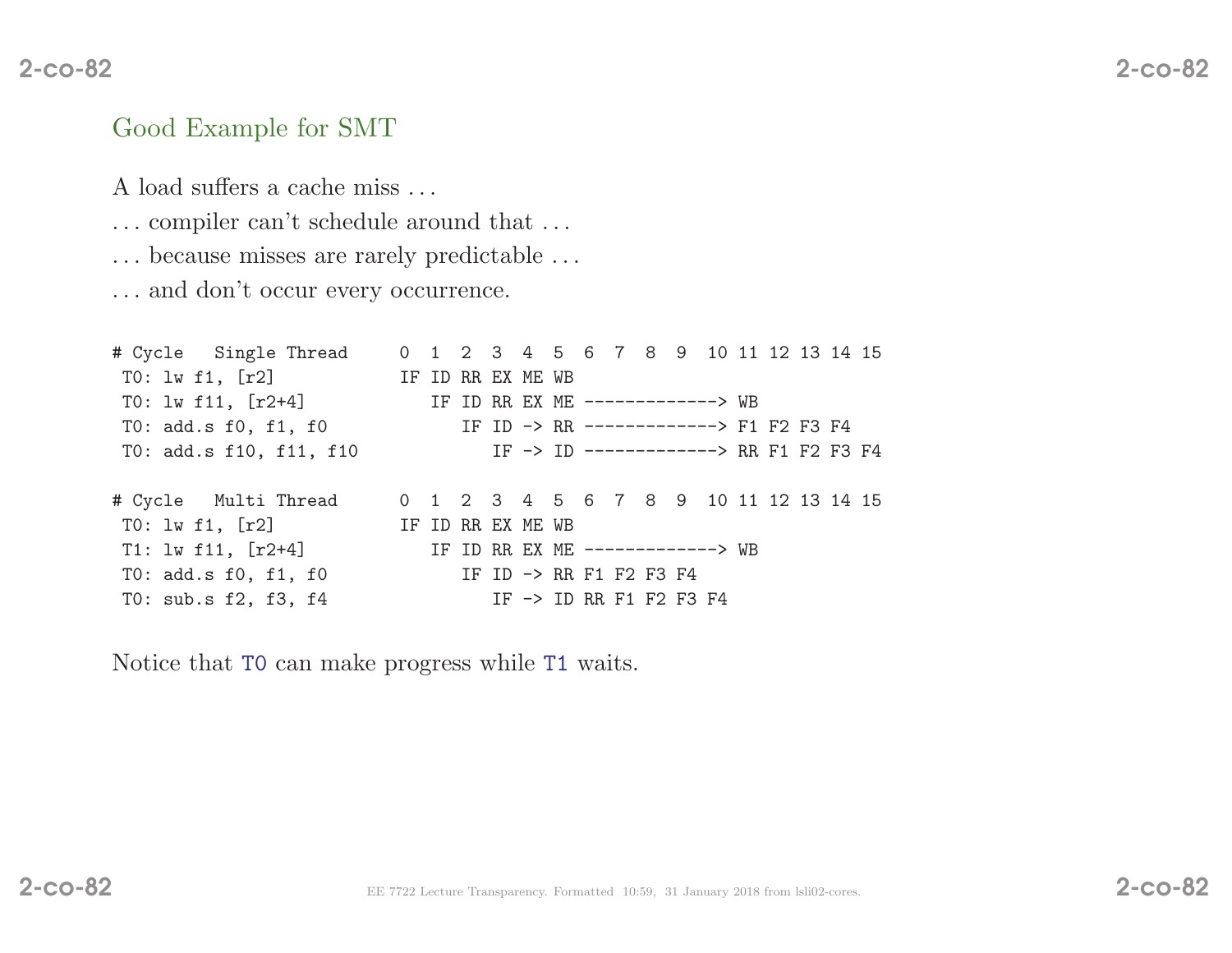# Single-Instruction Multiple Thread (SIMT):

<sup>A</sup> technique in which threads are managed in groups (called warps) to simplify hardware, all threads in <sup>a</sup> warp execute the same instruction (or are masked out) .

SIMT coined by NVIDIA to describe organization of their GPUs.

Hardware similar to vector unit hardware . . .

. . . in the sense that . . .

. . . for the fetch of one instruction . . .

. . . multiple operations are performed.

Software model closer to multicore . . .

. . . in the sense that . . .

- . . . programmer works with ordinary scalar registers . . .
- . . . and does not need to think about vector registers.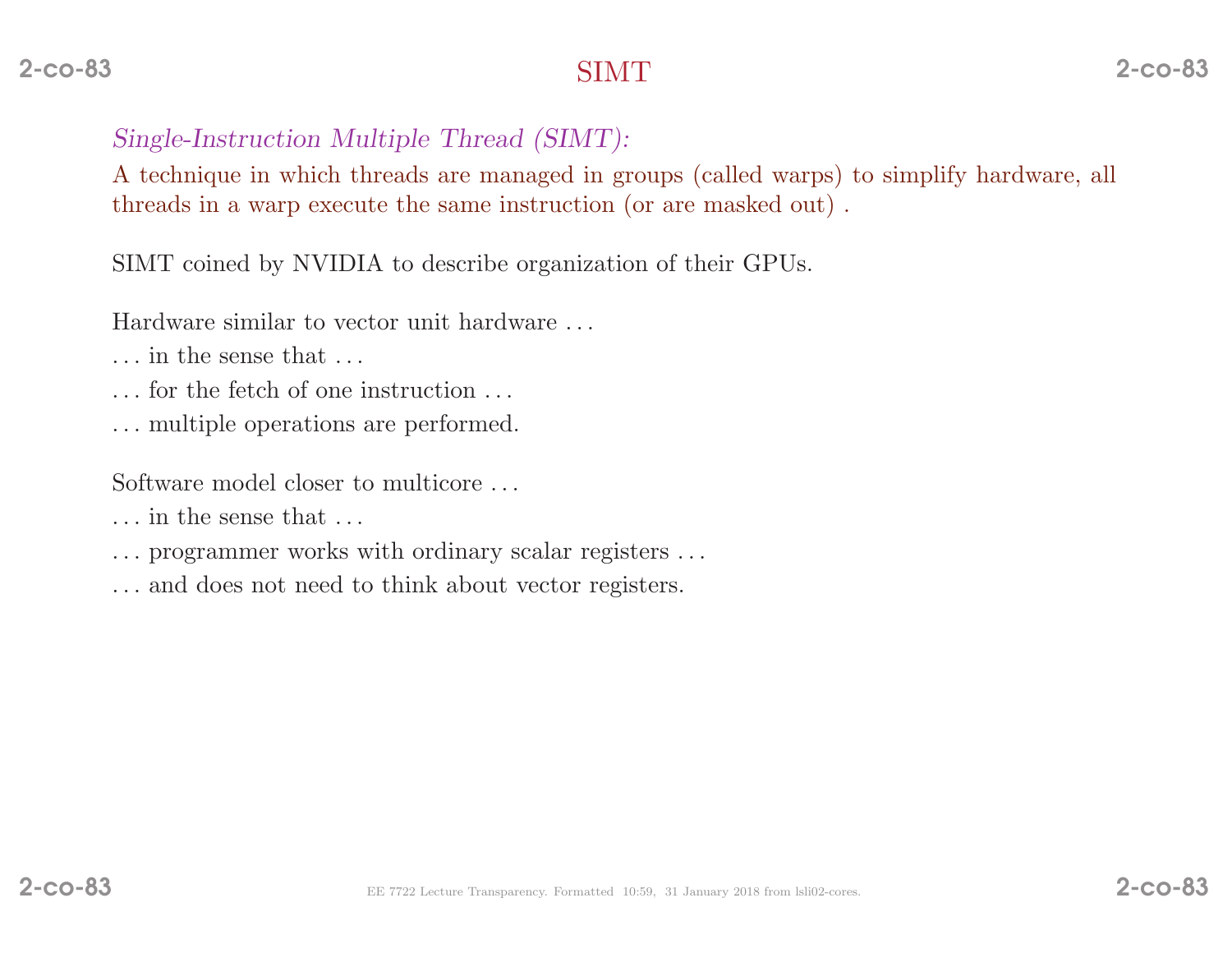# SIMT Characteristics

Core holds many threads (thread contexts).

Threads are organized into groups called warps.

As in an ordinary multithreaded system ... . . . each thread has its own PC.

Instruction fetch is performed for an entire warp . . . . . . using the PC of one of the threads in the warp.

This works well when  $\dots$ 

. . . all of the threads in <sup>a</sup> warp have the same PC.

If threads have different PC values process must be repeated.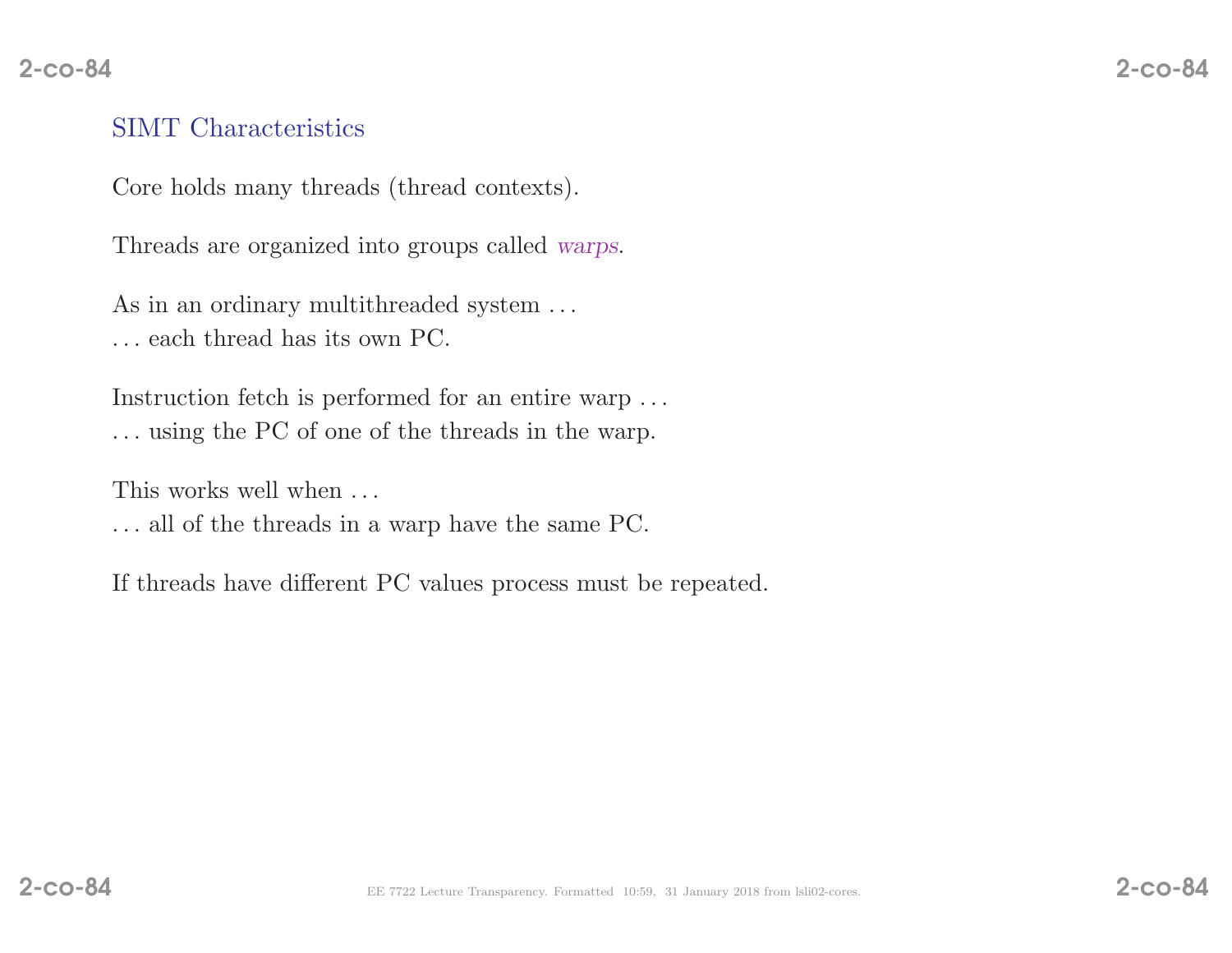# SIMT Thread Dispatch

### Dispatch:

Sending <sup>a</sup> thread (in this case) to an execution unit.

In other core organizations dispatch was one cycle  $\ldots$  $\ldots$  but for SIMT can be multiple cycles.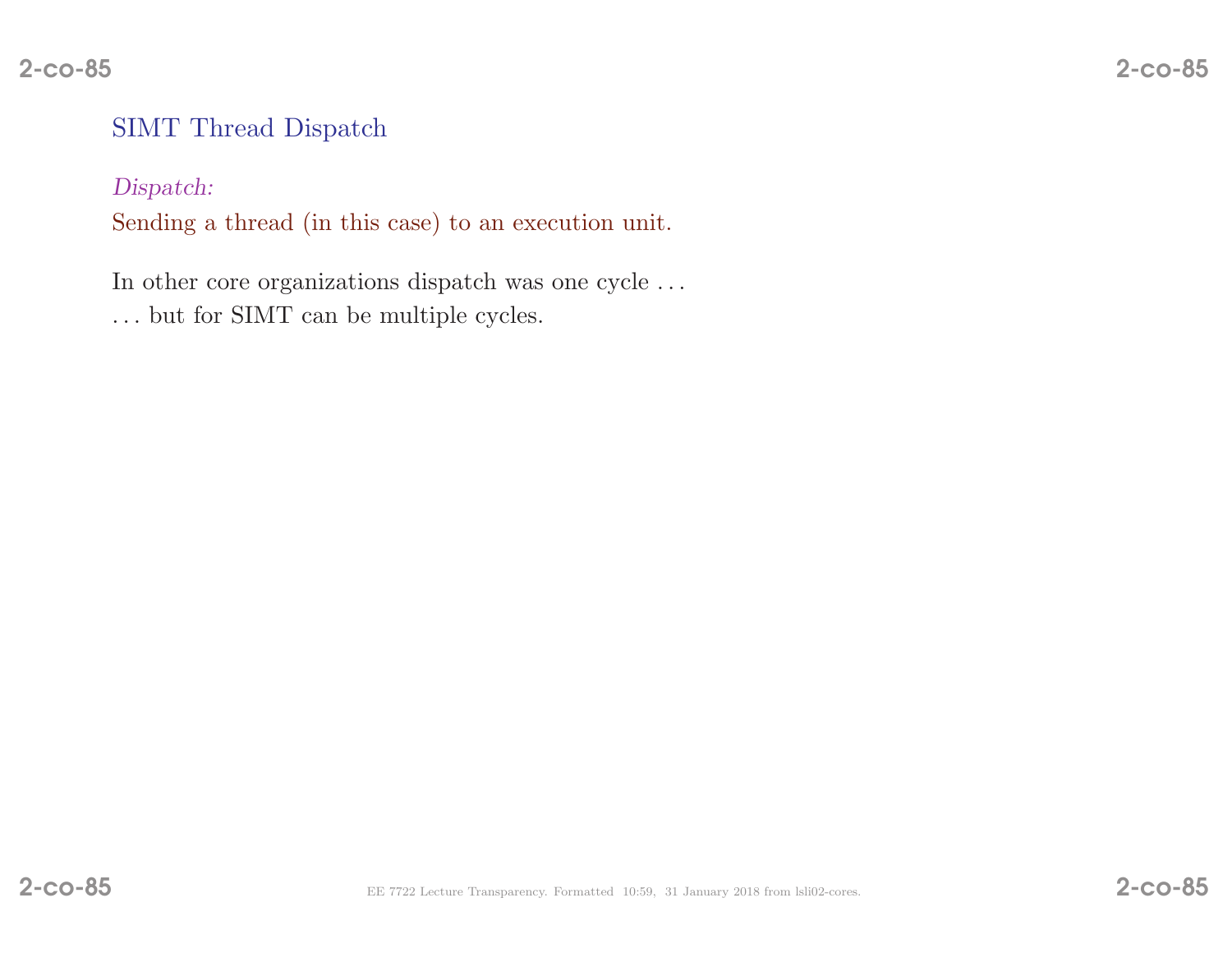# Choice of Type of Core

Look at these questions:

Type of parallelism?

Number of contextes?

Amount of cache?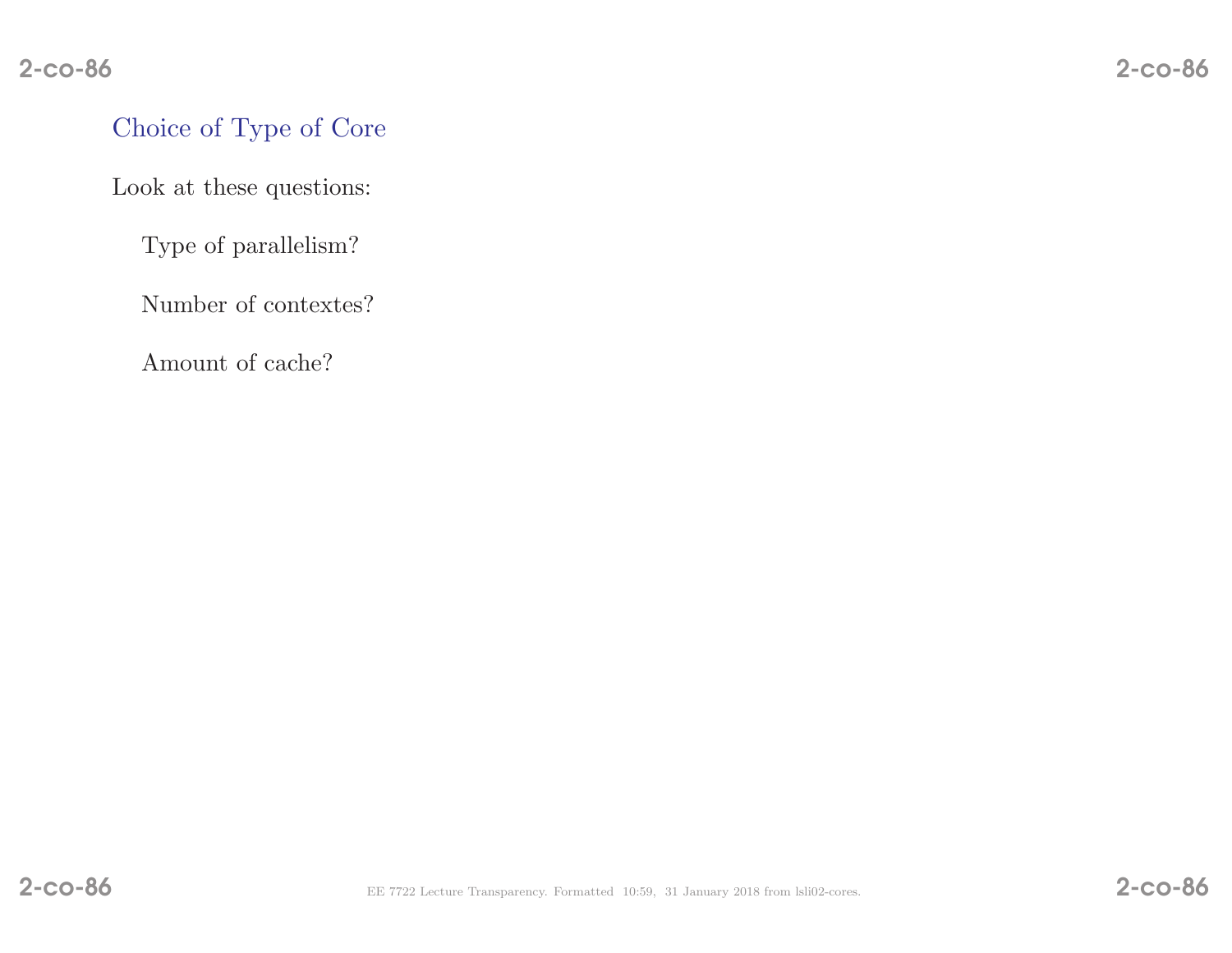## Typical Memory Hierarchy

- L1 (Level 1) Cache
- L2 (Level 2) Cache
- DRAM (Main Memory, Physical Memory)

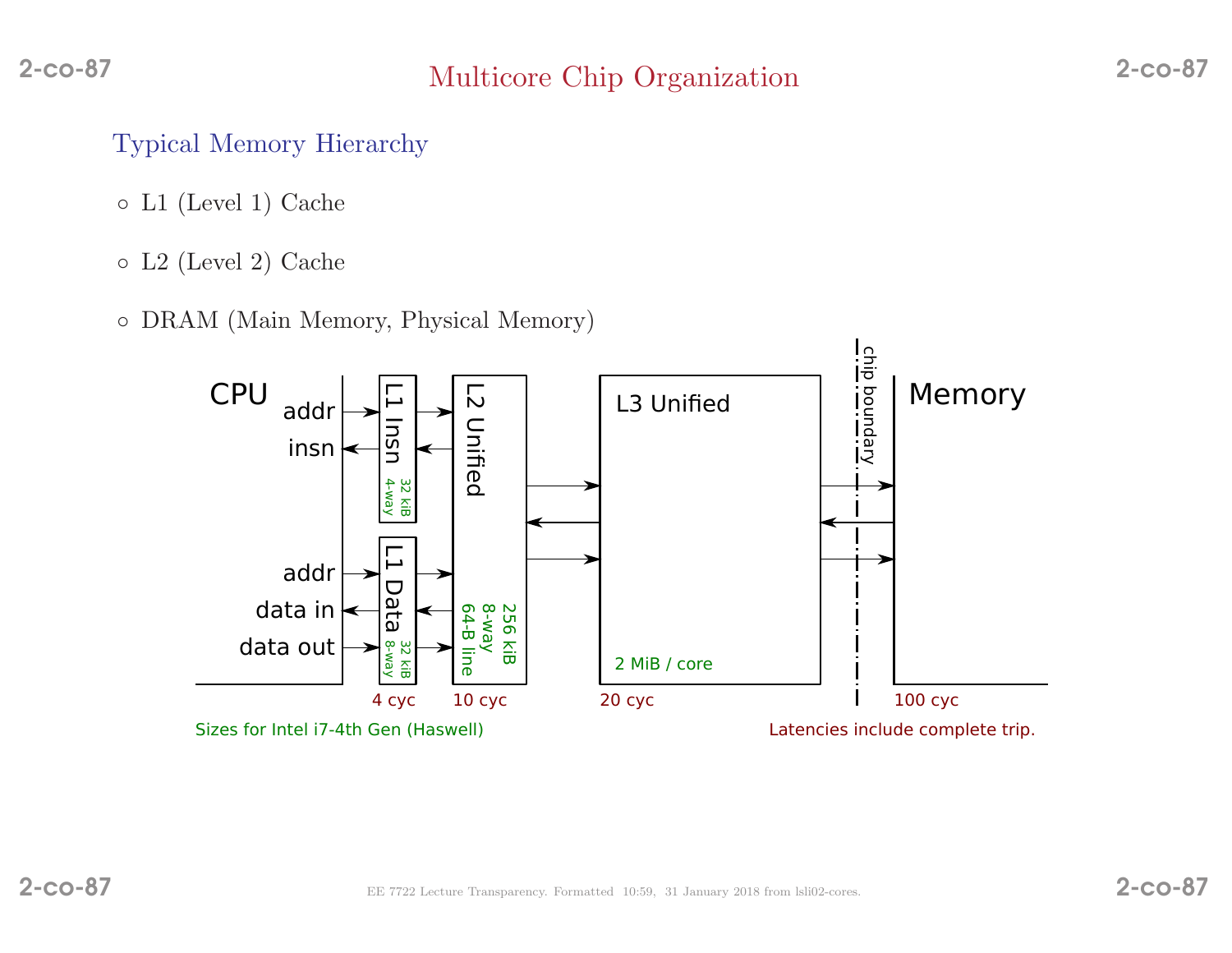## L1 Cache

First <sup>p</sup>lace checked.

Typical latency 1-2 cycles.

Each core has its own L1.

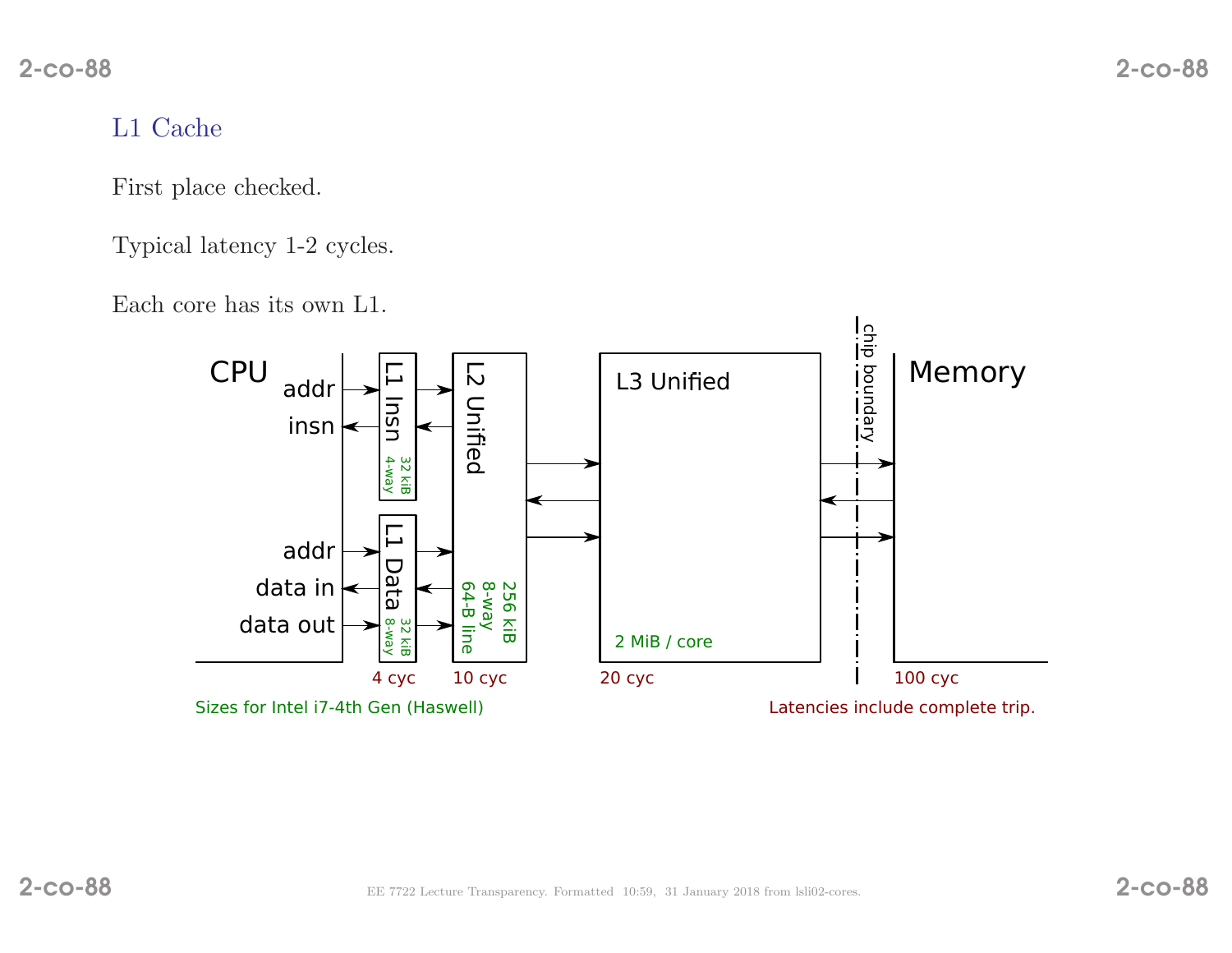## L2 Cache

Checked on an L1 miss.

Typical latency 10-20 cycles.

Usually all cores on chip share L2.

L2 may be divided into banks.

Sometimes access faster to closer bank.

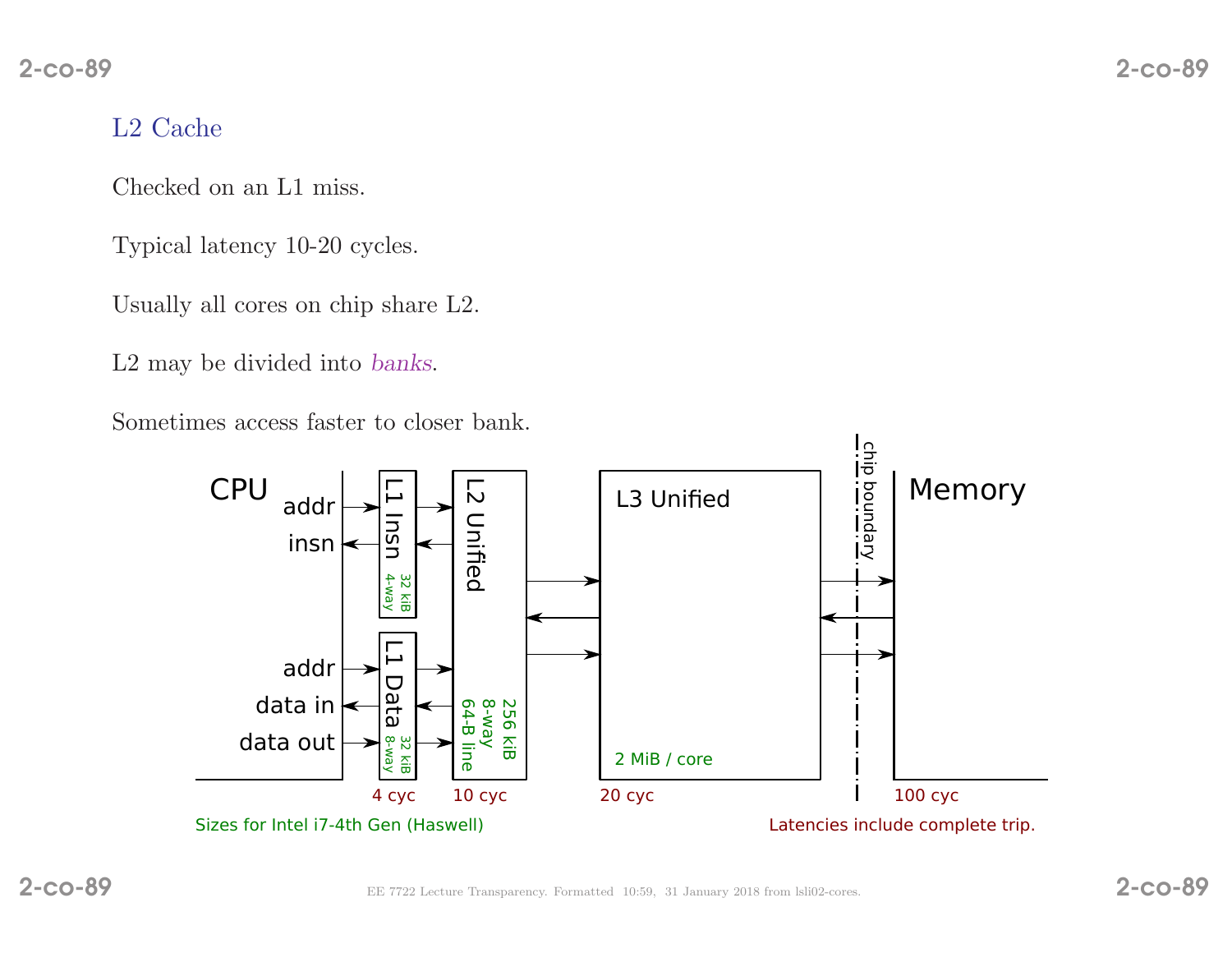# DRAM

Holds the "original" value of address.

Typical latency 100-500 cycles.

Located off chip.

An on-chip memory controller provides access to DRAM.

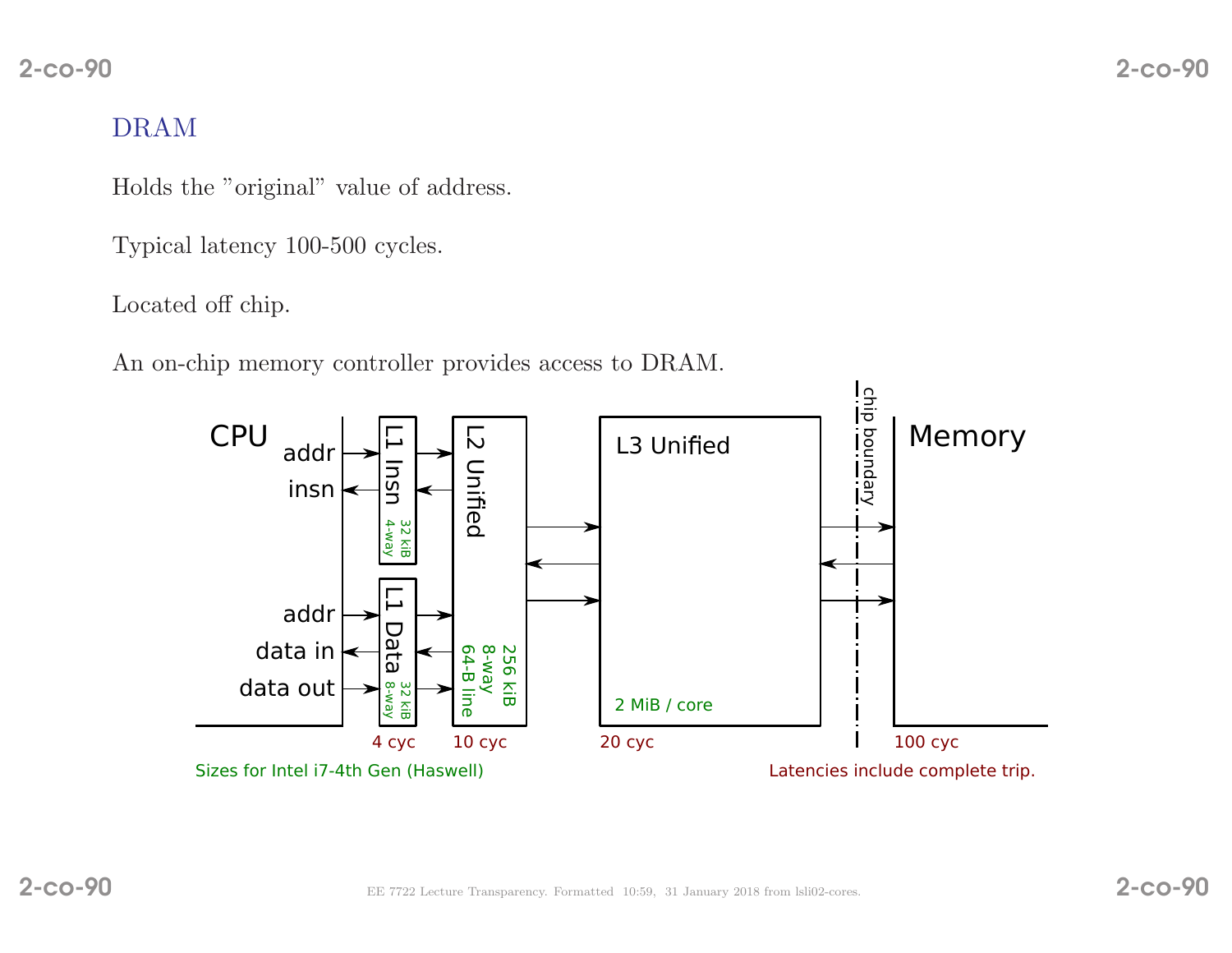## Typical Mulitcore Chip Organization

Each core has its own L1 cache.

L2 cache divided into banks.

Memory controllers connect to off-chip memory.

Communication between cores, L<sub>2</sub>, and MC via an *interconnect*.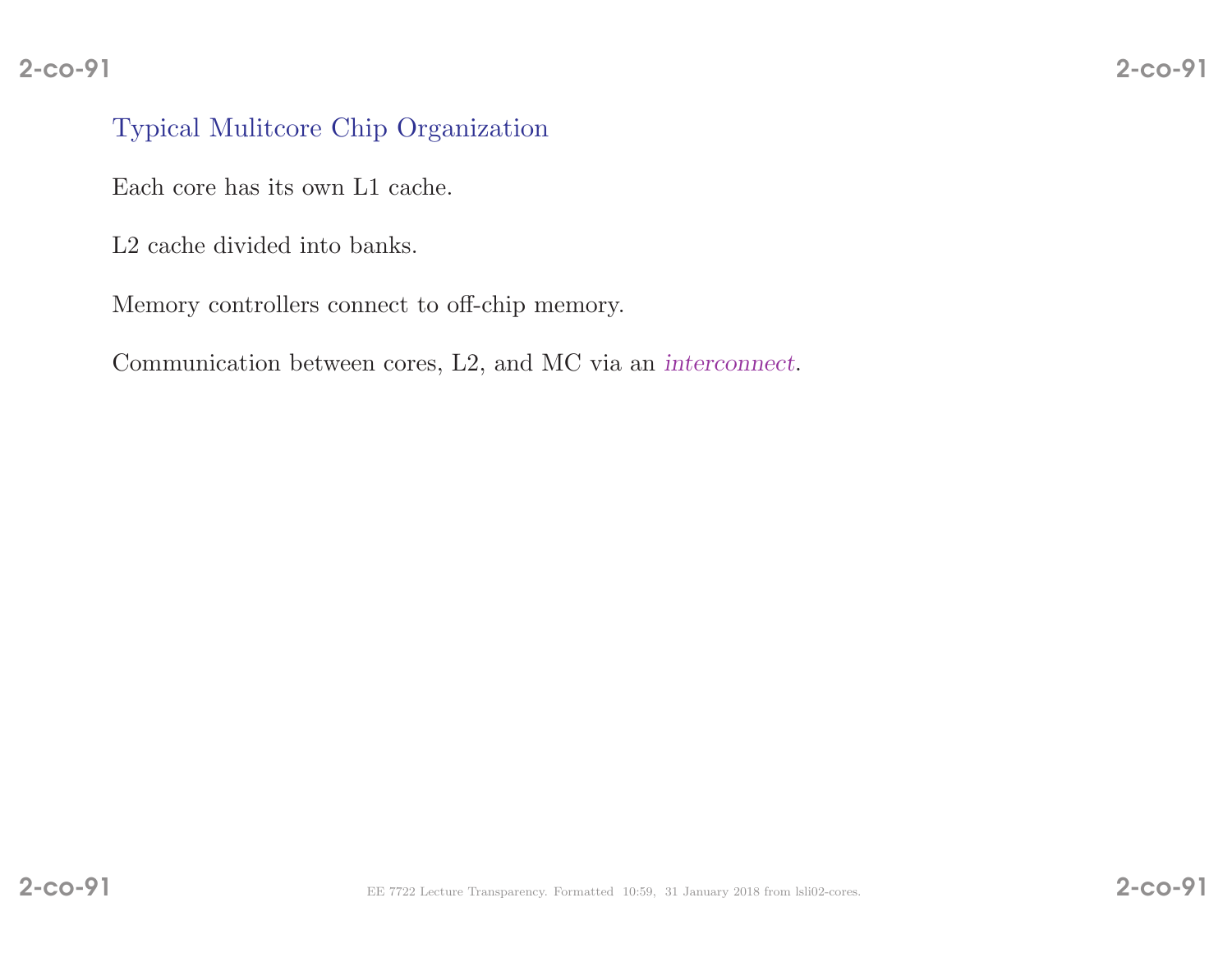## Interconnect Types

### Crossbar

Interconnect with <sup>a</sup> switch for each input/output pair.

Can always connect <sup>a</sup> free input to <sup>a</sup> free output.

```
Latency is O(1).
```
Cost  $O(n^2)$ .

### Ring

Connections form <sup>a</sup> loop visiting all ports.

Delay is  $O(n)$ .

Cost is  $O(n)$ .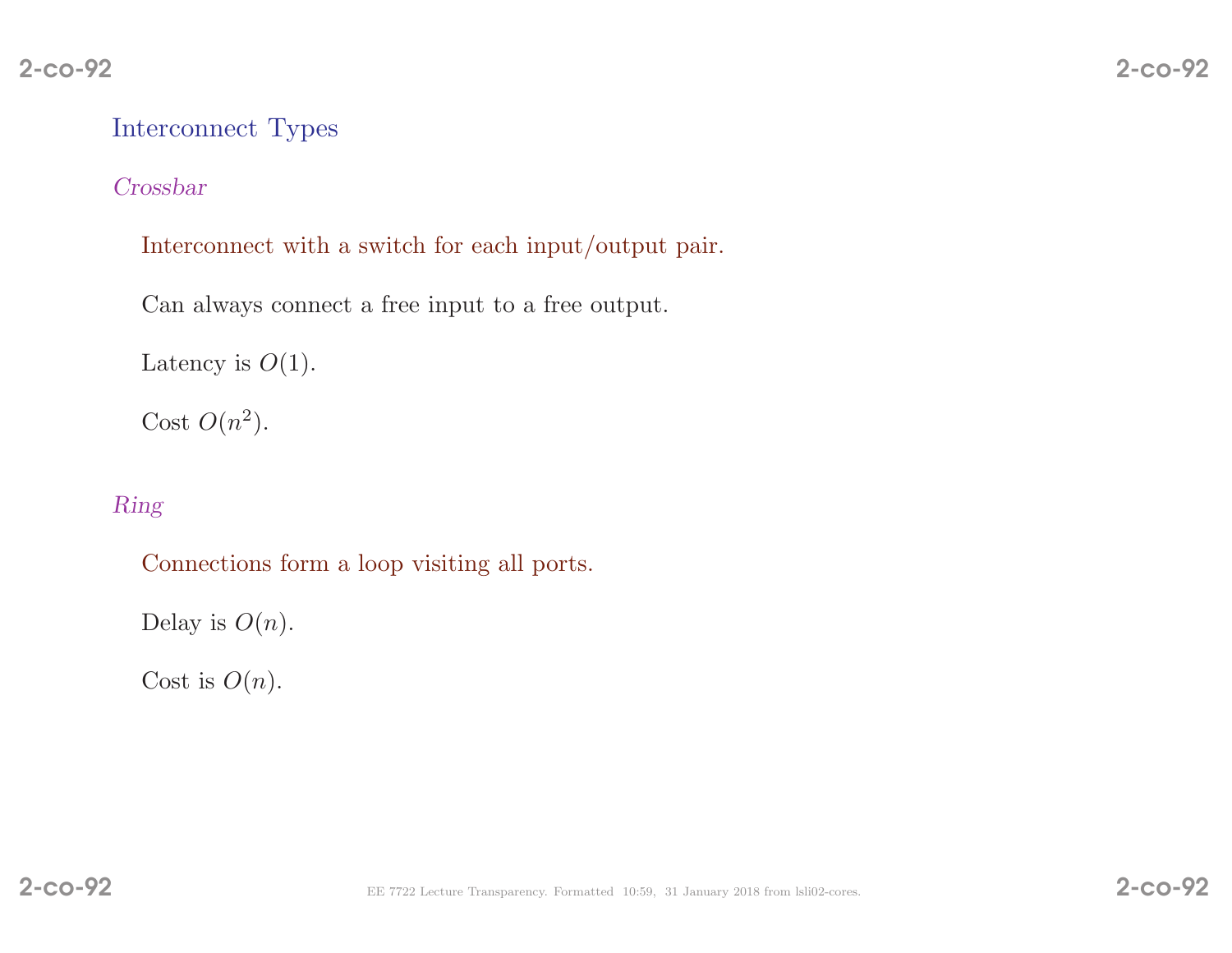### Bus

Single shared medium connecting all ports.

Only one pair can communicate at <sup>a</sup> time.

Latency is  $O(1)$ .

Cost is  $O(1)$ .